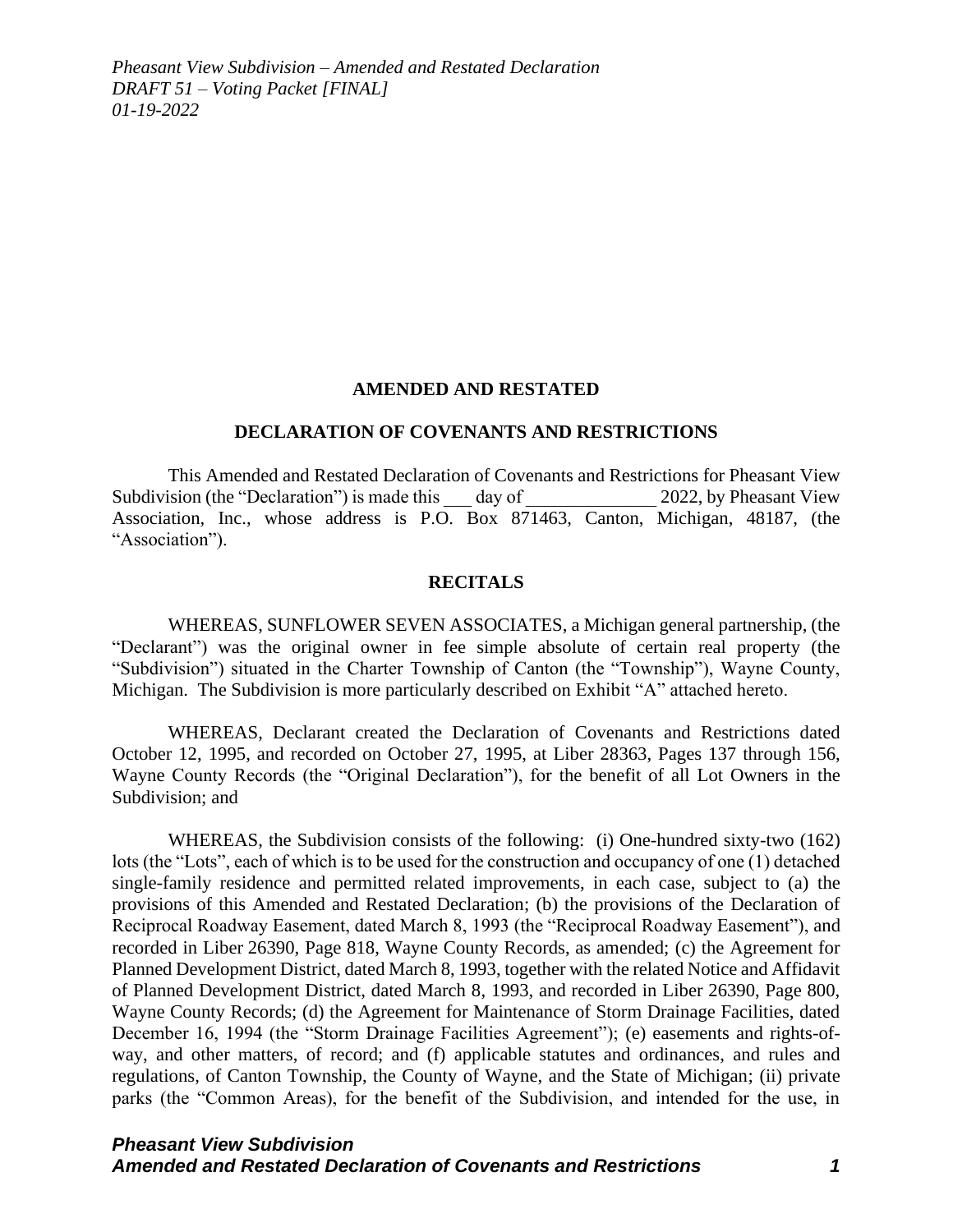common, of the Owners of each Lot (the "Owners"), the Occupants, and the Permittees; and (iii) private roadways (the "Roadways"), for the benefit of the Subdivision, and intended for the use, in common, of the Owners of each Lot (the "Owners"), the Occupants, and the Permittees, for vehicular and pedestrian ingress, egress, travel and passage (including, without limitation, travel by golf cart within the designated Golf Cart Crossing areas), to and from each Lot, and to and from adjacent public streets and golf course facilities, and for aesthetic purposes in connection with the Lots (the "Permitted Purposes"). The Roadways will not be under the jurisdiction of the County of Wayne, State of Michigan ("Wayne County"), and, accordingly, will not be maintained, repaired, or replaced by Wayne County; and

WHEREAS, Sections of the Subdivision, including, without limitation, certain Roadways within the Subdivision, will be traversed by, or be adjacent to, a golf course (the "Golf Course"), including, without limitation, the golf cart paths appurtenant thereto, developed, owned, and operated by (or under) Canton Township, and to be known as "Pheasant Run". The Golf Course is not part of the Subdivision; and

WHEREAS, Declarant desired to subject the Subdivision to the covenants, restrictions, conditions, easements, charges, and liens hereinafter set forth (i) to insure the development of the Subdivision as a desirable residential community; (ii) to prevent the construction, installation, placement, or maintenance of any undesirable use, improvement, or thing within the Subdivision; (iii) to promote internal harmony within the Subdivision; (iv) to provide for the perpetual preservation and maintenance of the Common Areas and Roadways within the Subdivision in a manner consistent with high environmental, aesthetic, and residential standards; (v) to provide for the perpetual preservation and maintenance of the Storm Drainage Facilities, in accordance with the Storm Drainage Facilities Agreement; and (vi) to provide for the payment by the Owners of all of the costs and expenses in regard to the administration, operation, maintenance, repair, and replacement of the Common Areas, Roadways, and Storm Drainage Facilities, as described in this Amended and Restated Declaration, the Reciprocal Roadway Easement, and the Storm Drainage Facilities Agreement;

WHEREAS, the areas occupied by the Roadways (the "Roadway Areas") are named in the recorded Plat of the Subdivision, and are particularly described in the Reciprocal Roadway Easement;

WHEREAS, the Roadway Areas are (or may be) subject to additional easements and licenses (the "underlying Roadway Easements", granted, or to be granted, by Declarant or the Association, in favor of Canton Township, and others, for service and emergency purposes of every kind and description, for utility systems serving the Subdivision (the "Common Utility Systems"), including, without limitation, sanitary sewage disposal, water supply, storm drainage outlet, domestic electric, natural gas, telephone and cable television facilities and purposes, and for separate connections to such Common Utility Systems for the benefit of each Lot;

WHEREAS, Declarant deemed it desirable to create a legal entity (the "Association") to own the Common Areas and Roadways, and to maintain them along with the Pheasant Run Road Maintenance Association, and to which shall be delegated and assigned certain powers and duties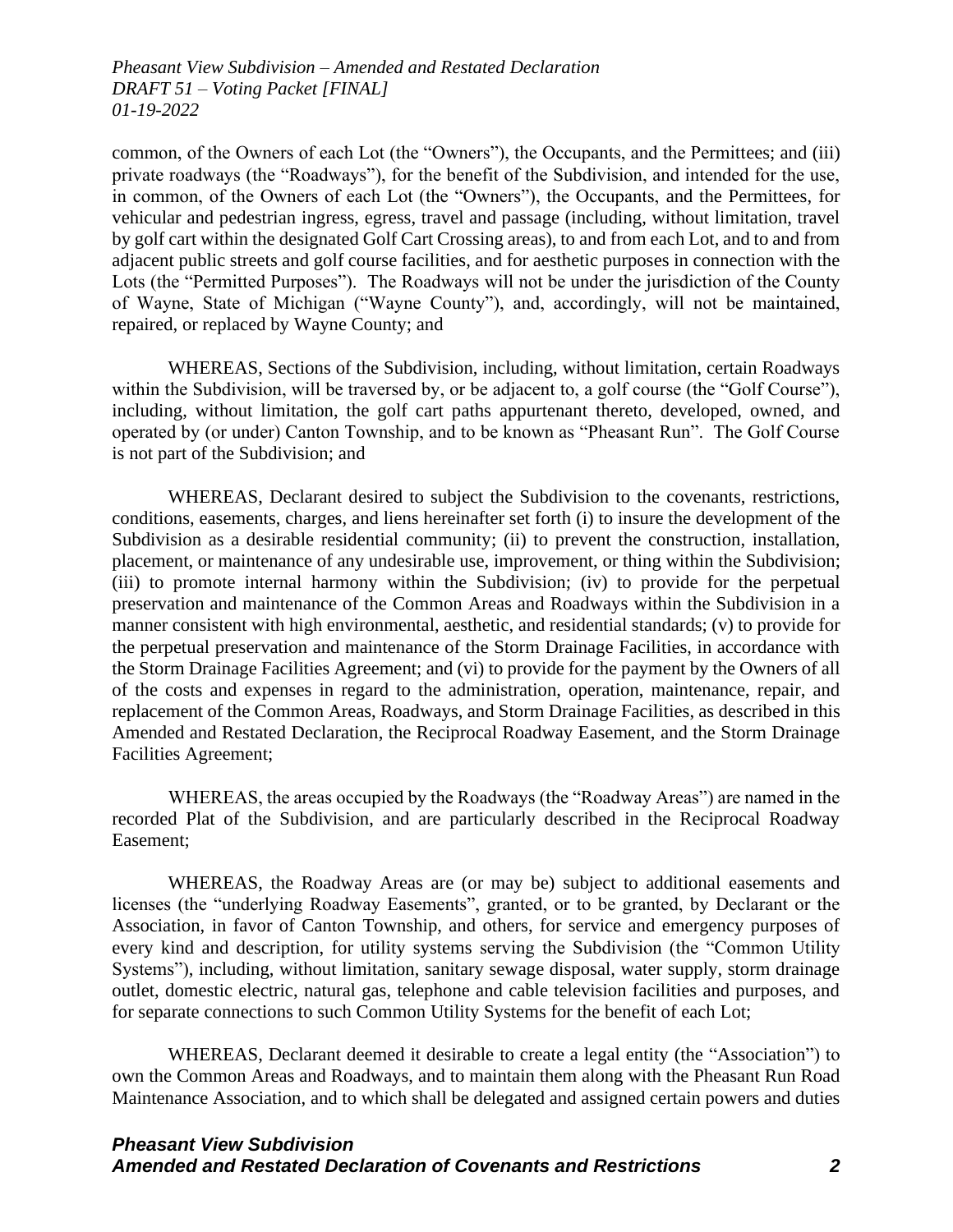hereunder, including, without limitation (1) the administration, operation, maintenance, repair, and replacement of the several elements compromising the Common Areas; (2) the maintenance, repair, and replacement of the several elements compromising the Storm Drainage Facilities, (3), the administration, operation, maintenance, repair, and replacement of the several elements comprising the Roadways, including, without limitation (a) the paved driving surface within the roadways (the "Wearing Surface", which reference includes the related curbs and gutters); (b) the landscaped and planted areas within the Roadways (the "Landscaped Areas", which reference includes any irrigation system serving such areas); (c) the entrance monuments, decorative walls and gates, and other architectural features within, or adjacent to, the Roadways (the "Entrance Monuments"); (d) the street and other lighting facilities within the Roadways (the "Lighting Facilities"); (e) the traffic control and other signage within the Roadways (the "Golf Cart Crossings"), which reference includes the decorative designated crossing area within the Wearing Surface, the appurtenant signage, including, without limitation, decorative mandatory stop signs and speed bumps on either side of each such designated crossing area, and the landscaping of the golf cart paths on either side of each such crossing, the full width of such crossing, to the dept of the adjacent Lots; (4) the enforcement of the covenants, restrictions, conditions, easements, charges, and liens set forth in this Amended and Restated Declaration; (5) the collection and disbursement of the Assessments and charges described in this Amended and Restated Declaration (the "Annual Assessment" and "Special Assessments"); (6) the promotion of the health, safety, and welfare of the Owners and Occupants of the Subdivision; (7) the enforcement of the Reciprocal Roadway Easement; (8) the enforcement of the Storm Drainage Facilities Agreement; and (9) the enforcement of the Underlying Roadway Easements;

WHEREAS, Declarant caused the Association to be organized as a nonprofit corporation (with mandatory Assessment powers), for a perpetual term, under the laws of the State of Michigan, for the purpose of exercising the powers, duties, and functions of the Association set forth in this Amended and Restated Declaration (either directly, through a management agent and/or maintenance contractor engaged by the Association, or through an association in which the Association is a constituent member);

WHEREAS, the property that is subject to the Original Declaration, as amended, is described in the attached Exhibit "A";

WHEREAS, the Association's Board of Directors has proposed certain changes to the terms of the Original Declaration, as amended, which are contained herein, and which have been approved by the Owners via a written instrument signed by the Owners of not less than eighty and 00/100 (80%) percent of the Lots in the Subdivision, in accordance with Article VIII, Section 6 of the Original Declaration;

WHEREAS, the written instrument signed by the Owners which indicates the approval of not less than eighty and 00/100 (80%) percent of the Lots to the amendments contained in this Amended and Restated Declaration of Covenants and Restrictions are the signed, written consents attached hereto as Exhibits B-1 through B-\_\_\_, which are hereby incorporated by reference into this Amended and Restated Declaration of Covenants and Restrictions;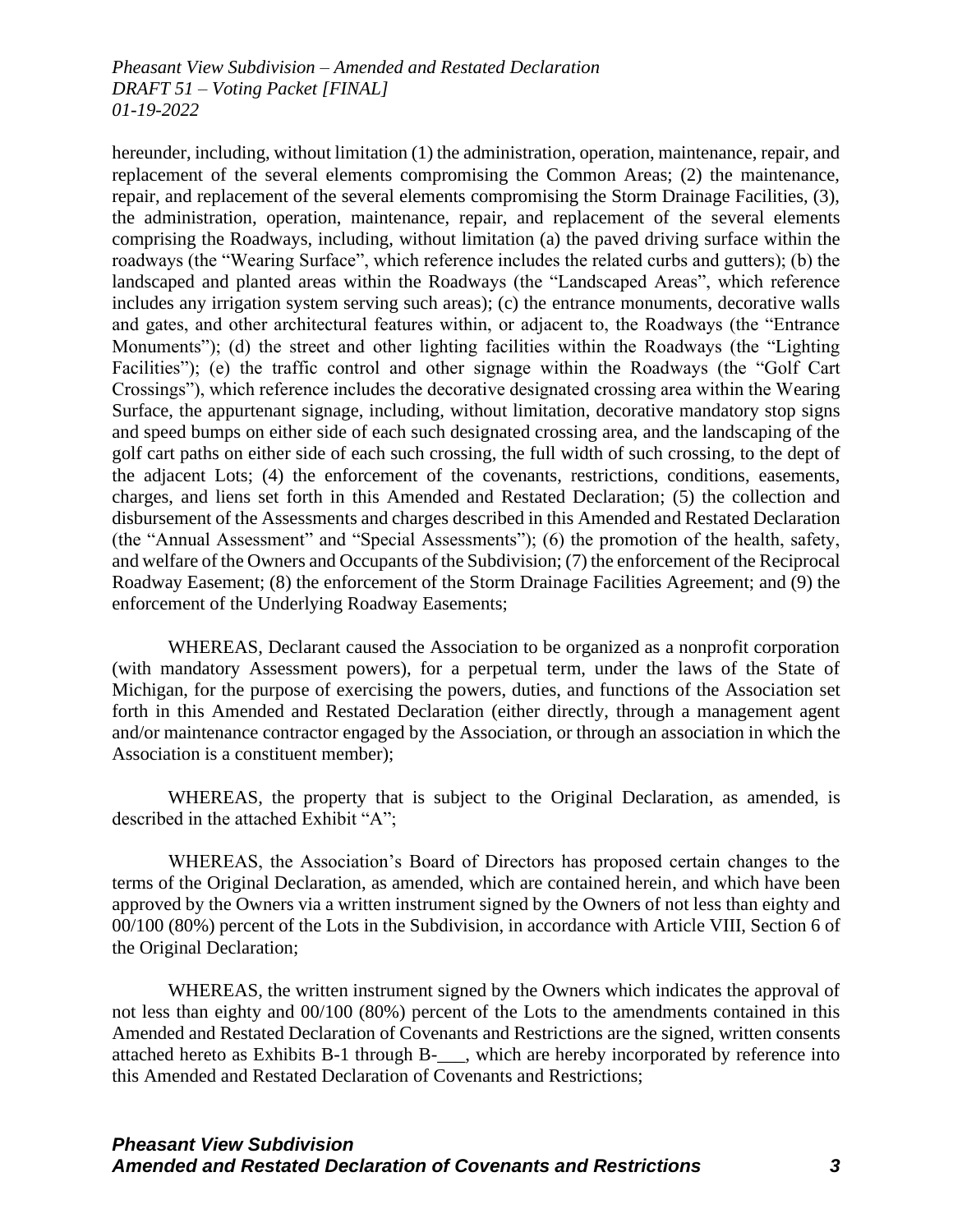WHEREAS, this Amended and Restated Declaration of Covenants and Restrictions shall be effective three (3) years from the date of recording of this Amended and Restated Declaration of Covenants and Restrictions, in accordance with Article VIII, Section 6 of the Original Declaration;

WHEREAS, the Association desires to promote the proper use and appropriate development, enhancement, and improvement of the Property; protect the Owners of the Property against improper use of surrounding Lots and/or parcels as may depreciate the value of the Property; guard against the construction of buildings with improper or unsuitable materials; promote adequate and reasonable development of the Property; encourage the construction of attractive improvements on the Property and establish appropriate locations of such improvements to secure and maintain proper setbacks from the streets and adequate free spaces between structures; provide for the maintenance of the Common Areas, and to this end desires to subject the Subdivision and the Common Area to the covenants, restrictions, easements, charges, and liens hereinafter set forth herein, each and all of which is and are for the benefit of the Subdivision and each Owner of a Lot therein; promote high standards of maintenance and operation of open areas, facilities, and services for the benefit and convenience of all Lot Owners and Occupants; and, in general, provide for a residential subdivision of the highest quality and character; and

**NOW, THEREFORE,** the Association hereby re-declares and affirms that the real property described on attached Exhibit "A" is, and any parcels and/or lots into which the Property may be divided is, and shall be, held, transferred, sold, conveyed, leased, used, and occupied subject to the conditions, covenants, restrictions, easements, reservations, grants, charges, and liens, hereinafter set forth, together with the agreements which comprise the general improvement plan, and such other conditions, covenants, restrictions, reservations, and grants which are hereafter recorded with respect to the Property, all of which conditions, covenants, restrictions, reservations, and grants are for the benefit of all Owners and Occupants, and which shall run with and bind the Property and all parties having any right, title, or interest in the Property or any part thereof, or improvements thereon, as well as their heirs, personal representatives, successors, and assigns.

This Amended and Restated Declaration of Covenants and Restrictions amends and restates in its entirety the Original Declaration:

#### **ARTICLE I DEFINITIONS**

As used in this Amended and Restated Declaration with initial capital letters, the following terms shall have the meaning ascribed thereto:

**Section 1.** Act. The "Act" means the Michigan Nonprofit Corporation Act, Public Act 162 of 1982, as amended, MCL 450.2101 et seq.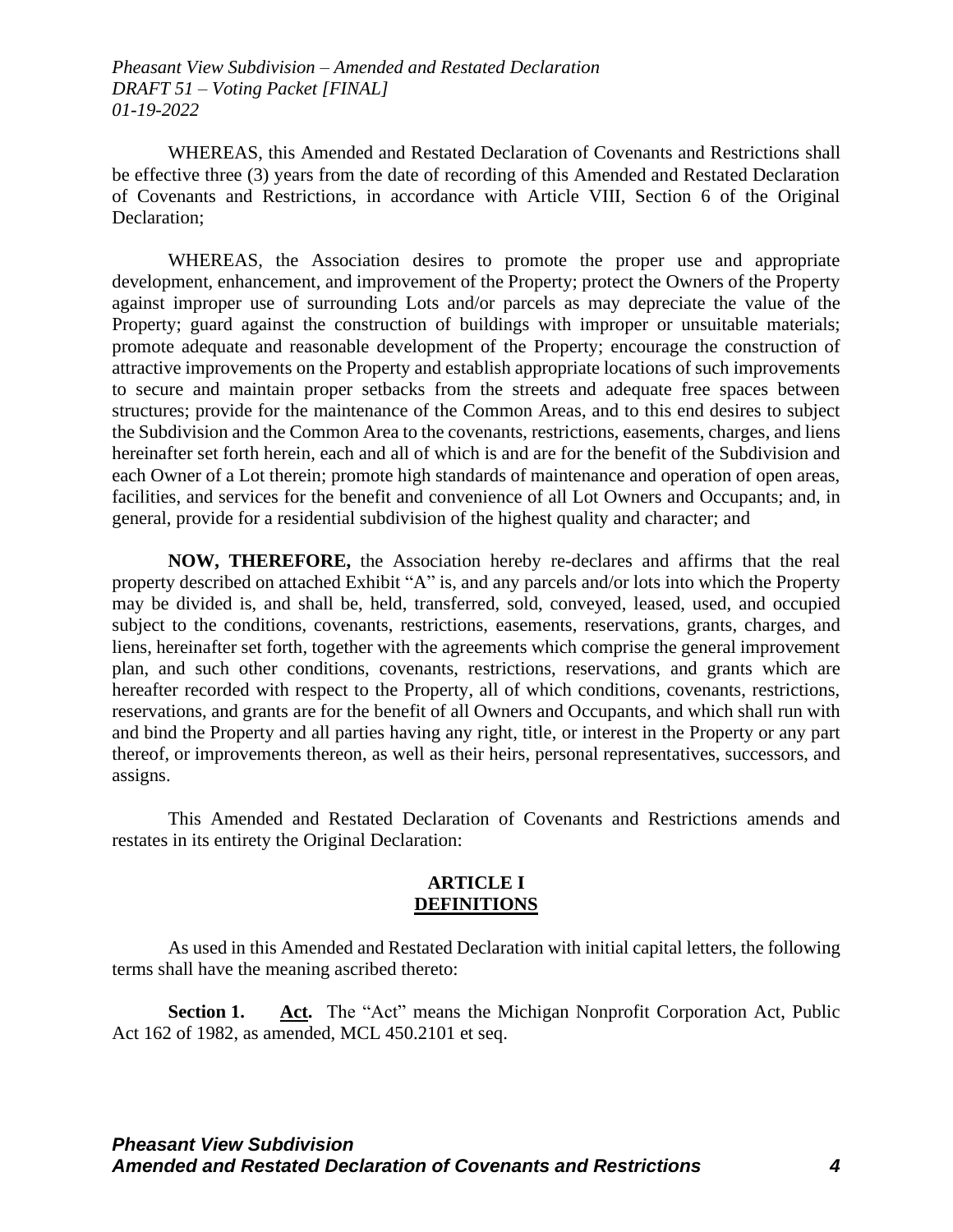**Section 2. Articles.** "Articles" mean the Articles of Incorporation of the Association filed with the Michigan Department of Licensing and Regulatory Affairs, as the same may be amended.

**Section 3. Association or Corporation.** "Association" means Pheasant View Association, Inc., a Michigan nonprofit corporation, of which all Lot Owners shall be Members. "Corporation", when used herein in specific reference to the Association, shall be synonymous with the term "Association." The Association shall administer, operate, manage, and maintain the Subdivision in accordance with the Declaration and other Governing Documents. Any action required of or permitted to the Association shall be exercisable exclusively by its Board of Directors unless specifically reserved to its Members by the Governing Documents (defined below) or the laws of the State of Michigan.

**Section 4. Ballot.** "Ballot" means an instrument in writing or electronic form that is designed to record the vote or votes of Members under Section 408 (MCL 450.2408) or Section 409 (MCL 450.2409) of the Michigan Nonprofit Corporation Act, or at a vote conducted at a meeting of the Members.

**Section 5. Board of Directors or Board.** "Board of Directors" or "Board" means the Board of Directors of Pheasant View Association, Inc.

**Section 6. Bylaws.** This Amended and Restated Declaration shall also constitute the Bylaws of the Association as provided under the Michigan Nonprofit Corporation Act.

**Section 7. Committee.** "Committee" means the Architectural Review Committee established under the provisions of this Amended and Restated Declaration or the Association, as the context may require.

**Section 8. Common Areas.** "Common Areas" mean those areas of land shown on the recorded plat of the Subdivision (including the improvements thereto) owned by the Association for the common use and enjoyment of the Owners, including those areas designated as "Private Parks" on the recorded Plat of the Subdivision or as otherwise referenced in this Amended and Restated Declaration, together with any and all improvements now or hereafter located thereon.

**Section 9. Declarant.** "Declarant" means Sunflower Seven Associates, a Michigan general partnership, and any successor thereto, or any Person to whom or which it may expressly assign any one or more of its rights, or delegate any of its authority hereunder, in each case by means of an appropriate document recorded with the Wayne County Register of Deeds and, in each case, as the context may require.

**Section 10. Declaration.** "Declaration" means the Declaration of Covenants and Restrictions regarding the Lots, as recorded in the Wayne County Register of Deeds, State of Michigan, as it may be amended from time to time, including this Amended and Restated Declaration of Covenants and Restrictions.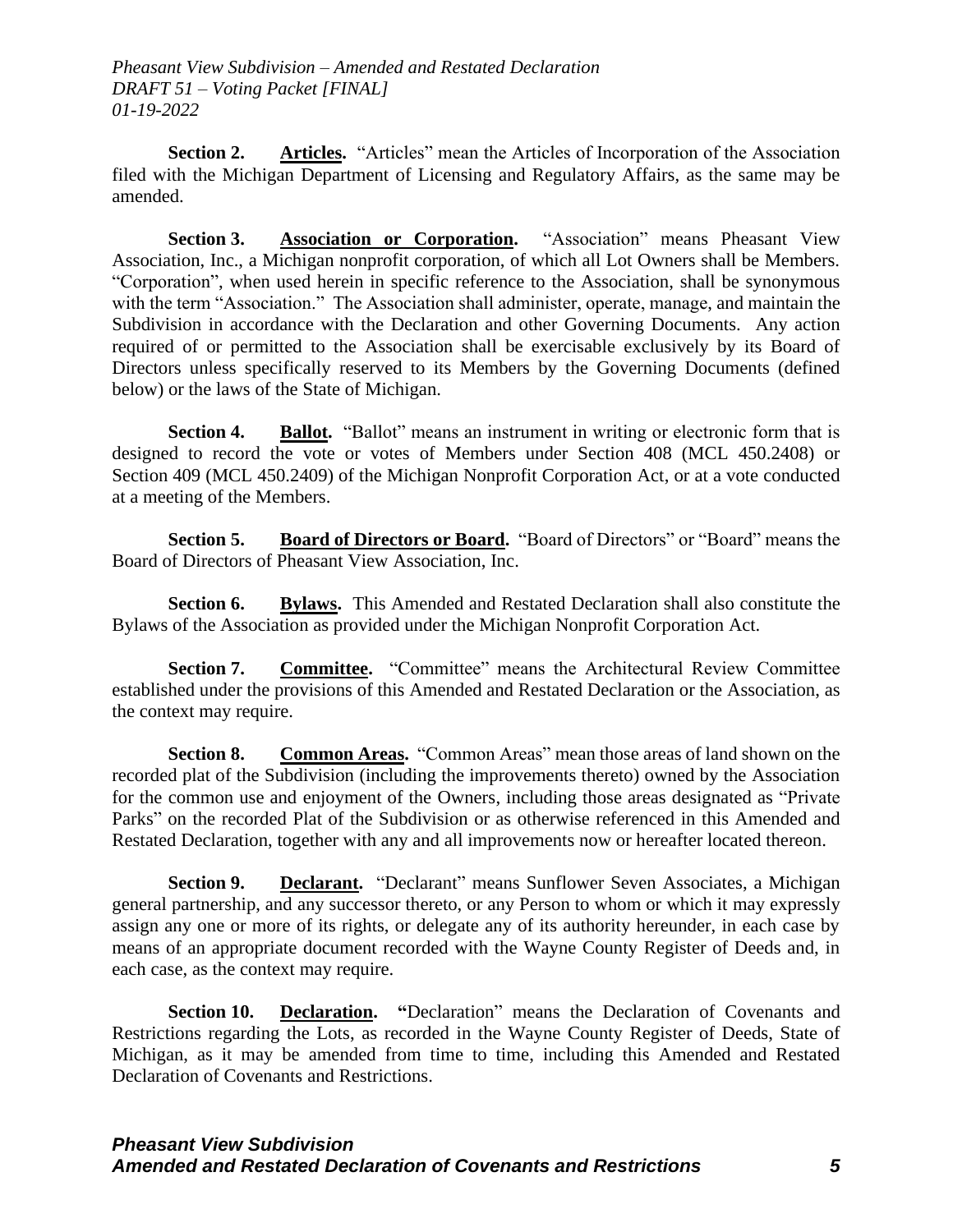**Section 11.** Default or Owner Fault. "Default" or "Owner Fault" means any action or any refusal or failure to act (including, without limitation, intentional acts, negligence, gross negligence, misuse, omissions, neglect, misfeasance, or malfeasance) which renders an Owner, Tenant, or Non-Owner Occupant in default of, in noncompliance with, or in breach of the Association's Governing Documents.

**Section 12. Dwelling.** "Dwelling" means the single-family residence constructed on a Lot within the Subdivision, and all structures and improvements relating thereto.

**Section 13. Electronic Transmission or Electronically Transmitted.** "Electronic Transmission" or "electronically transmitted" means any form of communication that meets all of the following requirements:

- A. It does not directly involve the physical transmission of paper;
- B. It creates a record that may be retained and retrieved by the recipient; and
- C. It may be directly reproduced in paper form by the recipient through an automated process.

Electronically transmitted communication shall be considered written communication.

**Section 14. Entrance Way, Landscaping, and Perimeter Improvements.** "Entrance Way, Landscaping and Perimeter Improvements" means any entrance way monuments, signs, landscaping, and related improvements, as well as any perimeter landscaping, sidewalks, or fencing located within the Common Areas. These shall also include any cul de sac street islands located within the Subdivision roads.

**Section 15. Good Standing.** An Owner in "Good Standing" means an Owner whose Assessment and all other payment or performance obligations to the Association, as determined by the Board of Directors, are not in arrears, and who is not otherwise in default of any provisions of the Association's Governing Documents. An Owner must be in "Good Standing" in order to be entitled to vote under the Act and the Governing Documents.

**Section 16. Governing Documents.** The Association's "Governing Documents" mean and include this Amended and Restated Declaration, the Association's Restated Articles of Incorporation, as well as any rules or regulations duly adopted in accordance with the Declaration, as any and all of said Documents might be amended from time to time.

**Section 17. Improvement.** "Improvement" means to every building of any kind, garage, shed, gazebo, fence, wall or gate, pool, tennis court, or other structure or recreational facility which may be erected or placed on any Lot, including, without limitation, any driveway, parking area, landscaping, planted material, sign, statue, exterior ornament, drainage system, and utility connection thereon or therein.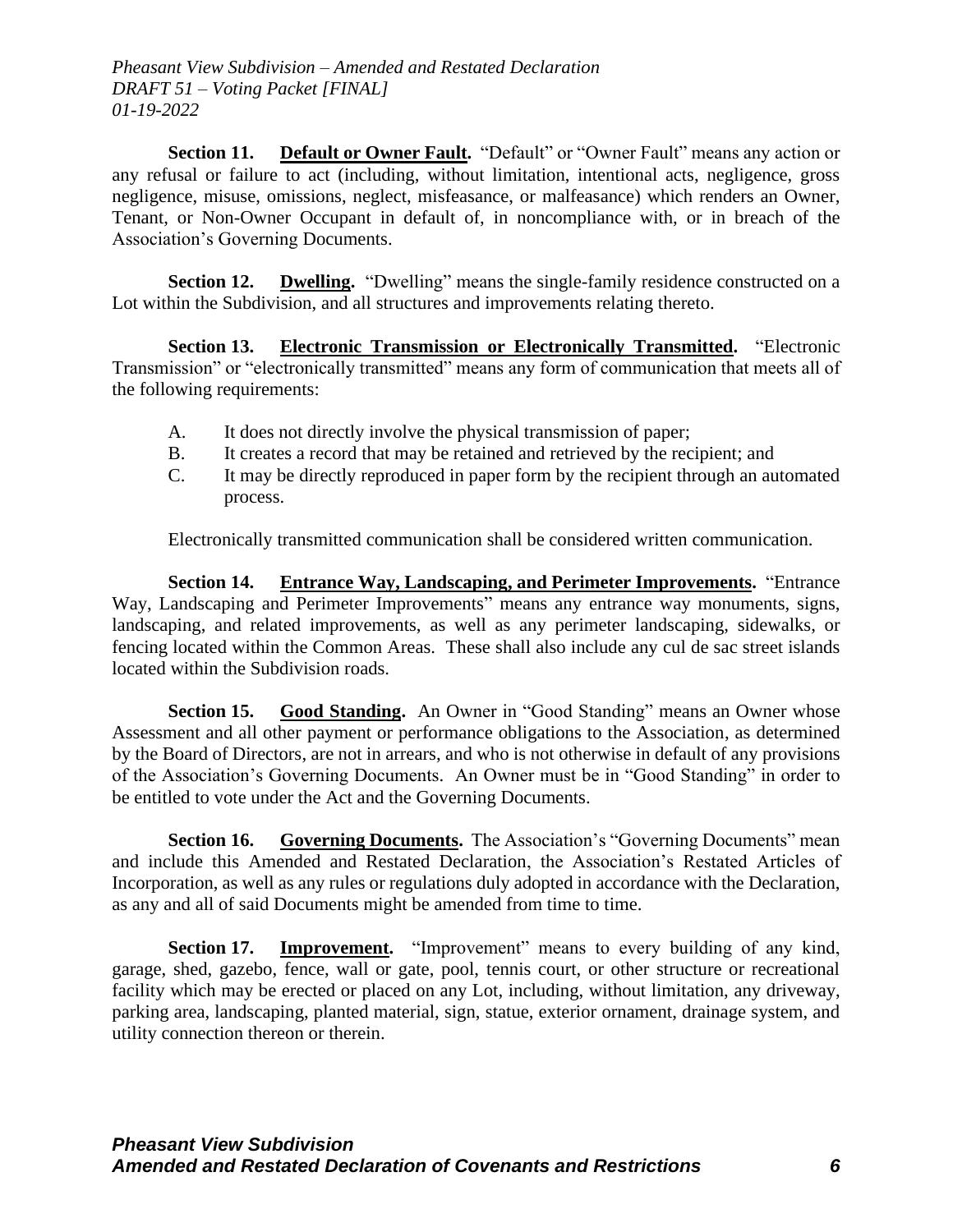**Section 18. Irrigation Improvements.** "Irrigation Improvements" mean any irrigation systems and related facilities, including meters and back flow protectors, located in the Common Areas.

**Section 19.** Lot. "Lot" means any numbered parcel of land shown as such on the recorded Plat of the Subdivision, and used for the construction and occupancy thereon of a detached single-family residential Dwelling and related improvements, in accordance herewith, and such reference may include such Dwelling and related improvements, as the context may require.

**Section 20. Member.** "Member" means a member of Pheasant View Association, Inc. Each Owner of a Lot in the Subdivision shall be a Member of the Association, and no other person or entity shall be entitled to membership.

**Section 21. Mortgagee.** "Mortgagee" means the named mortgagee or owner of any mortgage on all or any portion of the Subdivision or any Lot.

**Section 22. Non-Owner Occupant or Occupant.** "Non-Owner Occupant" or "Occupant" means any person or entity which holds a possessory right or interest, or otherwise resides in or occupies a Dwelling on any Lot for any period of time, and by any means whatsoever, whether by Lease or occupancy agreement, or whether rent or any other consideration is paid to the Owner, who is not an Owner of the Lot. Any relationship between the Non-Owner Occupant and the Owner (by blood, marriage, or otherwise) is irrelevant. Unless otherwise specifically provided in the Governing Documents, the term, "Non-Owner Occupant" is inclusive of the terms "Tenant" and "Renter."

**Section 23. Owner or Lot Owner.** "Owner" or "Lot Owner" means a person, firm, corporation, partnership, association, trust, or other legal entity, or any combination thereof, who or which owns record fee simple title to any Lot in the Subdivision, regardless of whether the Lot is owned by one or more persons or entities. Both land contract vendees and land contract vendors shall be considered "Owners," and shall be jointly and severally liable for all obligations and responsibilities of Owners under the Governing Documents and the Act. The term "Owner" shall not include any mortgagee or any other person or entity having an interest in a Lot merely as security for the performance of an obligation, unless and until such mortgagee or other person or entity acquires fee simple title to such Lot by foreclosure or other proceeding or conveyance in lieu of foreclosure. Where more than one Person has an interest in the fee simple title to any Lot, the interests of all Persons collectively shall be that of a single Owner for purposes of voting on all matters involving the Association (on a one vote per Lot basis), subject to the terms and provisions of the Declaration.

**Section 24. Permittee.** "Permittee" means the visitors, invitees, and guests of each Owner and Occupant, together with police and fire department, school district, and other local governmental employees, and United States Postal Services personnel, tradesmen, suppliers, and contractors performing services within the Subdivision, or making deliveries to any Lot, and other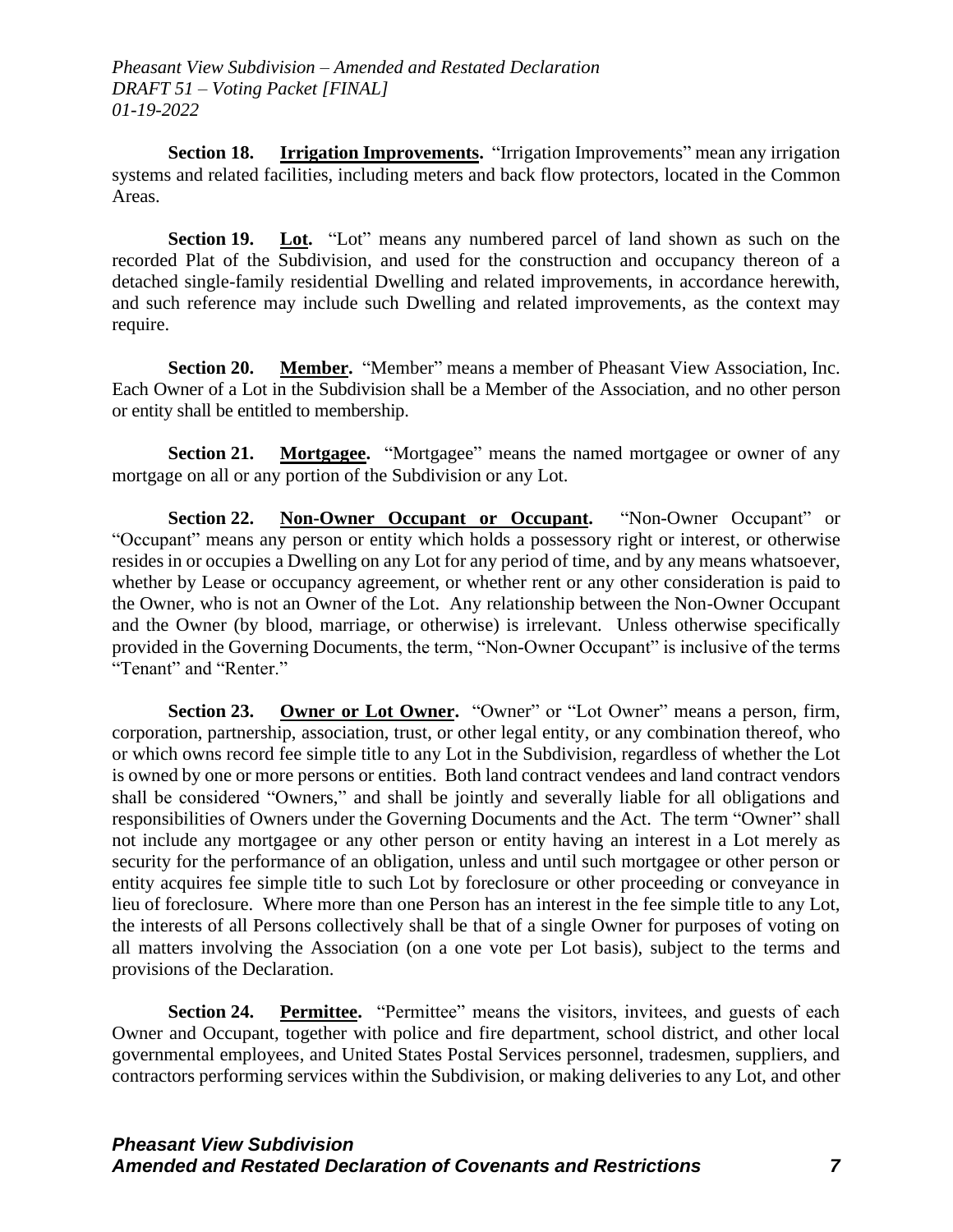Persons entitled to use the Roadways under the terms and provisions of the Reciprocal Roadway Easement, together, in each instance, with the vehicle(s) and equipment of each such Person,.

**Section 25. Person.** "Person" means any corporation, partnership, trust, association, or natural person, or combination thereof, as the context may require.

**Section 26. Pheasant Run Road Maintenance Association or PRRMA.** "Pheasant Run Road Maintenance Association" or "PRRMA" means Pheasant Run Road Maintenance Association, Inc., a Michigan nonprofit corporation. The Association, along with the Township of Canton, Fairways at Pheasant Run Association, Inc., and Fairway Pines at Pheasant Run Subdivision Association, are constituent members of PRRMA. PRRMA was organized in accordance with the terms and provisions of, to serve as, and to exercise the powers and authority granted and/or delegated to, the Roadway Manager, under that certain Declaration of Reciprocal Roadway Easement dated March 8, 1993, and recorded March 9, 1993, in Liber 26390, Pages 818 et seq., Wayne County Records, as amended. The Declaration of Reciprocal Roadway Easement directly affects the entire roadway within the Subdivision, Fairways at Pheasant Run Subdivision, Fairway Pines at Pheasant Run Subdivision No. 1, Fairway Pines at Pheasant Run Subdivision No. 2, as well as Summit Parkway and Glengarry Boulevard.

**Section 27. Proper Purpose.** "Proper purpose" means a purpose that is reasonably related to a Person's interest as a Member of the Association, as that term is further defined in the common law of Michigan and the Act.

**Section 28.** Property. "Property" means that real property described on Exhibit "A" attached hereto and previously made a part hereof.

**Section 29. Reciprocal Easement.** "Reciprocal Easement" means the Declaration of Reciprocal Roadway Easement regarding the Subdivision, dated March 8, 1993, and recorded on March 9, 1993, in Liber 26390, Pages 818 to 870, Wayne County Records, as the same may be hereafter amended.

**Section 30. Right to Inspect.** "Right to inspect" includes the right to copy and make extracts from the records of the Association and, if reasonable, the right to require the Association to supply copies made by photographic, xerographic, or other means as permitted by the Michigan Nonprofit Corporation Act, or as provided for in the Governing Documents. To cover the costs of labor and material, the Association may require a Member to pay a reasonable charge for copies of the documents provided to the Member.

**Section 31. Roadway.** "Roadway" means any one or more, or all, of the improvements now or hereafter installed or located within any Roadway Area, including, without limitation (a) the Wearing Surface; (b) the Landscaped Areas; (c) the Entrance Monuments, (d) the Lighting Facilities; (e) the Signs; (f) the Golf Cart Crossings; (g) the Common Utility Systems; and (h) replacements of any of the foregoing, or of parts thereof, as the context may require.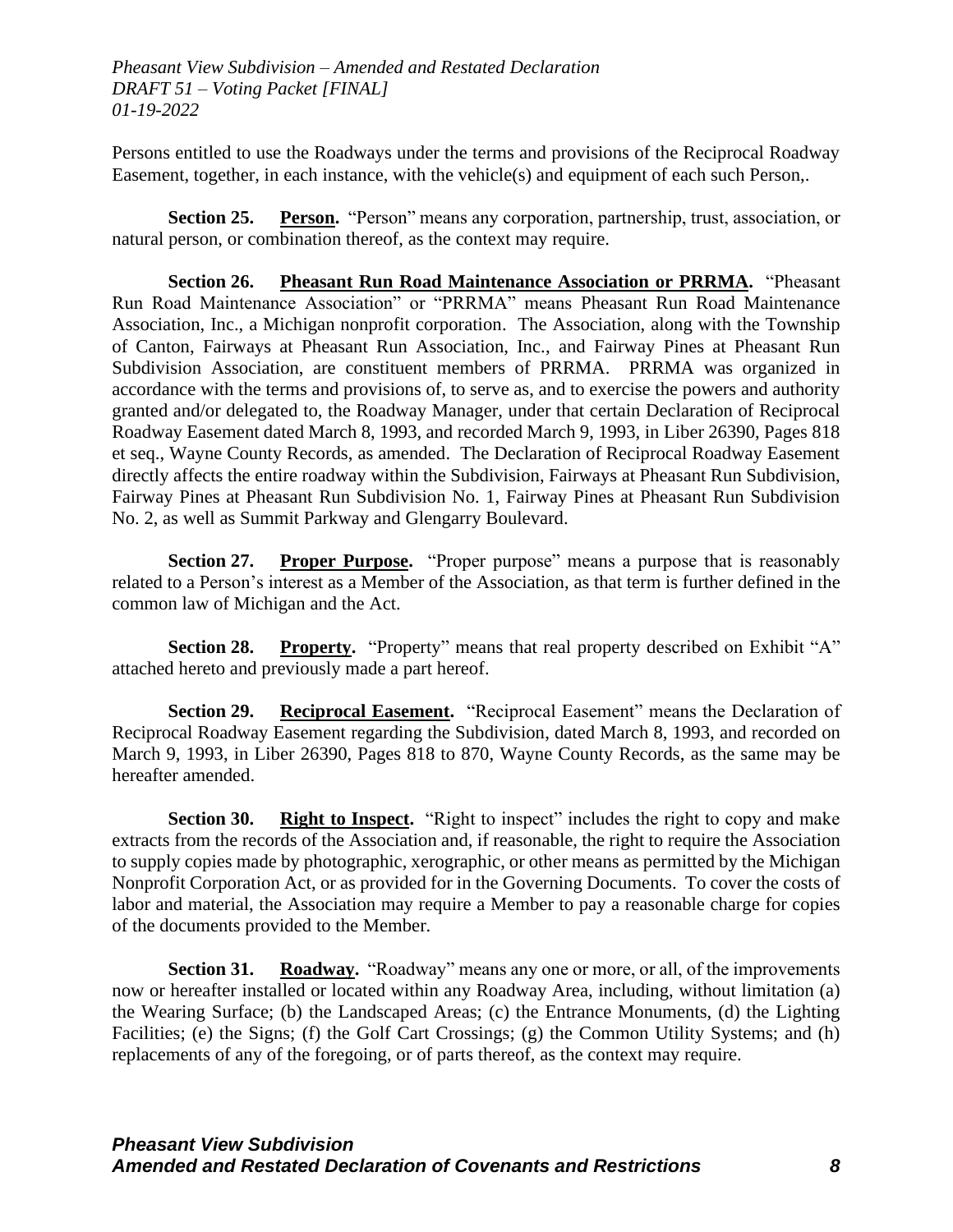**Section 32. Roadway Area.** "Roadway Area" means each named easement area occupied by a Roadway, as more particularly depicted on the recorded Plat of the Subdivision and as more particularly described in the Reciprocal Roadway Easement.

**Section 33. Storm Drainage Facilities.** "Storm Drainage Facilities" means certain storm water collection and outlet facilities, serving the Subdivision, located upon certain property adjacent to the Subdivision, owned by Canton Township, and described in the Storm Drainage Facilities Agreement, including (a) certain storm water detention basins (the "Detention Basins") and (b) certain storm sewer lines.

**Section 34. Storm Drainage Facilities Agreement.** "Storm Drainage Facilities Agreement" means the Agreement for Maintenance of Storm Drainage Facilities between Declarant and Canton Township, pursuant to which the Township has agreed (a) to execute an appropriate Maintenance Jurisdiction Permit, between the Township and Wayne County, pertaining to the Storm Drainage Facilities, and (b) to grant easements to Declarant pertaining to the Storm Drainage Facilities, and the Association has agreed to be solely responsible for (1) the perpetual operation, maintenance, improvement, repair, and replacement of the Storm Drainage Facilities, and (2) the payment of all costs and expenses in connection therewith.

**Section 35. Subdivision.** "Subdivision" means the single-family residential subdivision known as Pheasant View Subdivision, pursuant to the Plat recorded thereof.

**Section 36. Tenant.** "Tenant" means any Non-Owner Occupant that holds a possessory right or interest, or otherwise resides in or occupies a Dwelling on any Lot for any period of time, and by any means whatsoever, whether by Lease or occupancy agreement, or whether rent or any other consideration is paid to the Owner, who is not an Owner of the Lot. The terms "Tenant" and "Renter" shall be synonymous and may be used interchangeably throughout the Governing Documents.

**Section 37. Township or Canton Township.** "Township" or "Canton Township" means the Charter Township of Canton, Wayne County, Michigan, a Michigan municipal corporation.

**Section 38. Volunteer.** "Volunteer" means an individual who performs services for the Association, other than services as a volunteer Director, and who does not receive compensation or any other type of consideration for the services, other than reimbursement for reasonable expenses actually incurred.

**Section 39. Wayne County.** "Wayne County" means the Wayne County Department of Public Services, unless the context shall otherwise require.

#### **ARTICLE II PROPERTY SUBJECT TO THIS DECLARATION**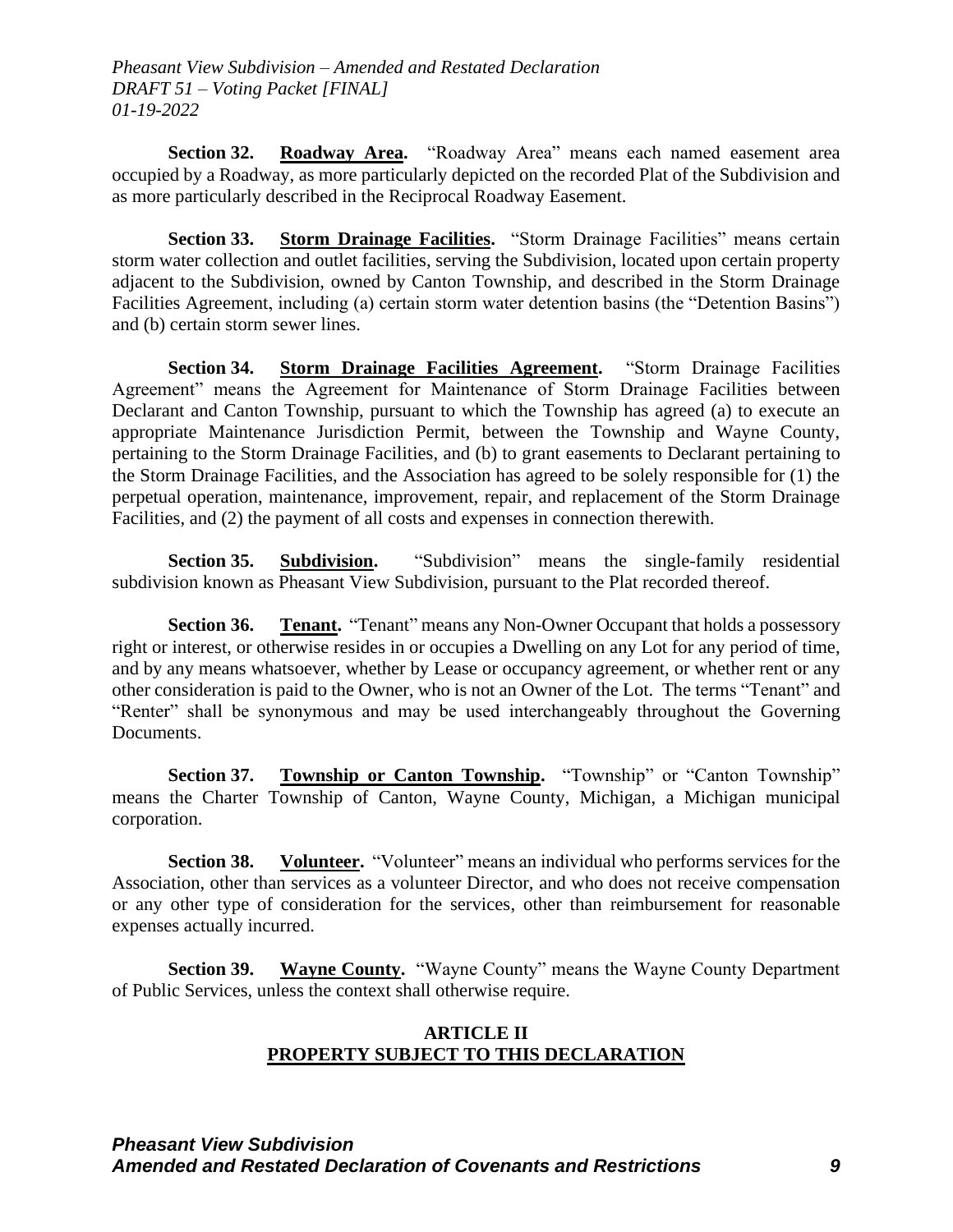**Section 1. Legal Description of Property.** The Property which is subject to and which shall be held, transferred, sold, conveyed, and occupied pursuant to this Amended and Restated Declaration is more particularly described on Exhibit "A" attached hereto.

**Section 2. Owners' Easements of Enjoyment.** Every Owner shall have a right and easement of enjoyment in and to the Common Areas which shall pass with the title to every Lot, subject to the following provisions:

A. The right of the Association to charge reasonable admission and other fees for the use of any recreational facility situated upon the Common Area;

B. The right of the Association to suspend the voting rights and right to use the recreational facilities by an Owner for any period during which any Assessment against their Lot remains unpaid and while any violation of the Governing Documents remains uncorrected;

C. The right of the Association to dedicate or transfer all or any part of the Common Areas to any public agency, authority, or utility for such purposes and subject to such conditions as may be agreed to by the Members. No such dedication or transfer shall be effective unless an instrument agreeing to such dedication or transfer signed by the Owners of sixty-six and 67/100 (66.67%) percent of the Lots in the Subdivision has been recorded, and provided further, that no such dedication or transfer or determination as to the conditions thereof shall be effective unless the prior consent thereto of Canton Township by and through its Township Board of Trustees shall have first been obtained; and

D. Easements shown on the recorded plat of the Subdivision.

**Section 3.** Delegation of Use. Any Owner may delegate, in accordance with this Amended and Restated Declaration, their right of enjoyment in and to the Common Areas and Roadways to the members of their family, Tenants, Non-Owner Occupants, or purchasers who reside on the Property.

# **ARTICLE III PROPERTY RIGHTS IN THE COMMON AREAS AND ROADWAYS**

**Section 1. Owners' Easements of Enjoyment.** Subject to the provisions of Section 3 below, and the provisions of the Reciprocal Roadway Easement, every Owner shall have a right and easement of enjoyment in and to the Common Areas and the Roadways, and such easements shall be appurtenant to and shall pass with the title to any Lot, whether specifically set forth in the deed or other conveyance to such Lot.

**Section 2. Title to Common Areas and Roadways.** Declarant conveyed the Common Areas and Roadways to the Association, free and clear of all liens and encumbrances.

**Section 3. Limitations of Easements.** The rights and easements of enjoyment of the Owner in and to the Common Areas and Roadways are, and shall be, subject to the following: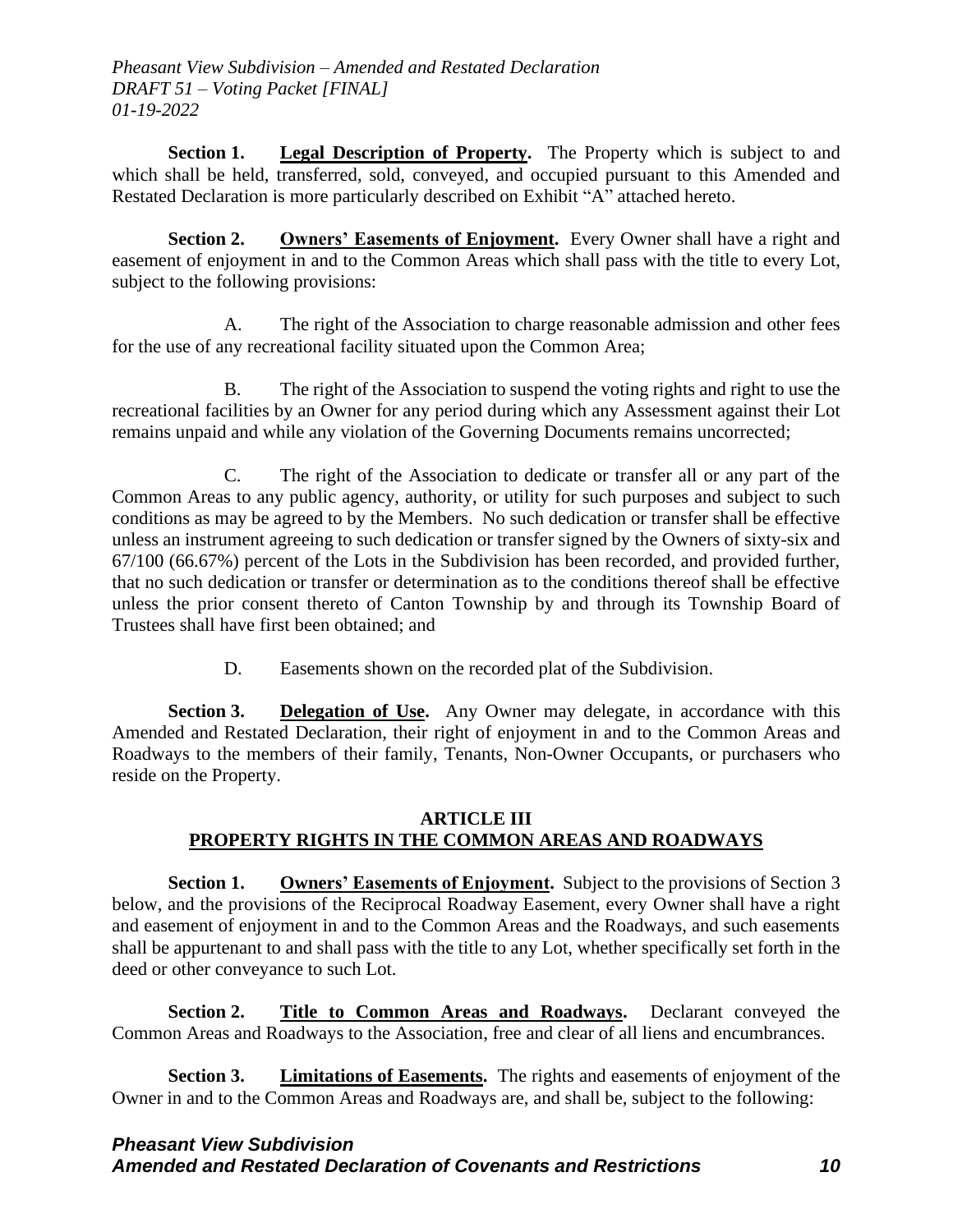A. The right of the Association to charge reasonable admission and other fees for the use of any recreational facility situated upon the Common Element;

B. The right of the Association to suspend the voting and enjoyment rights of any Owner for any period during which any Assessment against such Owner's Lot remains delinquent and unpaid and while any violation of the Governing Documents remains uncorrected;

C. The right of the Association to grant easements affecting the Common Areas or Roadways, to government agencies and others, for utilities of any kind serving the Subdivision, or any part thereof;

D. The right of the Association to dedicate or transfer all or part of the Common Area or Roadways, to any public agency or authority for such purposes, and subject to such conditions as may have been agreed upon by the Owners; provided that no such dedication or transfer, or determination as to the condition thereof, shall be effective unless an instrument signed by sixty-six and 67/100 (66.67%) percent of the Owners shall have been recorded, agreeing to such dedication or transfer, and as to the conditions thereof; and, provided further, that no such dedication or transfer or determination as to the conditions thereof, shall be effective unless the prior consent thereto of the Township, acting by and through its Board of Trustees, shall have first been obtained; and

E. The right of the Association to levy Assessments upon the Lots, as set forth in Article IX.

**Section 4. Delegation of Use.** Any Owner may delegate, in accordance with this Amended and Restated Declaration, their right of enjoyment in and to the Common Areas and Roadways to the members of their family, Tenants, Non-Owner Occupants, and Permittees.

**Section 5. Additional Easements.** The Association reserves the right to grant additional easements affecting the Common Areas or Roadways, to government agencies, and others, for utilities of any kind serving the Subdivision or any part thereof, without the consent of any Owners.

**Section 6. Uniform Application.** This Amended and Restated Declaration and the Reciprocal Roadway Easement apply uniformly to each Lot. Every Person who or which is the Owner of a Lot shall be a Member of the Association. Membership in the Association by each Owner is a mandatory condition of Lot ownership, and is appurtenant to, and may not be separate from, ownership of any Lot. Each Owner has equal rights in the Common Areas and Roadways.

### **ARTICLE IV HOMEOWNERS ASSOCIATION**

**Section 1. Creation.** The Subdivision is and shall be managed by Pheasant View Association, Inc., a Michigan nonprofit corporation created in accordance with the Act. The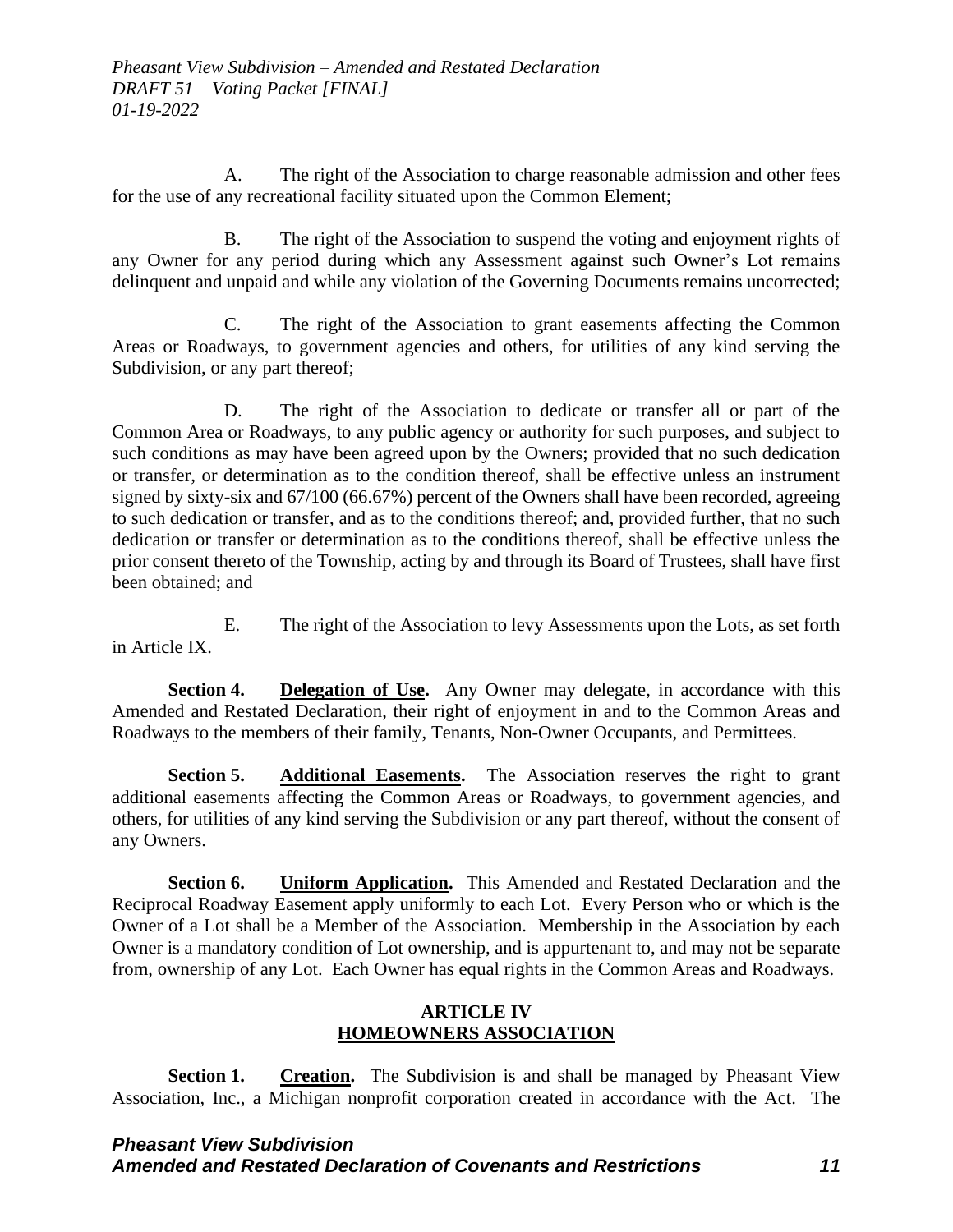Association and its Members shall have those rights and obligations which are set forth in this Amended and Restated Declaration and in the Articles of Incorporation of the Association, as amended.

**Section 2. Purpose.** The Association has been organized for the purpose of acquiring title to, owning, operating, and maintaining the Common Areas, Roadways, and Storm Drainage Facilities for the common use, safety, enjoyment, and benefit of all Residents and Owners, and to arrange for the provision of services and facilities of common benefit. The Common Areas and Roadways are an integral part of, and the Storm Drainage Facilities serve and benefit the Subdivision. The Subdivision, Common Areas, Roadways, and Storm Drainage Facilities are governed by this Amended and Restated Declaration, which shall be binding upon and shall inure to the benefit of, each Lot, each Owner, the Association, and the successors and assigns of each Owner and the Association. The Roadways are, in addition, the subject of a Reciprocal Easement, which is binding upon, and shall inure to the benefit of, each Lot, each Owner, the Association, and the successors and assigns of each Owner and the Association. The Storm Drainage Facilities are, in addition, the subject of a Storm Drainage Facilities Agreement, which is binding upon, and shall inure to the benefit of, each Lot, each Owner, the Association, and the successors and assigns of each Owner and the Association.

In accordance with the Declaration, the Reciprocal Easement, and the Storm Drainage Facilities Agreement, the Association will levy and collect annual assessments upon each Lot (the "Annual Assessments", pursuant to an annual budget (the "Budget") adopted by the Board of Directors for the purpose of (1) operating, maintaining, improving, repairing, and replacing the Common Areas, Roadways, and Storm Drainage Facilities (either directly, or through a management agent or maintenance contractors engaged by the Association, or through an association in which the Association is a constituent member), and (2) performing the other functions and duties assigned and/or delegated to the Association under, and in accordance with, the terms and provisions of the Declaration, Reciprocal Easement, and Storm Drainage Facilities Agreement. Each Budget adopted by the Board shall include an adequate allowance for the maintenance of the Common Areas, Roadways, and Storm Drainage Facilities. The Board is also empowered to levy special assessments upon each Lot (the "Special Assessments") as and when required for the maintenance of the Common Areas, Roadways, and Storm Drainage Facilities. This Amended and Restated Declaration applies uniformly to each Lot. Each Lot shall bear (and be assessed) an equal share of each Annual Assessment and Special Assessment. Each Owner will be personally liable for each Annual Assessment and Special Assessment upon such Owner's Lot.

**Section 3. Functions.** The principal functions of the Association are (i) the enforcement of the terms and provisions of this Amended and Restated Declaration, the Reciprocal Roadway Easement and the Storm Drainage Facilities Agreement; (ii) the collection and disbursement of the Assessments; (iii) the establishment of reasonable rules and regulations for the use of the Common Areas, Roadways, and Storm Drainage Facilities; (iv) the maintenance of the Common Areas, Roadways, and Storm Drainage Facilities; and (v) the promotion of the interests of the Owners.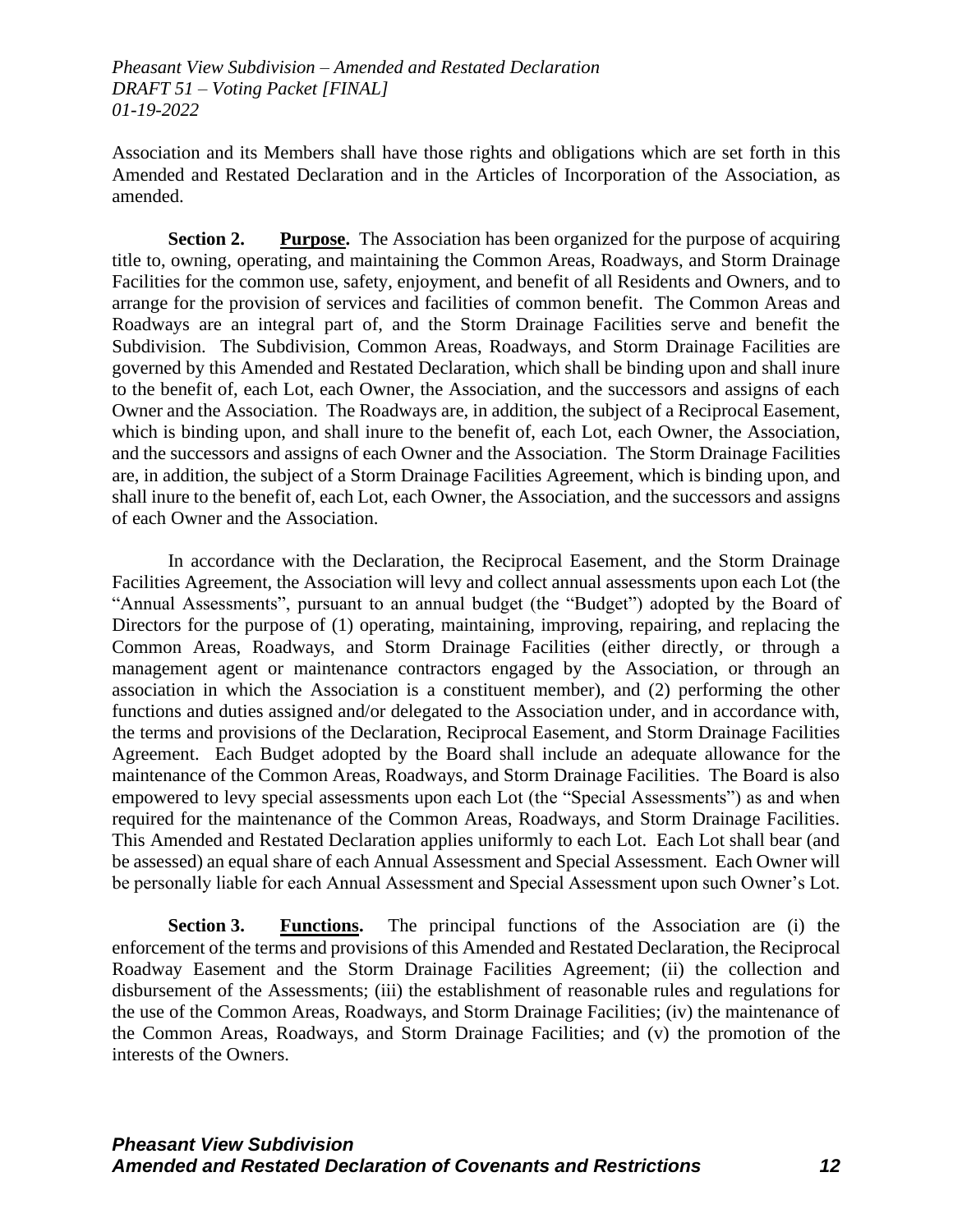As used in this Amended and Restated Declaration and the Articles of Incorporation of the Association, the term "maintenance of the Common Areas, Roadways, and Storm Drainage Facilities" shall be deemed to include, without limitation, the following:

A. The operation and maintenance of the Common Areas, including, without limitation, the landscaping, irrigation systems and established grades within the Common Areas, including, without limitation (1) the cutting of grass, weeds, and other growing material; (2) the removal of trash, paper, and debris; and (3) the control of undesirable insects and animals;

B. As delegated to the Association by PRRMA, the operation and maintenance of the Roadways, including, without limitation, the Wearing Surfaces, Landscaped Areas, Entrance Monuments, Lighting Facilities, Signs and Golf Cart Crossings, including, without limitation (1) the cutting of grass, weeds, and other growing material; (2) the periodic removal of snow; and (3) the removal of trash, paper, and debris;

C. The maintenance, repair, and replacement of the mailboxes and newspaper boxes, including posts, within the Subdivision, with the exception of the mailboxes and newspaper boxes, including posts, for the following Lots:

- Lot  $34 45901$  Windridge Lane
- Lot 87 2068 Crowndale Lane
- Lot  $122 1507$  Crowndale Lane

Owners of the above-mentioned three (3) Lots shall maintain, repair, and replace their existing mailboxes and newspaper boxes, including posts, subject to the standard design and construction specifications determined by the Board of Directors and as indicated in the Rules and Regulations;

D. The operation and maintenance of the Storm Drainage Facilities, including, without limitation, (1) the maintenance, repair, and replacement of any storm sewer line and related equipment, comprising part of the Storm Drainage Facilities; (2) the maintenance, repair, and replacement of any pipe, drain, valve, grate, or opening in any Detention Basin, and all pipes and lines loading into or out of any Detention Basin; and (3) the maintenance of the landscaping and slopes in and around any Detention Basin;

E. The improvement of the landscaping within the Common Areas, including, without limitation, the installation of sod, and the planting of trees, flowers, shrubs, and other materials;

F. The installation of additional facilities and improvements within the Common Areas;

G. As delegated to the Association by PRRMA, the installation of additional facilities and improvements within the Roadways;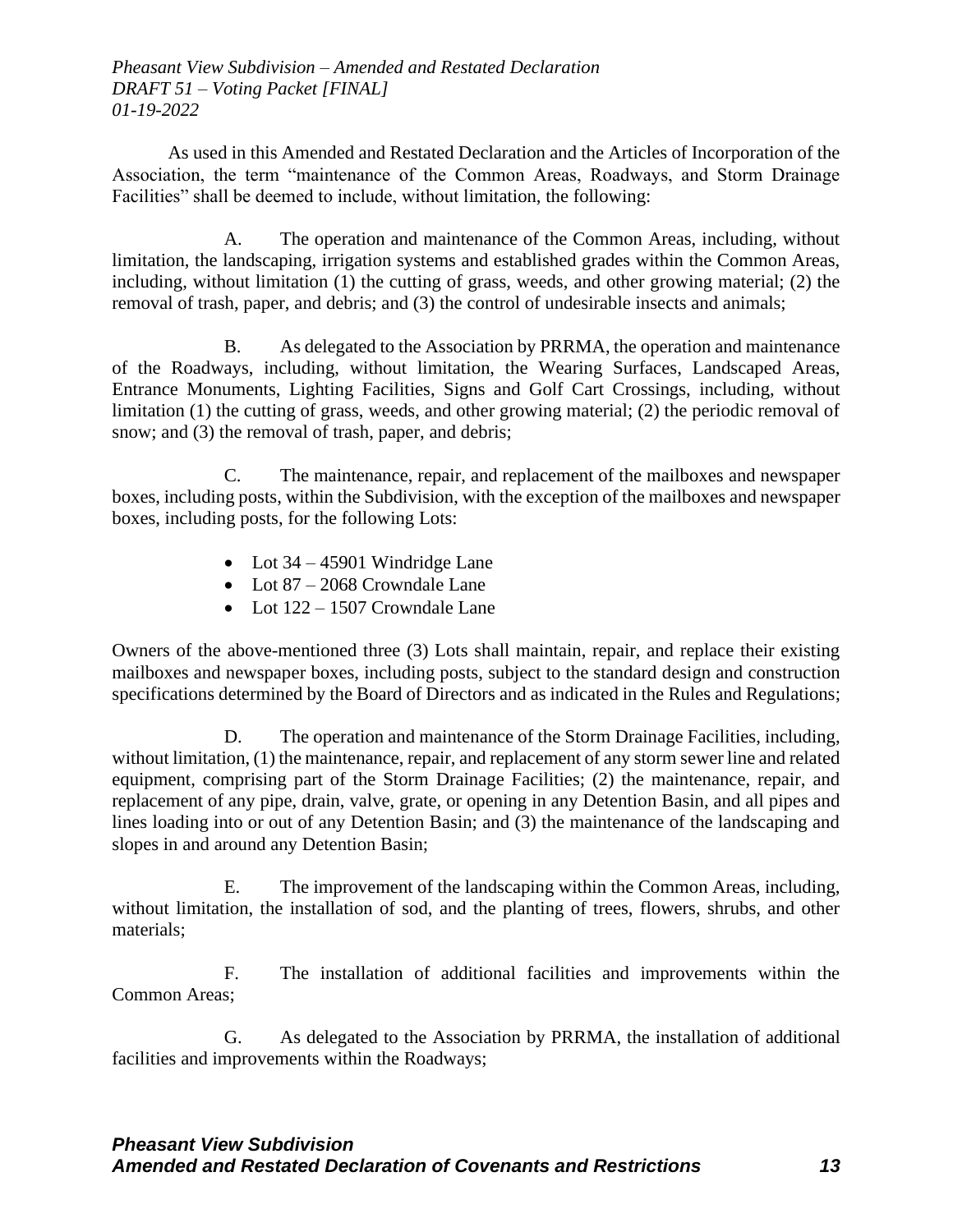H. The payment of all real estate taxes, special assessments, and other charges upon the Common Areas and Roadways imposed or levied by any appropriate governmental authority;

I. The payment of insurance expenses in regard to the Common Areas, Storm Drainage Facilities, Roadways, and the Association; and

J. Each and every other act necessary to protect and preserve the Common Areas, Roadways, and Storm Drainage Facilities for their intended purposes.

**Section 4. Membership and Transfer of Assets.** Every Owner of a Lot in the Subdivision shall be a mandatory Member of the Association. Membership in the Association shall be appurtenant to and may not be separated from ownership of any Lot. Every Lot Owner shall become a Member commencing on the date on which said Owner is conveyed fee simple title to said Lot or, if applicable, the date on which a land contract vendee enters into a land contract to purchase said Lot. Both land contract vendees and land contract vendors shall be considered Owners, and shall be jointly and severally liable for all obligations and responsibilities of Owners under the Governing Documents. Notwithstanding the foregoing, the termination of any Person's interest in any Lot, and the consequent termination of such Person's membership in the Association shall not be deemed to relieve such Person from the debt or obligation attributable to such Lot which accrued or arose during the period in which such Person was an Owner of a Lot.

The share of any Owner in the assets of the Association cannot be separately assigned, pledged, or transferred in any manner, except automatically to a subsequent Owner of such Owner's Lot. No Owner shall have the right to the distribution or return of any assets of the Association, except with respect to any overpayment by such Owner of any Annual Assessment or Special Assessment levied by the Association.

**Section 5. Articles and Bylaws.** The Association shall be organized, governed, and operated in accordance with its Articles of Incorporation and this Amended and Restated Declaration, as amended. The provisions of the Articles shall be consistent with the provisions and purposes of this Amended and Restated Declaration. This Amended and Restated Declaration shall also constitute the "Bylaws" for the Association.

**Section 6. Directors.** The right to manage the affairs of the Association shall be exclusively vested in the Association's Board of Directors. The eligibility requirements, election of, voting rights, powers, duties, and other relevant provisions regarding Directors and the operations of the Board are set forth in Article VII of this Amended and Restated Declaration.

**Section 7. Principal Office.** The principal office of Association shall be located as the Board of Directors may determine or as the affairs of the Association may require.

# **ARTICLE V VOTING**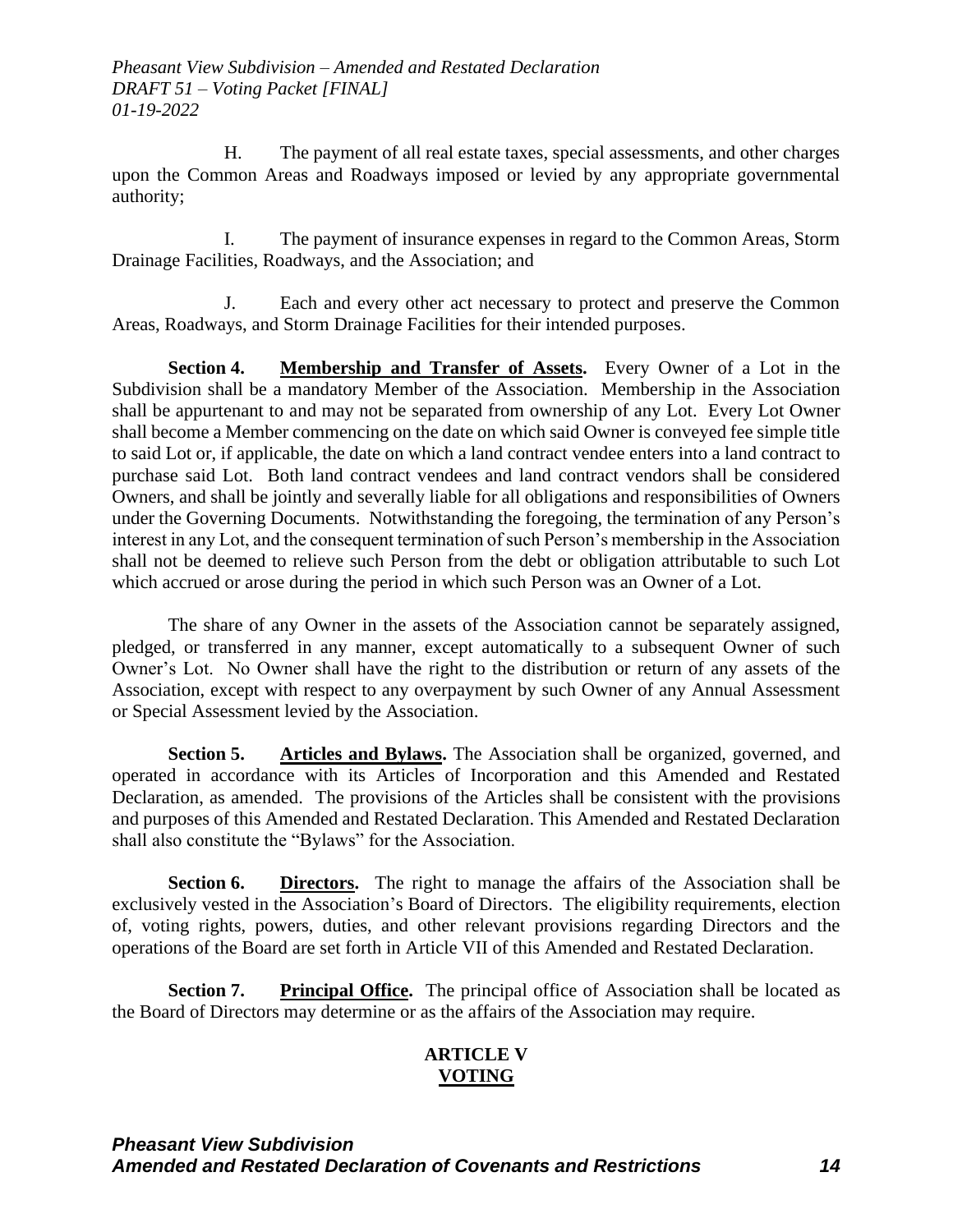**Section 1.** Voting Rights. The Association shall have one (1) class of voting membership. Each Lot shall be entitled to one (1) vote. A Member shall be entitled to one (1) vote on each matter submitted to a vote of the Members for each Lot owned by the Member. The right to vote includes the right to sign any petitions, and the Owner must be in Good Standing at the time of presentation and signature of a petition in order to validly sign or circulate a petition.

If a Lot is owned by more than one person or entity, the vote for such Lot shall be cast by the Owner designated as the voting representative for such Lot in the notice described in Section 3 of this Article V below, or by a proxy given by such individual representative (the Lot's "Designated Voting Representative").

**Section 2.** Eligibility to Vote. Upon receiving a request from the Board of Directors, an Owner shall present a copy of their deed or other evidence of ownership to their Lot in the Subdivision to the Board to verify their membership in the Association and eligibility to vote. If an Owner fails to provide such evidence of membership after the Board has made such a request, then the Owner shall not be entitled to vote at any Association or Board meeting until they have presented evidence of ownership of a Lot in the Subdivision to the Board.

If a Lot is owned by a corporation or other legal entity, then only the individuals for such entities who would be eligible to serve as Directors under Article VII, Section 2 of this Amended and Restated Declaration may be eligible to vote or to be appointed to serve as a Designated Voting Representatives for such entity-owned Lots under Section 3 below.

Land contract vendees shall be recognized as having the right to vote any Lot subject to the land contract, unless the land contract vendor for the Lot provides the Association with a copy of the land contract expressly reserving voting privileges to the vendor.

An Owner of a life estate under a ladybird deed who is residing in a Dwelling on a Lot shall have the right to exercise the voting rights for the Lot that is subject to such a life estate upon providing a copy of their deed or other evidence of ownership of the life estate interest to the Board, unless another party to the conveyance which created the life estate presents evidence to the Board that they are entitled to vote for that Lot.

An Owner must be in Good Standing as of the record date for such vote to be eligible to vote.

**Section 3. Designation of Voting Representative.** The Owners of a Lot shall file a written notice with the Association of their agreement designating the individual representative who shall vote at meetings of the Association and receive all notices and other communications from the Association on behalf of such Owners. The individual identified as the Designated Voting Representative under this Section must be one of the Owners of the Lot that is the subject of the written notice. The individual representative designated may be changed by the Owner(s) of the Lot at any time by filing a new notice in the manner herein provided.

Such written notice regarding a Designated Voting Representative shall be signed and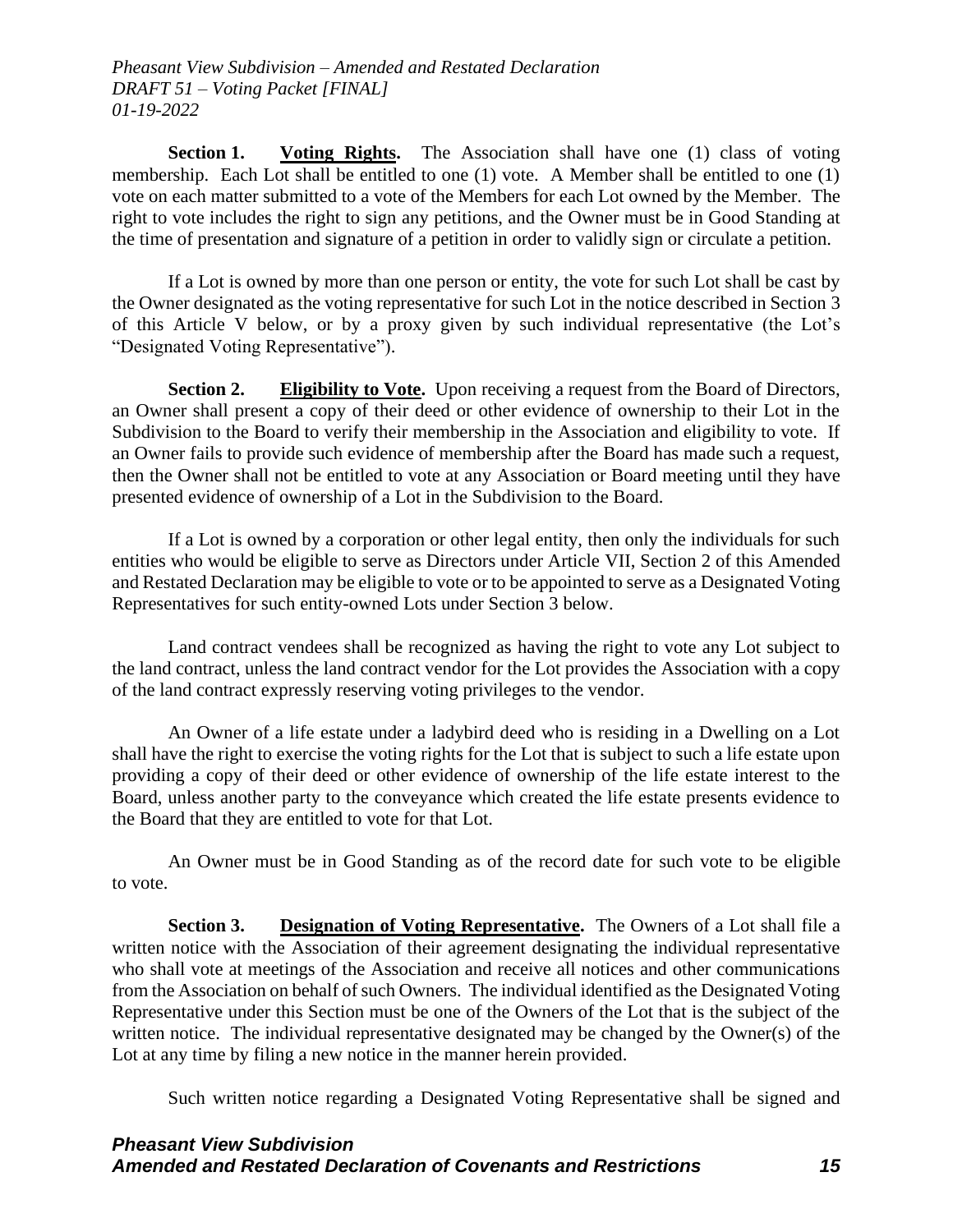dated by the Owners of the Lot. If a Lot is owned by two (2) persons or entities, then each Lot Owner must sign the notice. If a Lot is owned by more than two (2) Owners, then the signatures of a majority of the Owners of the Lot are required to designate the individual representative under this Section 3. The notice shall also state the total number of Lots in the Subdivision that are owned (in whole or in part) by each of the Owners of the Lot that is the subject of the notice.

Upon request by the Board of Directors or the Association's managing agent, an Owner shall provide a notice stating the name, Lot address, mailing address (if different from the Lot address), email address, and telephone number of the Designated Voting Representative of the Owner's Lot (if any), as well as the name, mailing address, email address, and telephone number of each Owner of the Lot that is the subject of the notice.

# **Section 4. Voting.**

**A. Methods of Voting.** For any votes cast at an Association meeting, votes may be cast in person, by proxy, or by a written absentee ballot (including ballots cast by email) duly signed by the Lot Owner or by the Lot's Designated Voting Representative who is not present at the meeting in person or by proxy. Written absentee ballots must be filed with the Secretary of the Association, or with such other person as the Association shall designate, at or before the appointed time of each Association meeting. Such filings may be made by hand delivery, mail, fax, email, or by any method permitted by the Nonprofit Corporation Act, including all methods of electronic transmission or communication permitted by the Act.

An invalid ballot, abstention, or ballot marked "abstain" with respect to any action does not constitute a vote cast on that action. A Lot Owner may not revoke a ballot received by the Association. The Board of Directors may establish procedures that enable Members or a specified number or percentage of Members to include proposed actions in a ballot.

**B. Proxies.** Only an Owner in Good Standing may vote a proxy for another Owner. A proxy shall not extend beyond a period of eleven (11) months. Every proxy shall automatically cease upon the sale of the Owner's Lot which granted the proxy.

Proxies must be filed with the Secretary of the Association, or with such other person as the Association shall designate, at or before the appointed time of each Association meeting. Such filings may be made by hand delivery, mail, fax, email, or by any method permitted by the Nonprofit Corporation Act, including all methods of electronic transmission or communication permitted by the Act.

**Section 5. Majority.** A majority, except where otherwise provided herein, shall consist of those Owners who represent more than fifty percent (50%) of the Lots in the Subdivision in Good Standing, and are present in person, by proxy, or by written absentee ballot at a given meeting of the Association. Whenever provided specifically herein, a majority may be required to exceed the simple majority hereinabove set forth.

# **Section 6. Approval of Actions by Written Ballot without a Meeting.** Any action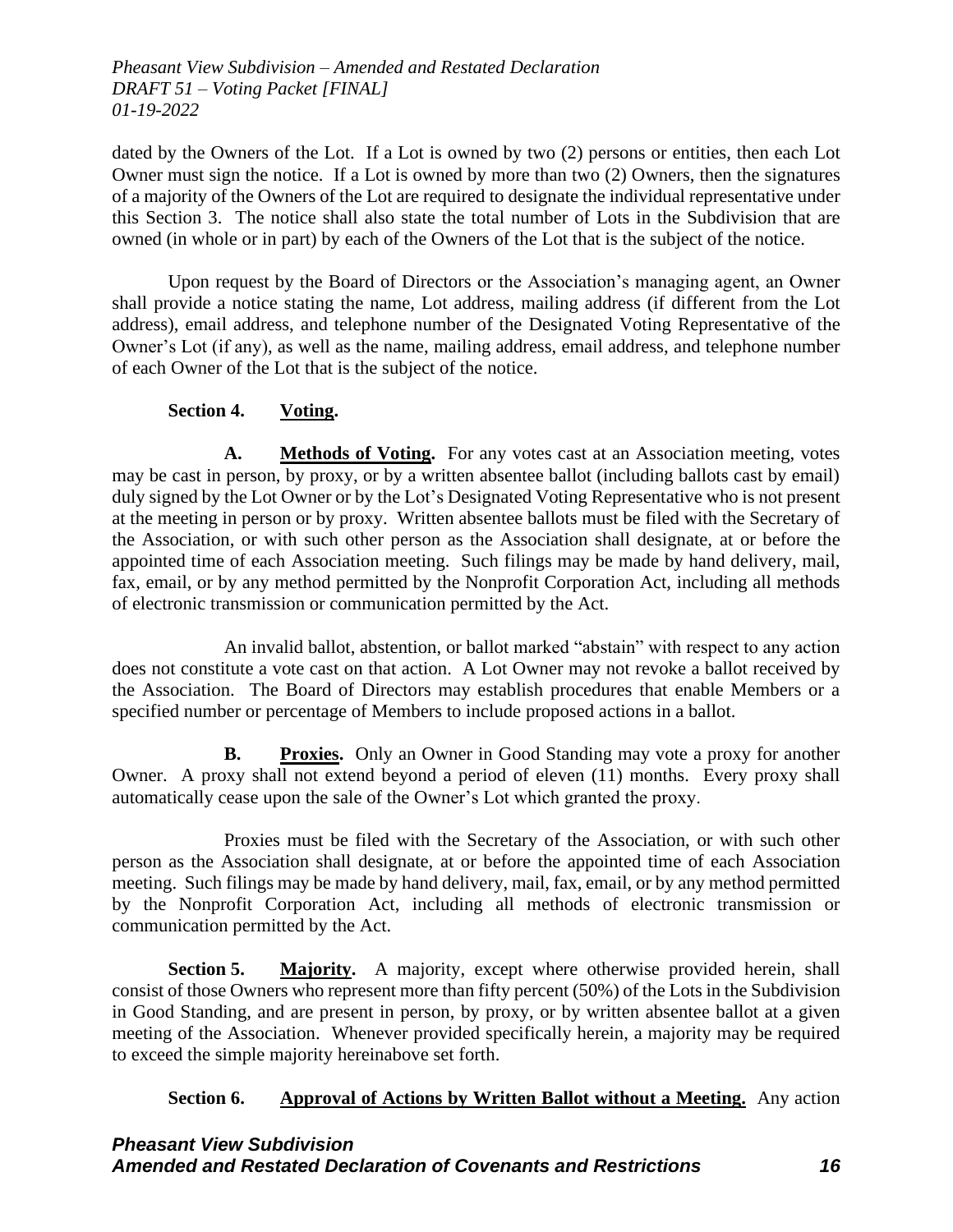which could be authorized at an Annual or Special Meeting of the Members, other than the election, removal, or recall of Directors, maybe authorized without a meeting by the majority vote of the membership by written ballot in accordance with Section 408 of the Nonprofit Corporation Act. The ballot provided to the Members shall set forth each proposed action, provide an opportunity for the Members to vote for or against each proposed action, and shall specify a time by which the Association must receive a ballot in order to be counted as a vote of the Member. The time specified shall be not less than twenty (20) or more than ninety (90) days after the date the Association provides the ballot to the Members.

An action is considered approved by written ballot without a meeting if the total number of Members voting or the total number of Member votes cast in ballots received by the Association by the time specified in the ballots equals or exceeds the quorum required to be present at a meeting to take the action, and the number of favorable votes equals or exceeds the number of votes that would be required to approve the action at a meeting at which the number of votes cast by Members present in person, by proxy, or by written absentee ballot was the same as the number of votes cast by written ballot.

### **ARTICLE VI MEMBERSHIP MEETINGS**

**Section 1. Location.** Meetings of the Association shall be held at the principal office of the Association, or at such other suitable place convenient to the Members as may be designated by the Board of Directors, either within the Subdivision or as convenient to them as is possible and practical.

**Section 2. Virtual Meetings.** The Board of Directors may, in its discretion, decide to conduct the Annual Meeting or a Special Meeting of the membership solely by means of remote communication pursuant the requirements of the Nonprofit Corporation Act (MCL 450.2405 (4)). At the discretion of the Board, Members may also participate at an in-person Annual Meeting or Special Meeting by means of remote communication as permitted by MCL 450.2405 (1).

**Section 3. Procedure.** Meetings of the Association shall be conducted in reasonable compliance with Roberts Rules of Order, when not otherwise in conflict with the Articles of Incorporation, this Amended and Restated Declaration, any duly adopted rules or regulations of the Association, and the laws of the State of Michigan. Meetings of Members shall be chaired by the most senior Officer of the Association present at such meeting. For purposes of this Section 3, the order of seniority of Officers shall be President, Vice President, Secretary, and Treasurer. Voting shall be as provided in Article V above.

**Section 4. Annual Meetings; Agenda.** Annual Meetings of the Association shall be held on a date and time selected by the Board of Directors, not greater than sixty (60) days prior to the commencement of the next fiscal year. An Annual Meeting shall occur once each fiscal year.

At such Annual Meeting, there shall be elected by ballot of the Members a Board of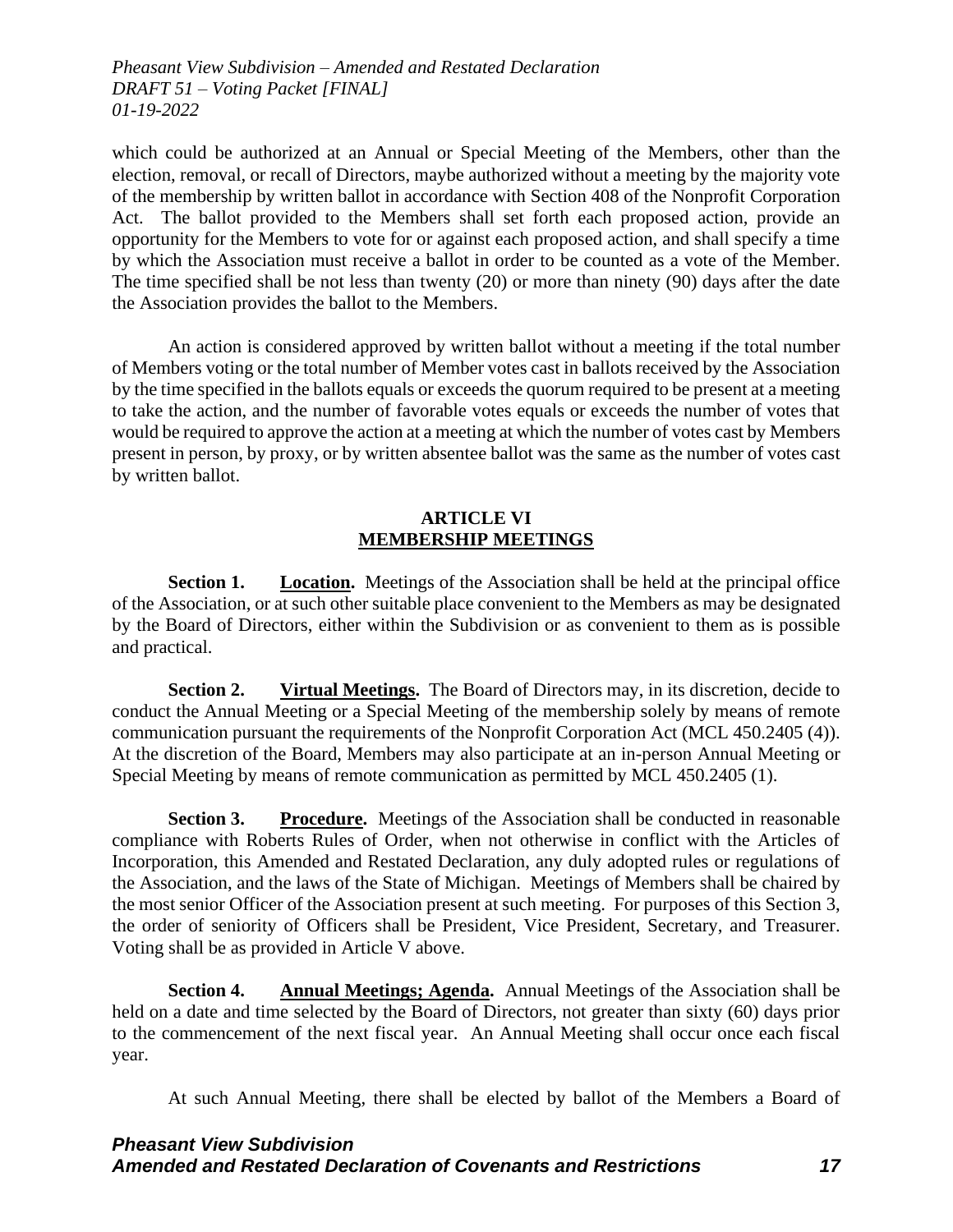Directors in accordance with the requirements of Article VII, Section 3 below. The Members may also transact other business of the Association as may properly come before them at the Annual Meetings.

The order of business at the Annual Meeting of Members shall be as follows:

- A. Calling the meeting to order;
- B. Proof of notice of meeting or waiver of notice;
- C. Determination of Quorum;
- D. Reading of minutes of the last Annual Meeting;
- E. Reports of Officers;
- F. Reports of committees;
- G. Appointment of inspectors of election;
- H. Election of Directors;
- I. Unfinished business; and
- J. New business.

**Section 5. Special Meetings.** The President may call a Special Meeting of the Association. In addition, it shall be the duty of the President to call a Special Meeting of the Association if directed by resolution of a majority of the Board of Directors, or upon the written request of twenty-five (25) or more Lot Owners in the Subdivision.

In the event the President fails or refuses, for any reason, to call a Special Meeting as required within seven (7) days of the request, or fails, for any reason, to convene such Special Meeting within sixty (60) days of the request, then any Owner who requested such Special Meeting shall be entitled to call and convene the same by providing notice of such meeting to all Members pursuant to Section 6 below. This provision shall in no way be construed to validate any action allegedly taken at such Special Meeting if the action was beyond the authority of the persons purporting to take such action.

**Section 6. Notice of Meetings.** It shall be the duty of the Secretary (or other Association Officer in the Secretary's absence) to serve a notice of each Annual or Special Meeting upon each Owner of record, at least ten (10) days but not more than sixty (60) days prior to such meeting. The notice shall state the date, time, and place or electronic URL address of where the meeting is to be held, as well as purpose of such meeting.

The meeting notice shall be mailed, postage prepaid, to the Designated Voting Representative of each Owner at the address shown in the notice filed with the Association by Article V, Section 3 of this Amended and Restated Declaration. If the Lot Owners have not filed such a notice of Designated Voting Representative with the Association, then the Association's mailing of a meeting notice to any Owner at the Lot address in the Subdivision shall be deemed notice served.

Each Owner shall be deemed to have consented to receiving notices via electronic transmission (including, but not limited to, email or text) if they provide the Association with their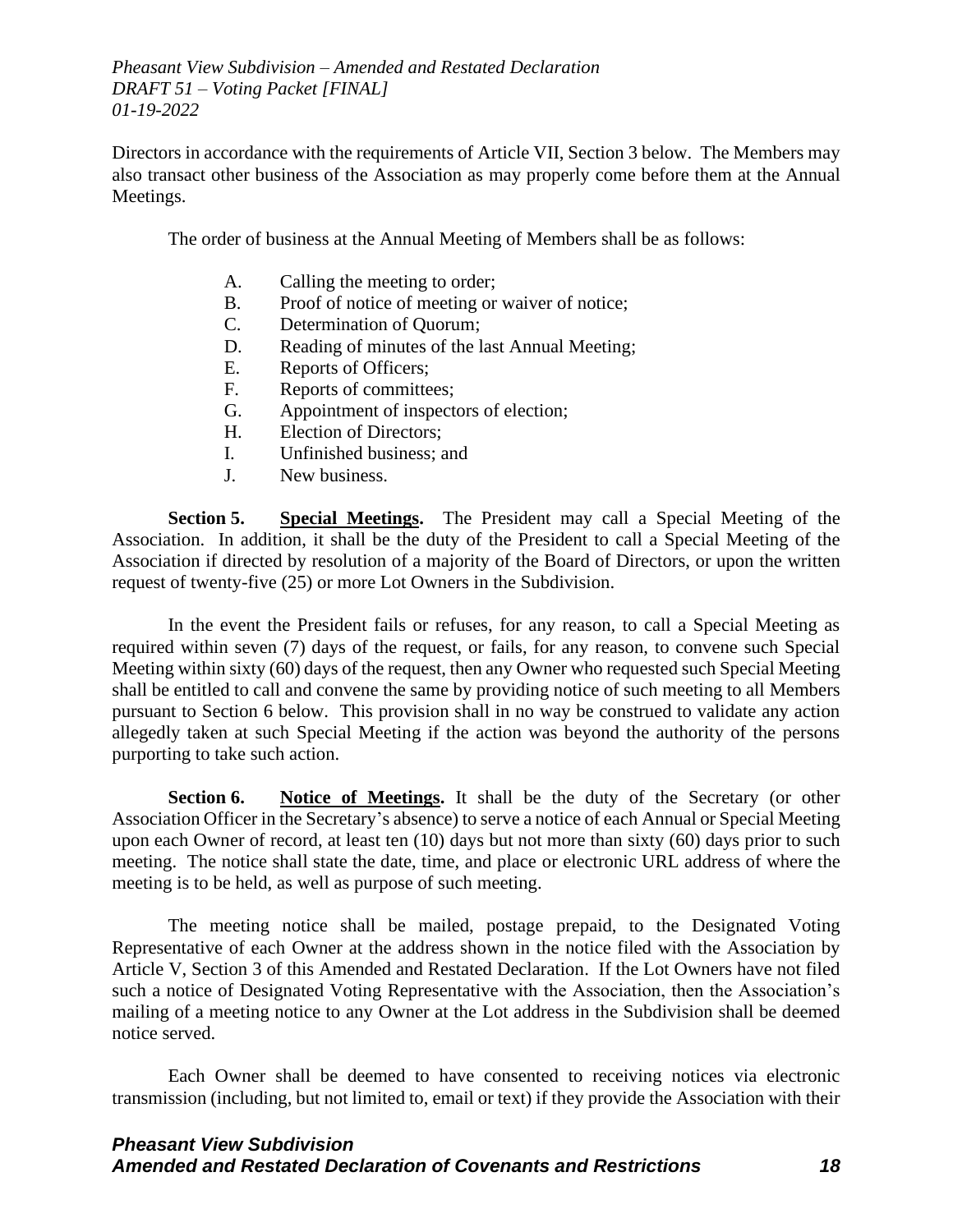email address or text number, or otherwise authorize receipt of notice via another means of electronic transmission.

**Section 7. Waiver of Notice.** Waiver of notice of a meeting of the Members shall be deemed the equivalent of proper notice. Any Member may, in writing, waive notice of any meeting of the Members, either before or after such meeting.

Attendance at a meeting by a Member or alternate shall be deemed waiver by such Member of notice of the time, date, and place thereof, unless such Member specifically objects to lack of proper notice at the time the meeting is called to order. Attendance at a meeting shall also be deemed waiver of notice of all business transacted at the meeting, unless objection to the calling or convening of the meeting, of which proper notice was not given, is raised before the business is put to a vote.

**Section 8. Quorum.** Except for any provisions in this Amended and Restated Declaration which might require a greater quorum for meetings on certain matters, the presence in person or by proxy or written ballot of the Owners representing twenty (20%) percent of the Lots in the Subdivision entitled to vote shall constitute a quorum at all meetings of the Association. The written absentee ballot of any person furnished at or prior to any duly called meeting at which meeting said person is not otherwise present in person or by proxy shall be counted in determining the presence of a quorum with respect to the question upon which the ballot is cast. The Board of Directors, in its discretion, may permit an Owner who is attending a meeting by means of remote communication to count towards quorum for that meeting.

**Section 9. Adjournment for Want of Quorum.** If any meeting of Owners cannot be held because a quorum is not in attendance, the Owners who are present may adjourn the meeting to another date, time, and place. If the Board of Directors does not announce the date, time, and place for the adjourned meeting at the meeting at which the adjournment is taken, then the Association shall give proper notice of the time and place of the adjourned meeting to the Owners as required by this Amended and Restated Declaration and the Act. At any such rescheduled meeting, the quorum requirement shall be reduced to ten (10%) percent of the Lots in the Subdivision entitled to vote, except for voting on questions specifically provided herein to require a greater quorum.

If an Annual Meeting is adjourned for lack of quorum, the Directors who were serving on the Board prior to the date of the Annual Meeting shall continue to serve on the Board until their successors are elected at an Annual Meeting at which quorum is obtained in accordance with this Amended and Restated Declaration.

**Section 10. Consent of Absentees.** The transactions at an Annual or Special Meeting of Members, however called and noticed, shall be as valid as though made at a meeting duly held after regular call and notice, if a quorum is present either in person, by proxy, or by written ballot, and if, either before or after the meeting, each of the Members not present in person or by proxy or by written ballot, sign a written waiver of notice, or a consent to the holding of such meeting,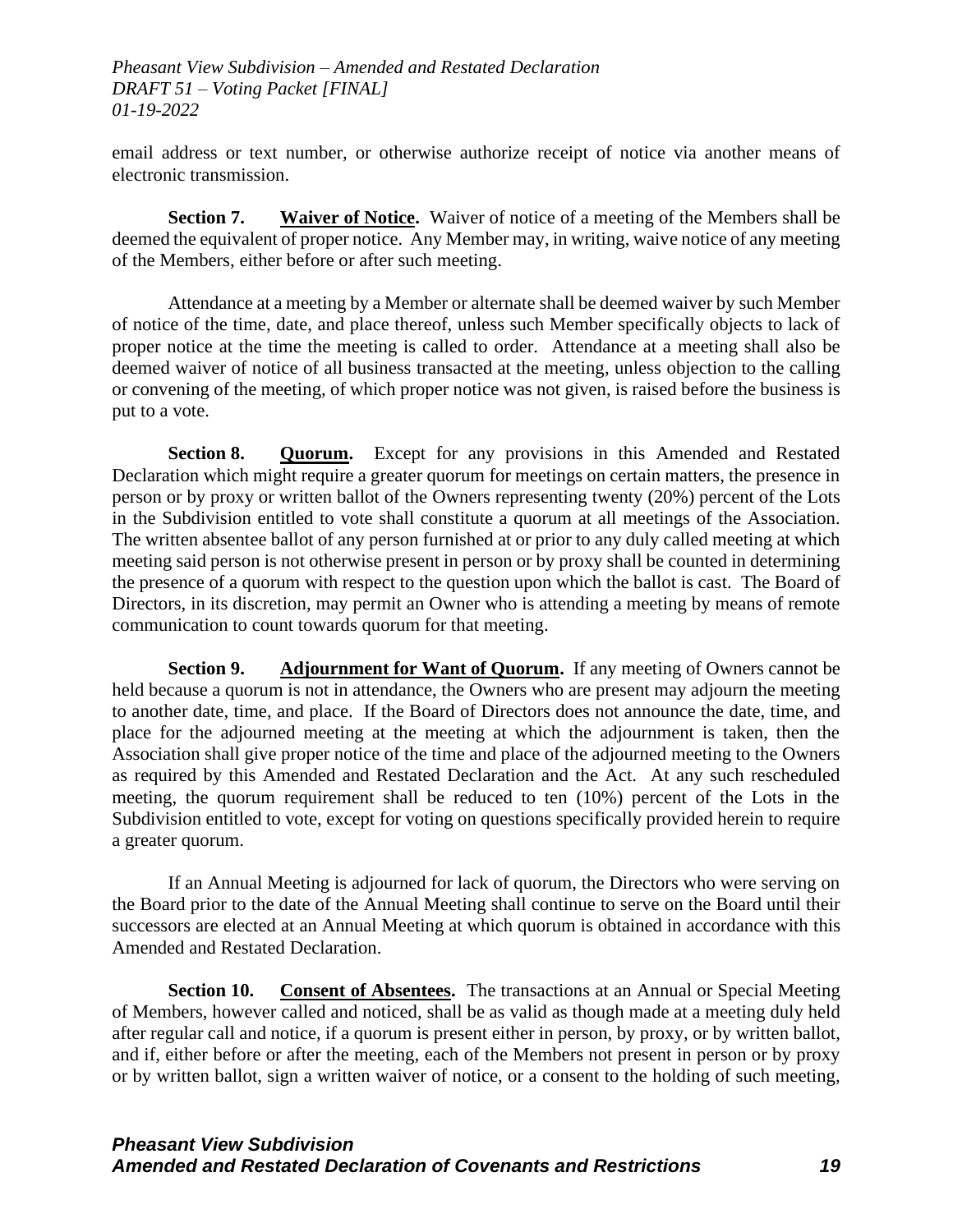or an approval of the minutes thereof. All such waivers, consents, or approvals shall be filed with the Association records or made a part of the minutes of the meeting.

**Section 11. Minutes; Presumption of Notice.** Minutes or a similar record of the proceedings of the meetings of Members, when signed by the President or Secretary, shall be presumed to evidence truthfully the matters set forth therein. The minutes taken at each meeting of the Members shall record:

- A. An explanation of each major matter discussed at the meeting;
- B. Each issue on which a vote is taken; and
- C. The number of votes for and against any matter on which a vote is taken.

A recitation in the minutes of any such meeting that notice of the meeting was properly given shall be *prima facie* evidence that such notice was given.

The Board of Directors shall distribute or make available through electronic transmission, as defined in Article I, Section 13 of this Amended and Restated Declaration, the minutes of the previous year's Annual Meeting minutes to the Members at least sixty (60) days prior to the date of the current year's Annual Meeting.

**Section 12. Electronic Transmission of Meeting Documents and Communications.** Documents and communications related to membership meetings, including, but not limited to, a notice of meeting, waiver of notice of meeting, proxy, written consent, and written ballot, may be delivered by electronic transmission, as defined in Article I, Section 13 of this Amended and Restated Declaration. When a document or communication is transmitted electronically, such document or communication is deemed to be delivered when it is electronically transmitted to the person entitled to receive the document or communication in a manner authorized by the person. An Owner will be deemed to have consented to the use of email upon providing the Association with a valid email address or to the use of texting upon providing the Association with a valid text number.

**Section 13. Record Retention and Destruction.** The Board of Directors shall adopt a Record Retention and Destruction Policy to govern the keeping and proper disposal of the Association's records. The Policy shall address, at a minimum, the different types of records to be kept by the Association and the required length of time for the keeping of such records, as well as their permitted disposal. The Policy may also delegate record keeping and disposal functions to the Association's managing agent, if any, to the extent such delegation is permitted by law and this Amended and Restated Declaration.

# **ARTICLE VII BOARD OF DIRECTORS**

**Section 1. Nominations.** Nominations for election to the Board of Directors shall be made prior to or at the relevant Annual Meeting by Owners in Good Standing.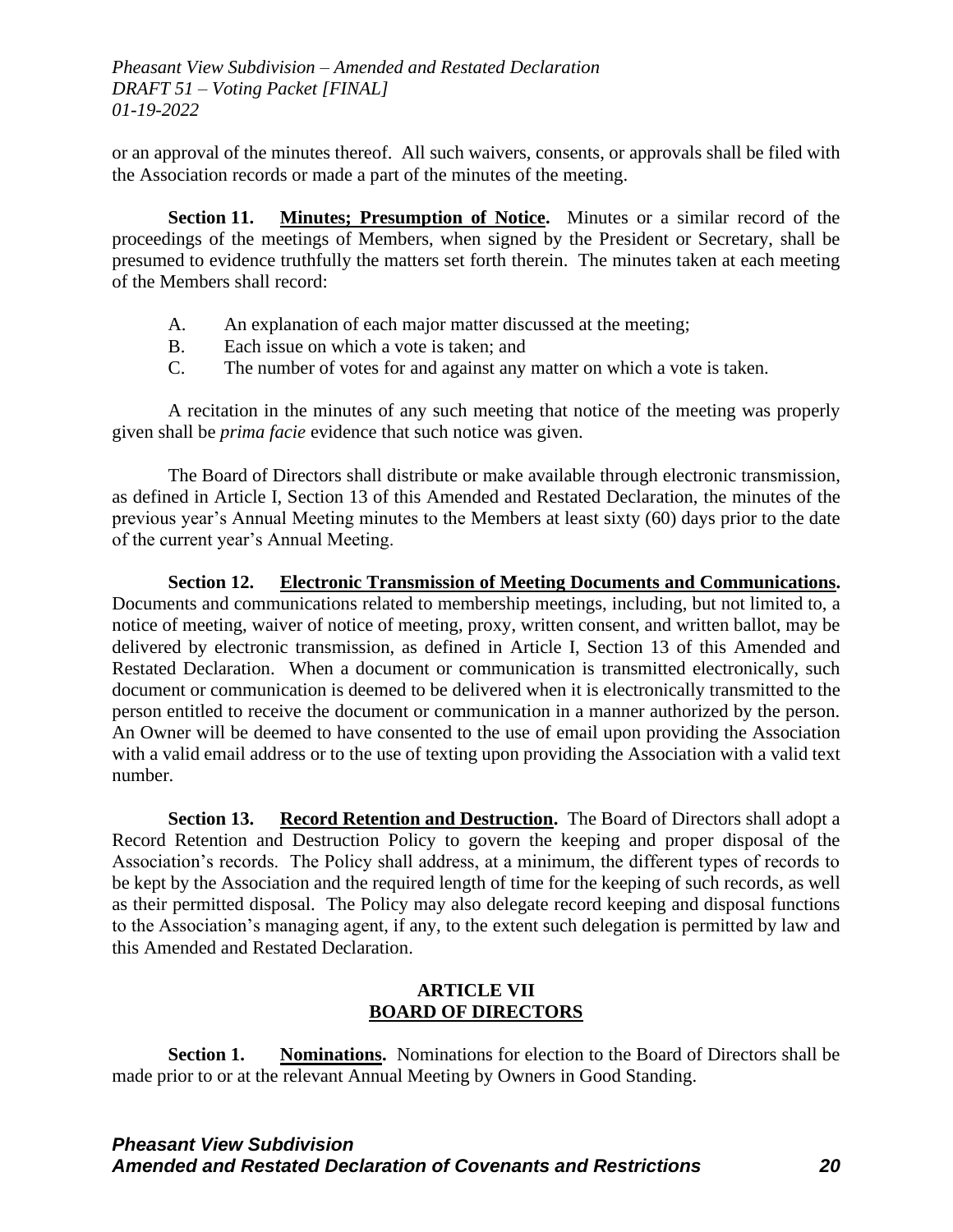**Section 2. Eligibility.** In accordance with this Amended and Restated Declaration and the Act, as now or hereafter amended, the Association shall be governed by a Board of Directors, each of whom must be a Member of the Association. No candidate for election or appointment to the Board shall be eligible to serve (or if already elected or appointed, to continue to serve) if they are not in Good Standing, as defined in Article I Section 15.

Only one Owner/Member per Lot shall be eligible as a candidate, notwithstanding the fact that the Lot is jointly owned by two (2) or more Persons and or entities. If a Member is a corporation, then only a shareholder or a director thereof shall be qualified and eligible to serve as a Director. If a Member is a partnership, then only a partner thereof shall be qualified and eligible to serve as a Director. If a Member is a limited liability company, then only a member of the company thereof shall be qualified and eligible to serve as a Director. If a Member is a Trust, then only a present trust beneficiary thereof shall be qualified and eligible to serve as a Director. Any Member landlord who is not a corporation, partnership, limited liability company, nor a trust shall be qualified and eligible to serve as a Director only in their individual capacity, and the Tenant or agent of such landlord shall not be qualified or eligible to serve as a Director.

**Section 3. Voting for Directors.** Voting for the election of Directors at the Annual Meeting may be conducted in person, by proxy, or by written absentee ballot. Cumulative voting shall not be permitted. "Cumulative voting" is defined as voting conducted in any election whereby the number of votes each Lot Owner gets to cast in the election is based on the number of Directors to be elected, and the Owner is permitted to cast all of their votes for one candidate.

**Section 4.** Size and Term of Office. The Board of Directors shall be composed of five (5) persons who shall manage the affairs of the Association, subject to the provisions regarding the Board's discretion to fill a vacancy created by a Director's resignation set forth in Section 8 of this Article VII. Directors are elected by a plurality of the votes cast at the Annual Meeting in person, by proxy, or by written absentee ballot. A Director takes office immediately upon their election at the Annual Meeting.

The term of office for each Director shall be two (2) years. Directors shall serve until their successors are elected and take office at the next Annual Meeting. Directors shall serve without compensation, but may be reimbursed for reasonable out-of-pocket expenses.

**Section 5.** Powers and Duties **-** Generally. The Board of Directors shall have the powers and duties necessary for the administration of the affairs of Subdivision and may perform all acts not prohibited by the Governing Documents or required to be exercised and done by the Owners. To the extent that the Governing Documents or the Act vest a power in the Board of Directors, such a power shall be exclusively vested in the Board and may not be exercised or assumed by the Owners (unless the Governing Documents, the Act or other applicable law expressly require that the Owners have a right to exercise or assume such a power).

The Directors have fiduciary duties to the membership, including the duty of loyalty to act only in the best interests of the Members, as well as the duties of care and good faith. The Directors shall at all times govern themselves and their conduct in full accordance with these fiduciary duties.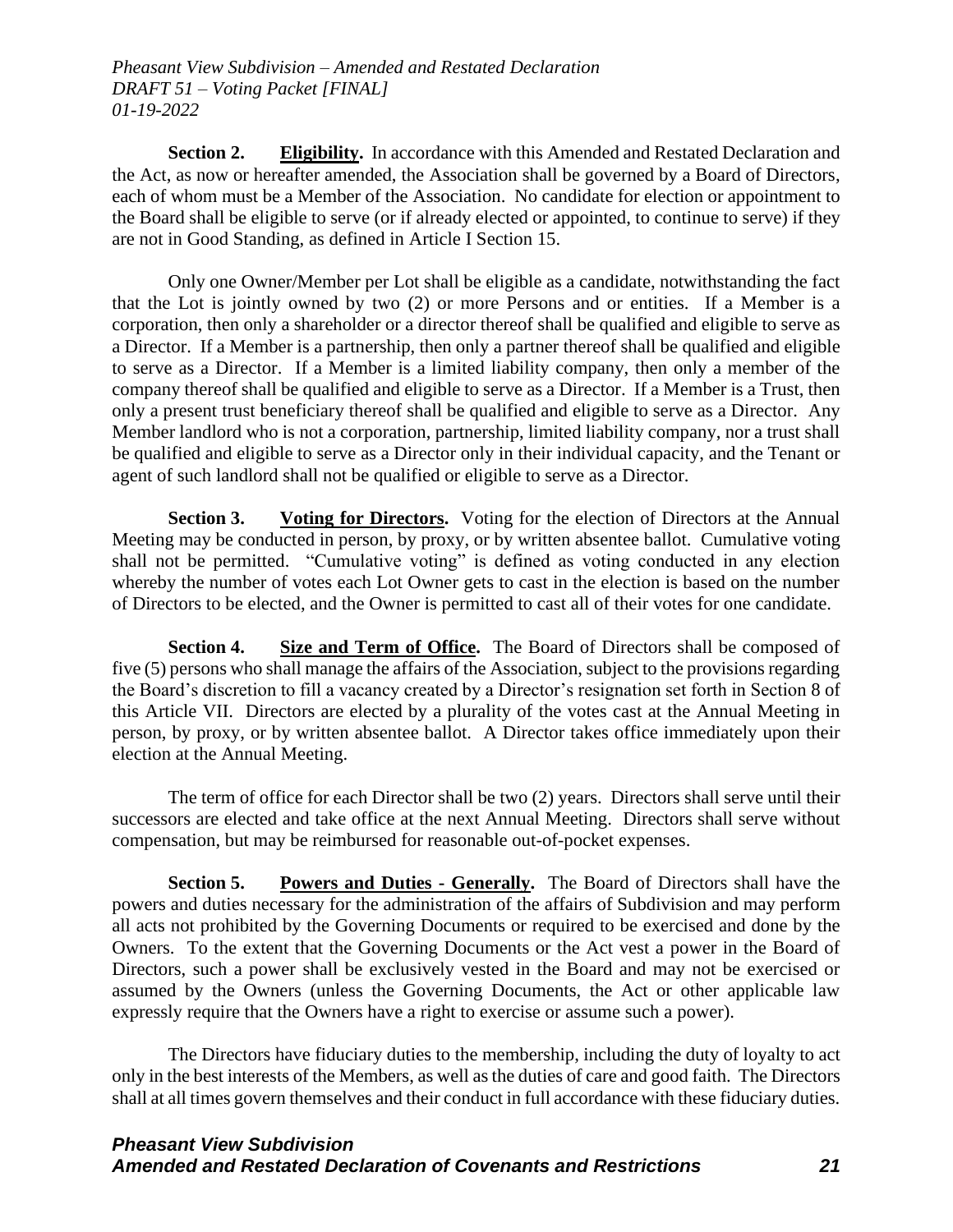**Section 6. Specific Powers and Duties.** In addition to the foregoing powers and duties imposed by the Governing Documents, or any further duties which may be imposed by resolution of the Members of the Association, the Board of Directors shall be responsible specifically for the following:

A. To manage and administer the affairs of, and to operate, maintain, repair, replace, and improve the Common Areas and Storm Drainage Facilities of the Subdivision in accordance with the Governing Documents, to the end that the Common Areas and Storm Drainage Facilities are, at all time, kept and maintained in good condition;

B. To levy and collect Annual Assessments and Special Assessments against and from the Members of the Association in accordance with the Governing Documents, and to use the proceeds thereof for the purposes of the Association;

C. To procure and maintain liability insurance with respect to the Common Areas, in such amounts as the Board of Directors determines to be appropriate, but in no event less than One Million (\$1,000,000.00) Dollars per occurrence, and to procure and maintain adequate liability and hazard insurance on all other property owned by the Association, or with regard to other Association matters;

D. To contract for and employ persons, firms, or corporations to assist in management, operation, maintenance and administration of the Subdivision;

E. To supervise all Officers, agents, and employees of the Association to see that their duties are properly performed;

F. To borrow money and issue evidences of indebtedness in furtherance of any or all of the objects of its business; to secure the same by mortgage, pledge or other lien; provided, however, that any such action shall also be approved by the affirmative vote of Owners representing at least sixty percent (60%) of all of the Lots of the Subdivision in Good Standing;

G. To acquire, purchase, maintain, and improve, and (once acquired or purchased) to operate, manage, sell, convey, assign, mortgage, or lease any real or personal property (including any Lot in the Subdivision and easements, rights-of-way and licenses) on behalf of the Association, in furtherance of any of the purposes of the Association;

H. To adopt and publish reasonable and non-discriminatory rules and regulations governing the use of the Common Areas and Roadways, and the personal conduct of the Members and their guests thereon, and to establish penalties for the infraction thereof, in accordance with the Act, the Articles of Incorporation, and this Amended and Restated Declaration;

I. To establish such committees as it deems necessary, convenient or desirable and to appoint persons thereto for the purpose of implementing the administration of the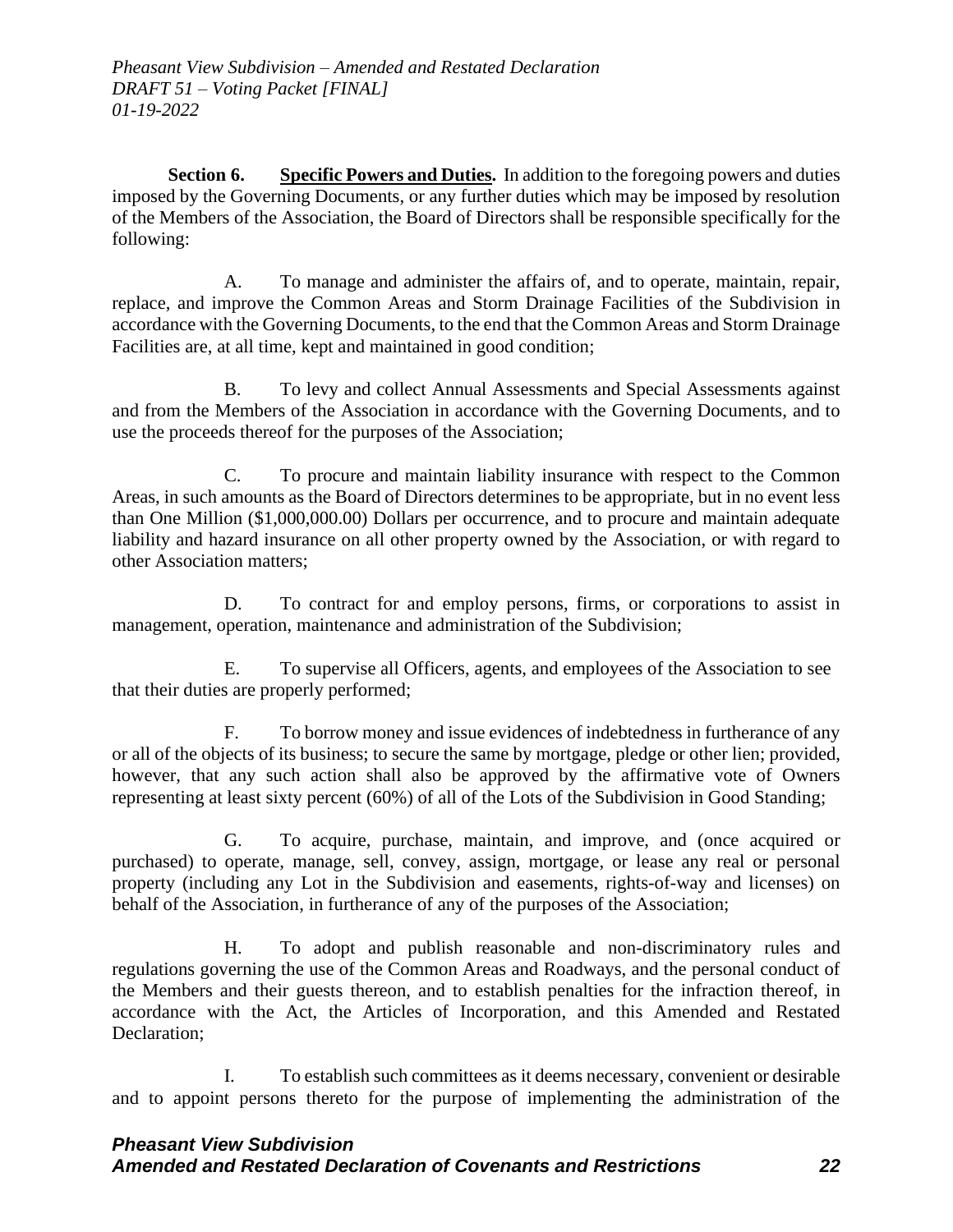Subdivision and Association, and to delegate to such committees any function or responsibilities which are not by law or the Governing Documents required to be performed by the Board;

- J. To enforce the provisions of the Governing Documents;
- K. To open and maintain accounts with financial institutions or entities;

L. To prepare and adopt annual budgets for the Association and such other financial plans for Association funds sufficient to permit the Association to properly discharge its responsibilities and prerogatives in regard to the Common Areas and Storm Drainage Facilities, including, without limitation, the maintenance, repair, remediation, replacement and reconstruction of the Common Areas and Storm Drainage Facilities (as that term is defined in the Declaration and Articles), or in furtherance of administration of the affairs of the Association;

M. To disburse the funds of the Association in payment of the costs and expenses in connection with the maintenance of the Common Areas and Storm Drainage Facilities, and for the other purposes permitted hereunder;

N. To remit payment for property taxes or other liens assessed or attached to any Lot and the Common Areas and Storm Drainage Facilities, where necessary to preserve the Association's interest in the Lot and the Common Areas;

O. To initiate, authorize, or ratify suits, actions, investigations, proceedings (civil, criminal or investigative) by the Association or defense of same against the Association, its Board Members, Officers, agents or third parties;

P. To initiate, assert, defend, ratify, or settle claims in any forum on behalf of all Owners in connection with or relating to, the maintenance, upkeep, repair, remediation, replacement, and reconstruction of the Common Areas and Storm Drainage Facilities, and administration or operation of the Subdivision and in the name of the Association;

Q. To resolve any threatened, potential, or existing liabilities in the best interest of the Association. The actions of the Board of Directors shall be governed by and reviewed in accord with by the Business Judgment Rule;

R. To suspend the voting rights of, and limit the use of the Common Areas by any Owner during any period in which such Owner is in default in the payment of any Assessment levied by the Association for more than 30 days; such rights may also be suspended after notice and hearing, for a period not to exceed 30 days, for infractions of the published Rules and Regulations;

S. To cause the Association to keep a complete record of all its acts and corporate affairs, and to present a statement thereof to the Owners at least annually, at the Annual Meeting of the Members, or at any Special Meeting when such statement is requested in writing by at least twenty-five (25%) percent of the Lots in the Subdivision entitled to vote; and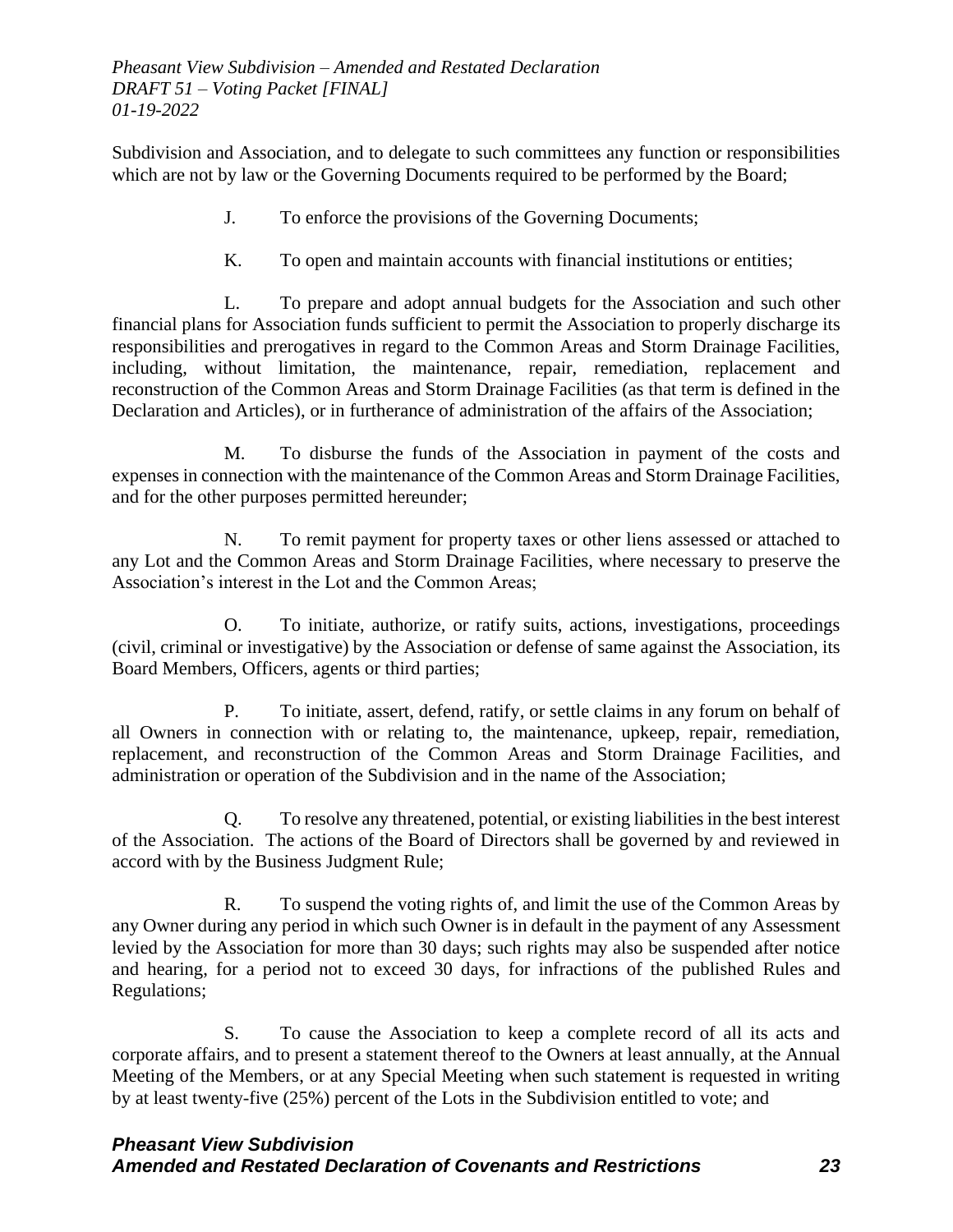T. To exercise for the Association all powers, duties, and authority vested in, or delegated to, the Association under and pursuant to the Articles, the Declaration, and the Act.

**Section 7. Management Agent.** The Board of Directors may employ for the Association a professional management agent at reasonable compensation established by the Board to perform such duties and services as the Board shall authorize, including, but not limited to, the duties listed above. The Board may also delegate to such management agent any other duties or powers which are not by law or by the Governing Documents required to be performed by or have the approval of the Board or the Owners. In no event shall the Board be authorized to enter into a contract with a professional management agent which is longer than one (1) year in its term or which is not terminable by the Association upon thirty (30) days' written notice with or without cause, or which provides for a termination fee or penalty.

**Section 8.** Vacancies. Vacancies in the Board of Directors caused by any reason other than the removal of a Director by a vote of the Members of the Association (i.e. death, resignation, termination of ownership interest in Lot) shall be filled by vote of the majority of the remaining Directors, even though they may constitute less than a quorum. Each person appointed shall be a Director until a successor is elected at the next Annual Meeting of the Association.

In the event that a Director resigns or is deemed to resign under any provision of this Amended and Restated Declaration and there still remains at least three (3) Directors on the Board after the resignation, the remaining Directors may choose, in their discretion, to either appoint a replacement Director or they may leave the Director's seat vacant until the next Annual Meeting, at which point the seat shall be filled by the Owners. When a vacancy created by a Board Member's resignation is filled at the next Annual Meeting, the person elected to fill the vacancy shall serve out the remaining year of the term of the Director who resigned or who was deemed to have resigned. For purposes of this paragraph, the "person elected to fill the vacancy" shall be the person who won the election to the Board at the Annual Meeting with the least number of votes.

**Section 9. Removal or Recall of Directors.** At any Annual or Special Meeting of the Association duly called, any one or more of the Directors may be removed or recalled with or without cause by the affirmative vote of more than fifty (50%) percent of the Owners in Good Standing at such meeting, and a successor may then and there be elected to fill any vacancy thus created. Any Director whose removal or recall has been proposed by the Owners shall be given an opportunity to be heard at the meeting before the removal or recall vote is conducted at the meeting.

The quorum requirement for the purpose of filling a vacancy created by removal or recall of a Director shall be the normal twenty (20%) percent requirement set forth in Article VI Section 8. All Owners in Good Standing who are present at the meeting in person, by proxy, or by absentee ballot shall be counted towards quorum for that meeting. The Board, in its discretion, may permit an Owner who is attending the meeting by means of remote communication to count towards quorum for that meeting.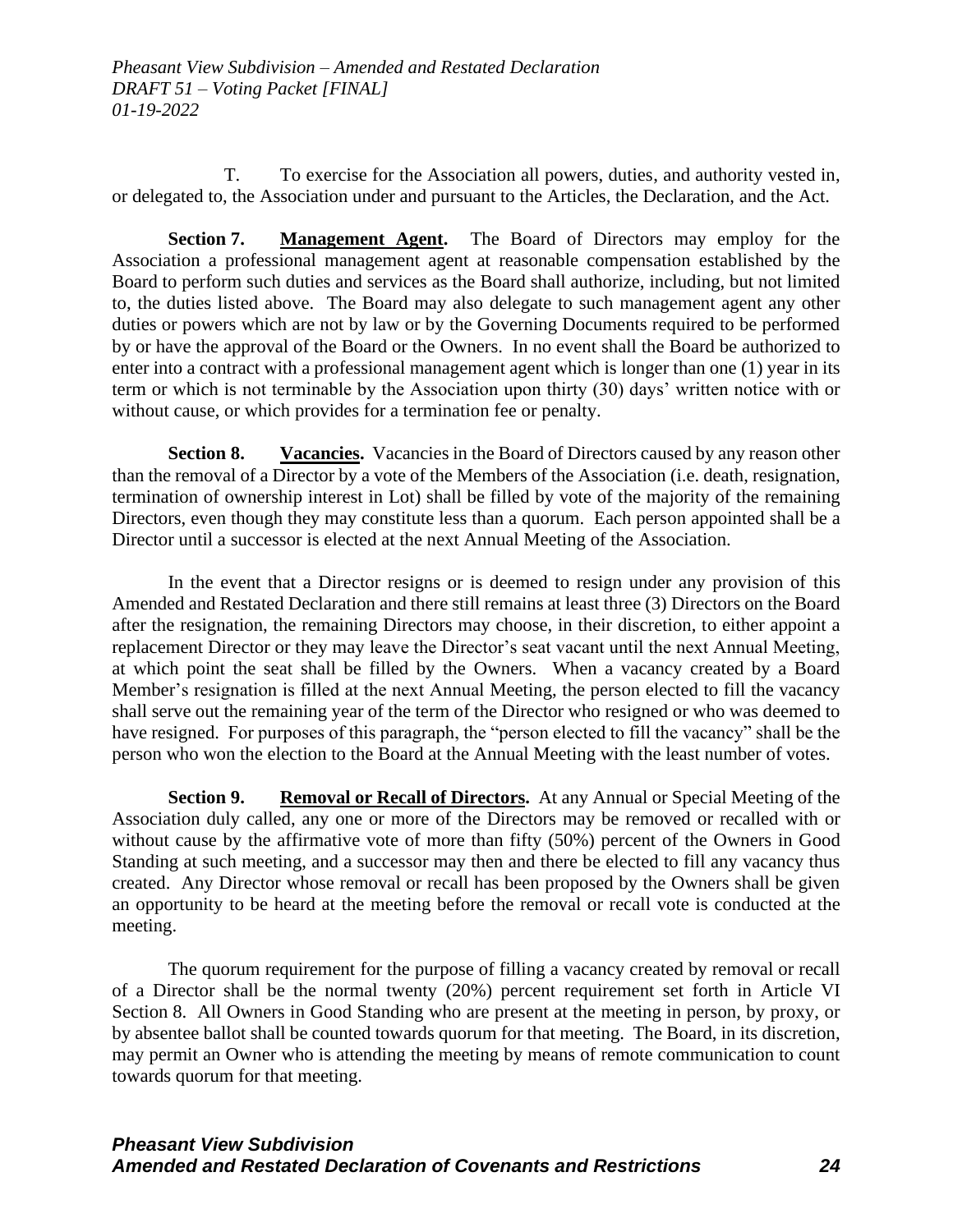Voting for the removal or recall of a Director shall only be conducted at an Association meeting in person or by proxy.

### **Section 10. Meetings of the Board of Directors.**

**A. First Meeting of a New Board.** The first meeting of a newly elected Board of Directors shall be held at the next Regular Meeting of the Board, but in no event shall the meeting be held more than thirty (30) days from the date of election. Notice of the meeting shall be given to the Directors personally or by mail, fax, telephone, email, or text at least ten (10) days prior to the date named for such meeting.

The purpose of this meeting shall be the election or appointment of Officers and such other matters as might come before the Board at a Regular Meeting. If the date, place, and time of the first Board meeting is set at the membership meeting at which the new Directors were elected and the majority of the Board is present at said meeting, then the Board need not provide any written notice for the first Board meeting.

After any election of new Directors at an Annual Meeting or the resignation of any Director, the Directors who are no longer serving on the Board shall turn over all minutes, financial statements, maintenance schedules, alteration/modification forms, project proposals, contracts, and all other Association records, documents, and Association personal property of any kind in their possession or control to the remaining and newly-elected Directors no later than the date of the first meeting of the Board (if after an Annual Meeting) or the date of next Board meeting that takes place after the Director's resignation (if after a resignation).

**B. Regular Meetings.** Regular meetings of the Board of Directors may be held at such times and places as shall be determined from time to time by a majority of the Directors. At least four (4) such meetings shall be held during each fiscal year. Notice of regular meetings of the Board shall be given to each Director personally or by mail, fax, telephone, email, or text at least ten (10) days prior to the date named for such meeting.

**C. Special Meetings.** Special meetings of the Board of Directors may be called by the President on at least three (3) calendar days' notice to each Director, given personally or by mail, fax, telephone, email, or text. The notice shall state the time, place, and purpose of the meeting.

Special meetings of the Board shall also be called by the President or Secretary in like manner and on like notice on the written request of one Director. In the event the President or Secretary shall fail or refuse, for any reason, to call a special meeting as required hereby within seven (7) days' notice of a request therefore, or shall fail for any reason to convene such a meeting within twenty-one (21) days of a request therefore, then the Director who requested such meeting shall be entitled to call and convene the same by providing notice of such meeting to all other Directors in accordance with this Amended and Restated Declaration. The written request shall state the date, location, and time of the special meeting desired by a Director who is requesting the meeting. In the event of a disagreement among Directors as to the date, place, or time at which a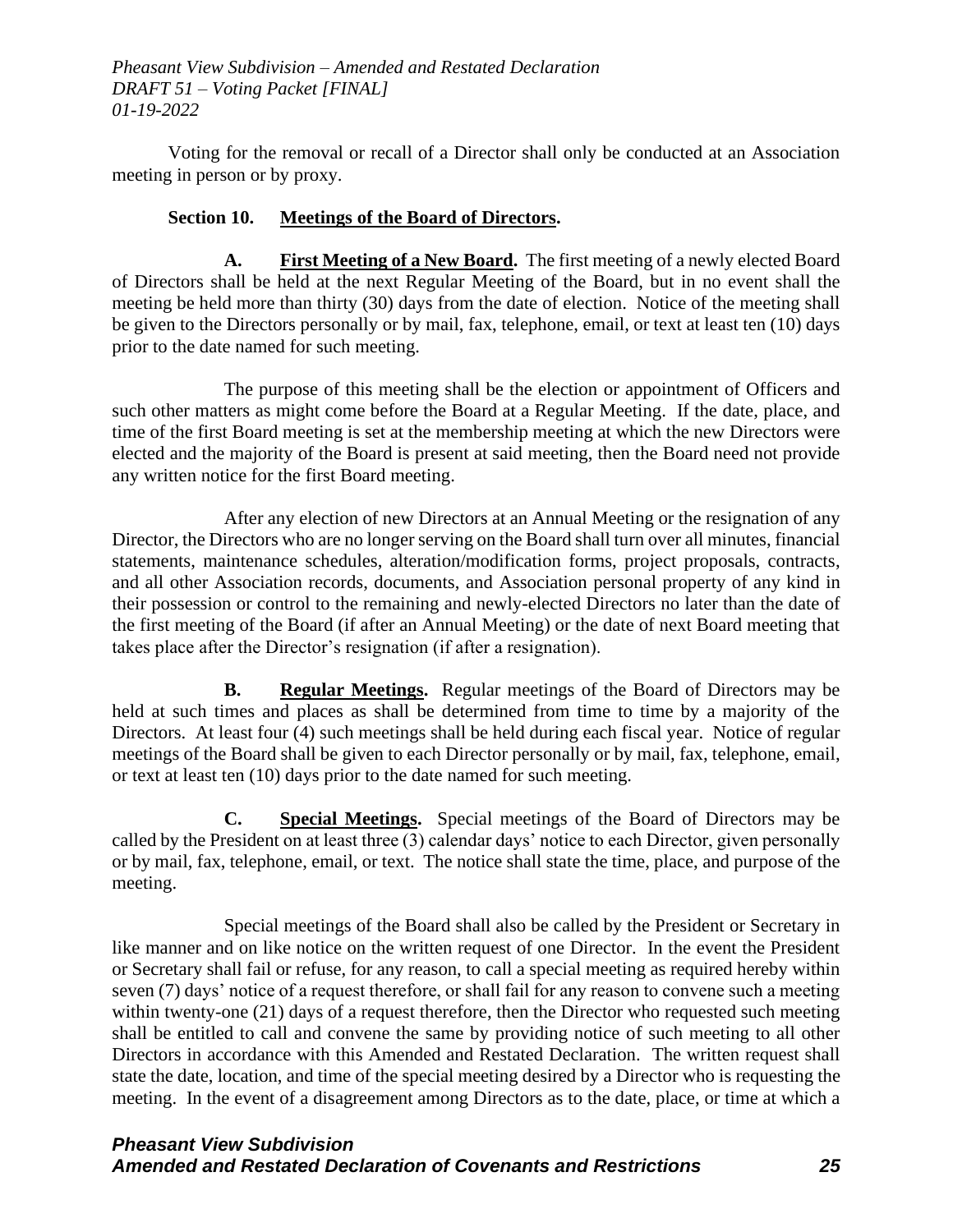special Board meeting shall be held, the President shall schedule the meeting as requested by the majority of the Board Members (including the President).

**D. Meetings Via Remote Communication.** Directors may participate in Board of Directors meetings via telephone conference call, video/internet conferencing (e.g., Skype, Facetime, etc.), or by any other means of remote communication by which all persons can communicate with each other. Participation in a Board meeting by such means shall constitute being present in person at the meeting for any and all purposes.

**E. Voting on Actions without a Meeting.** Directors may vote via email without a meeting only if all Directors concur in the action that is the subject of the vote. In such event, the vote shall have the same effect as if a meeting had been physically held. The emails containing the approvals of the action or decision of all of the Directors shall be added to the minutes at the next Board meeting.

**F. Waiver of Notice.** Before or at any meeting of the Board of Directors, any Director may, in writing, waive notice of such meeting and such waiver shall be deemed equivalent to the giving of such notice. Attendance by a Director at any meetings of the Board shall be deemed a waiver of notice by him of the time and place thereof. If all the Directors are present at any meeting of the Board, no notice shall be required and any business may be transacted at such meeting.

**G. Quorum and Voting.** At all meetings of the Board of Directors, a majority of the Directors shall constitute a quorum for the transaction of business, and the acts of the majority of the Directors present at a meeting at which a quorum is present shall be the acts of the Board. A Director will be considered present and may vote on matters before the Board if present in person or by participation in such meeting by remote means, or by any other method of giving the remainder of the Board sufficient notice of the absent Director's vote and position on any given matter; provided, however, that any vote not in writing is confirmed in writing not later than the next meeting of the Board.

If, at any meeting of the Board, less than a quorum is present, the majority of those present may adjourn the meeting to a subsequent time. At any such adjourned meeting, any business which might have been transacted at the meeting as originally called may be transacted without further notice. The joinder of a Director in the action of a meeting by signing and concurring in the minutes thereof, shall constitute the presence of such Director for purposes of determining a quorum.

**H. Executive Sessions.** The Board of Directors, in its discretion, may close a portion or all of any meeting of the Board to the Owners or may permit Owners to attend a portion or all of any meeting of the Board. Any Owner shall have the right to inspect, and make copies of, the minutes of the meetings of the Board; provided, however, that no Owner shall be entitled to review or copy any minutes which reference privileged communications between the Board and legal counsel for the Association, or any other matter to which a privilege against disclosure pertains under Michigan Statute, common law, the Michigan Rules of Evidence, or the Michigan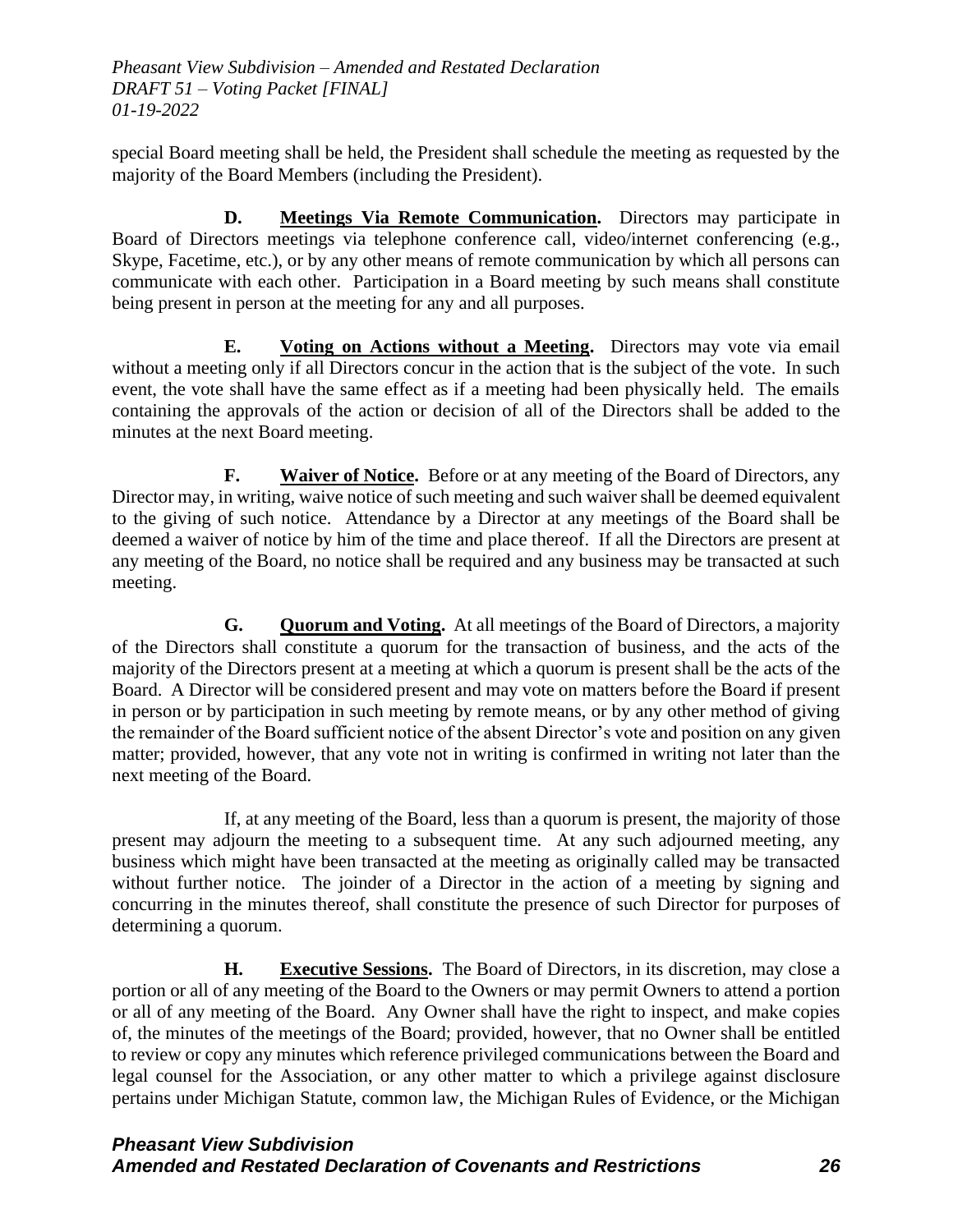Court Rules. The Owner shall be responsible for the Association's costs incurred in producing the requested copies.

**I. Meeting Minutes.** Minutes shall be taken at each meeting of the Board of Directors. Such minutes shall identify all persons present during the meeting and the time present (if not present for the entire meeting); record an explanation of the subject of each matter discussed; and state each issue on which a vote is taken.

The minutes for the executive session portion of Board meetings shall be kept separately from the minutes of the regular session of such meetings. Minutes of executive sessions of Board meetings may only be disclosed to the general membership in accordance with Section 10(H) of this Article VII and Article XII, Sections 6 and 7 of this Amended and Restated Declaration.

**J. Electronic Transmission of Meeting Documents and Communications.** Documents and communications related to Board of Directors meetings, including, but not limited to, a notice of meeting, waiver of notice of meeting, written consent, written vote, and minutes, may be delivered by electronic transmission, as defined in Article I, Section 13. When a document or communication is transmitted electronically, such document or communication is deemed to be delivered when it is electronically transmitted to the Director entitled to receive the document or communication in a manner authorized by the Director. A Director will be deemed to have consented to the use of email upon providing the Association with a valid email address.

**Section 11. Fidelity Bonds; Employee Dishonesty Insurance.** The Board of Directors shall require that all Directors, Officers, agents, volunteers, and employees of the Association handling or responsible for Association funds shall be covered by adequate fidelity bonds and/or employee dishonesty insurance purchased by the Association. The premiums on such bonds and insurance shall be expenses of administration. Such bonds or insurance shall not be less than the amount of the reserve funds plus a sum equal to three month's aggregate Assessments on all Lots in the Subdivision.

**Section 12.** Conflicts of Interest. In the event any Director shall have any relationship or transactions with, or interest in, any person or entity with whom or which the Association may have any contractual dealings, such Director shall have an affirmative duty to disclose such relationship, transactions, or interest, in writing, to the Board of Directors at a Board meeting as soon as such contractual dealings are contemplated or initiated. The proposed contractual dealings must be fair to the Association at the time entered into, and the Director must disclose or make known to the Board all material facts of such relationships, transactions, and/or interests. If a Director has any such relationships, transactions, or interest, they shall recuse themselves from any vote taken by the Board to ratify or approve the contractual dealings.

**Section 13. Committees.** The Board of Directors may, by a majority vote, create such committees (including, but not limited to, ad hoc committees) as it finds to be useful or necessary to the purposes of the Association. In the sole discretion of the Board, members of committees may or may not be Members of the Association or Occupants of the Subdivision.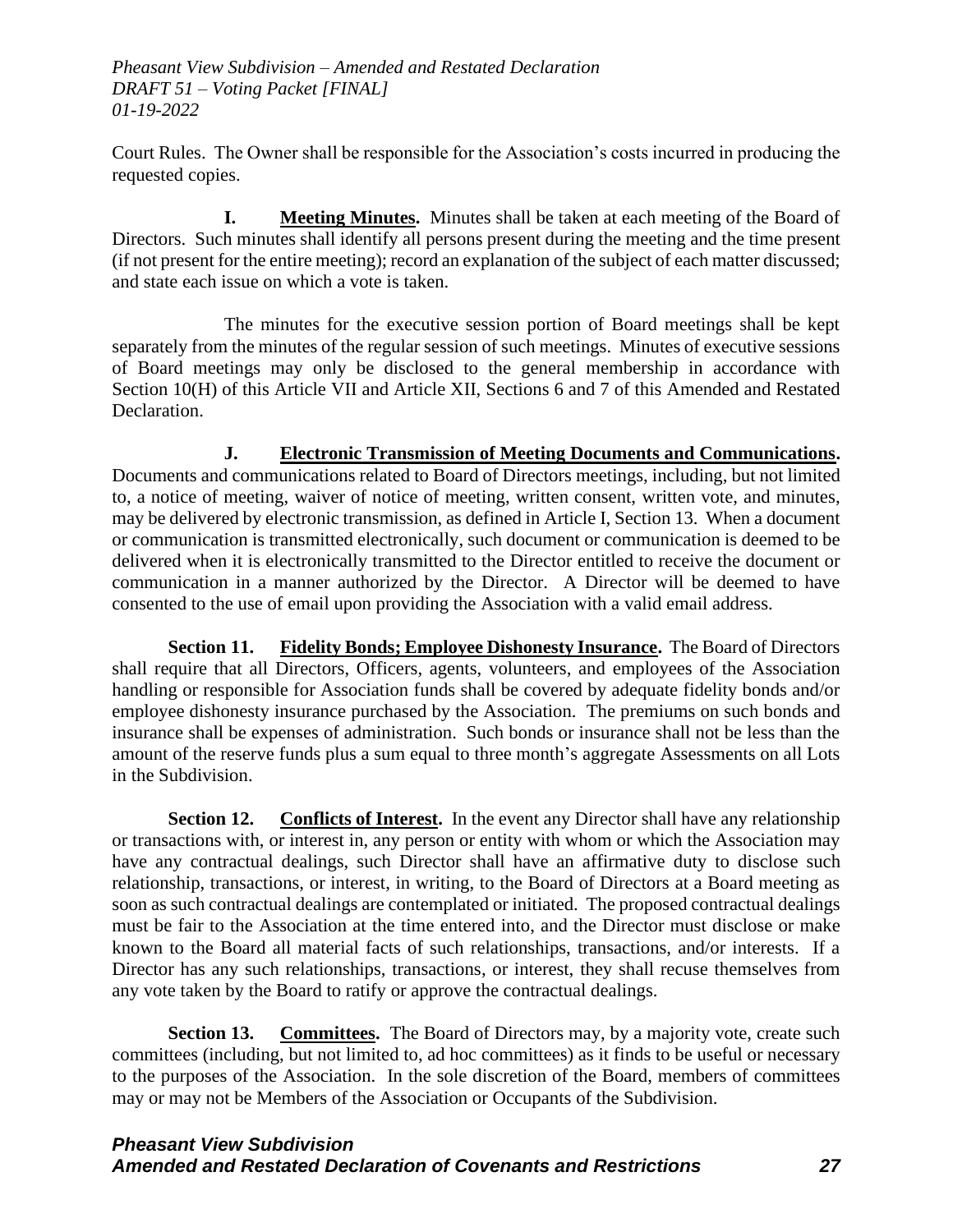### **ARTICLE VIII OFFICERS**

**Section 1. Designation.** The Officers of the Association shall consist of a President, Vice President, Secretary, Treasurer, and Roadway Manager, all of whom shall be members of the Board of Directors and Members of the Association. The Board may, from time to time, by resolution create other Office positions. Such Officers shall hold office for such period, have such authority, and perform such duties, as the Board shall determine. Any two (2) offices except that of President and Vice President may be held by one person. Officers shall not be compensated for their services as Officers, but may be reimbursed for reasonable out-of-pocket expenses.

**A. President.** The President shall be the chief executive officer of the Association. The President shall preside at all meetings of the Association and of the Board of Directors. The President shall have all of the general powers and duties which are usually vested in the office of the President of an association, including, but not limited to, the power to appoint committees from among the Members of the Association from time to time as they may, in their discretion, deem appropriate to assist in the conduct of the affairs of the Association. The President shall sign all leases, mortgages, deeds, and other written instruments; and shall co-sign all checks and promissory notes.

**B. Vice President.** The Vice President shall take the place of the President and perform their duties whenever the President shall be absent or unable to act. If neither the President nor the Vice President is able to act, the Board of Directors shall appoint some other Member of the Board to do so on an interim basis. The Vice President shall also perform such other duties as shall from time to time be imposed upon them by the Board.

**C. Secretary.** The Secretary shall record the votes and keep the minutes of all meetings and proceedings of the Board of Directors and the minutes of all meetings of the Members of the Association. The Secretary shall have charge of such books, contracts, records, financial statements, and papers as the Board may direct; and they shall, in general, perform all duties incident to the office of the Secretary. The Secretary, or in the absence or disability of the Secretary, the Treasurer, shall sign the minutes of Board and Association meeting upon receiving their approval from the Board and/or the Association, as appropriate. The Secretary shall keep appropriate current records showing the Members of the Association, together with their addresses. They shall serve notice of meetings of the Board and of the Members. The Secretary shall perform such other duties as may be required by the Board.

**D. Treasurer.** The Treasurer shall have responsibility for the Association funds and securities and shall be responsible for keeping full and accurate accounts of all receipts and disbursements in books belonging to the Association. Funds shall be disbursed as directed by resolution of the Board of Directors; provided, however, that a resolution of the Board shall not be necessary for any disbursement made in the ordinary course of business within the limits of the budget then in effect. The Treasurer shall be responsible for the deposit of all monies and other valuable effects in the name and to the credit of the Association, and in such depositaries as may,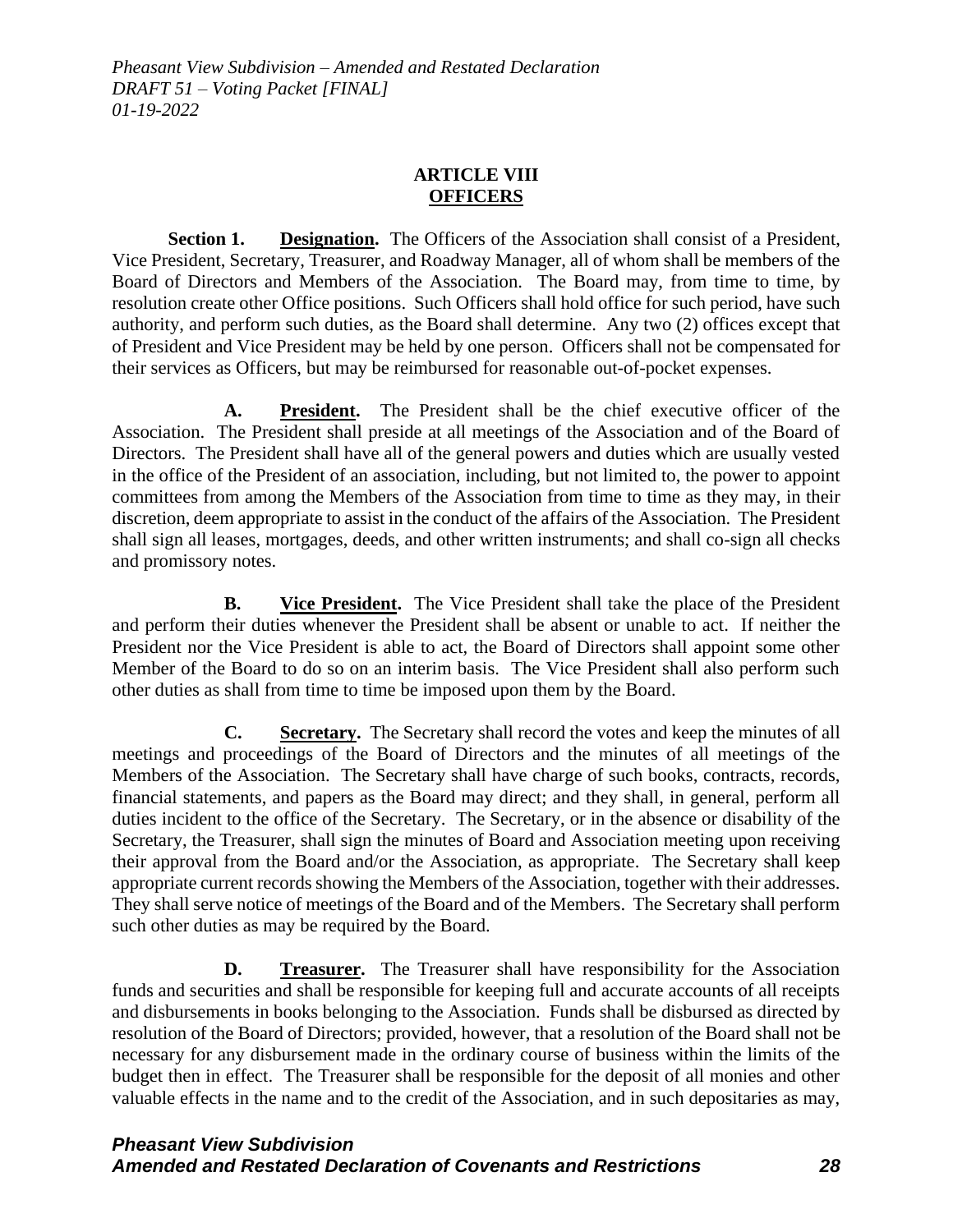from time to time, be designated by the Board. The Treasurer shall review and oversee payment of all invoices, shall make payments in a timely manner and shall review the monthly and annual financial statements of the Association. The Treasurer shall cause an annual audit of the Association's books to be made by an accountant at the completion of any fiscal year of the Association, if requested to do so by the Board or any ten (10) Members of the Association. The Treasurer shall prepare an annual financial statement regarding the Association, and deliver a copy thereof to each Member of the Association. Such delivery may be made through Electronic Transmission, as defined in Article I, Section 13 above.

To the extent permitted by law and this Amended and Restated Declaration, the Treasurer's duties described herein may be delegated, in whole or in part, to a professional management agent to be performed on the Board's behalf and subject to its regular review pursuant to Article VII, Section 7 of this Amended and Restated Declaration.

**E. Roadway Manager.** The Roadway Manager shall provide primary oversight to the Association regarding the operation, maintenance, repair, or improvement within Roadway right-of-way and Common Areas, as performed by PRRMA. The Roadway Manager shall be responsible for communication between the Association and PRRMA, contractors, and employees hired by the Association or PRRMA. The Roadway Manager shall be a member of the Board of Directors for PRRMA. The Roadway Manager shall represent the Association at all PRRMA meetings and conversely represent PRRMA at all Association meetings. The Roadway Manager shall submit quotes to the Board of Directors for consideration regarding work within the Association's Roadway right-of-way; Common Areas; mailboxes, newspaper boxes; and other property. The Roadway Manager shall have such other such duties, powers, and responsibilities as may be authorized by the Board from time to time.

**Section 2. Election or Appointment of Officers.** The election or appointment of the Officers shall take place at the first meeting of the new Board of Directors. Officers shall hold office at the pleasure of the Board.

**Section 3. Term of Office.** The Officers of the Association shall be elected or appointed annually by the Board of Directors, and each shall hold office for one (1) year unless such Officer shall sooner resign, die, be removed, or be otherwise disqualified to serve.

**Section 4. Removal or Resignation of Officers.** Upon affirmative vote of a majority of the members of the Board of Directors, any Officer may be removed from their office with or without cause. A successor may be elected or appointed at any regular meeting of the Board, or at any special meeting of the Board called for such purpose. No such removal action may be taken, however, unless the matter shall have been included in the notice of such meeting. The Officer who is proposed to be removed shall be given an opportunity to be heard at the meeting.

An Officer may resign at any time by giving written notice to the Board, the President, or the Secretary. Such resignation shall take effect on the date of receipt of such notice or at any later time specified therein. Unless otherwise specified therein, the acceptance of such resignation shall not be necessary to make it effective.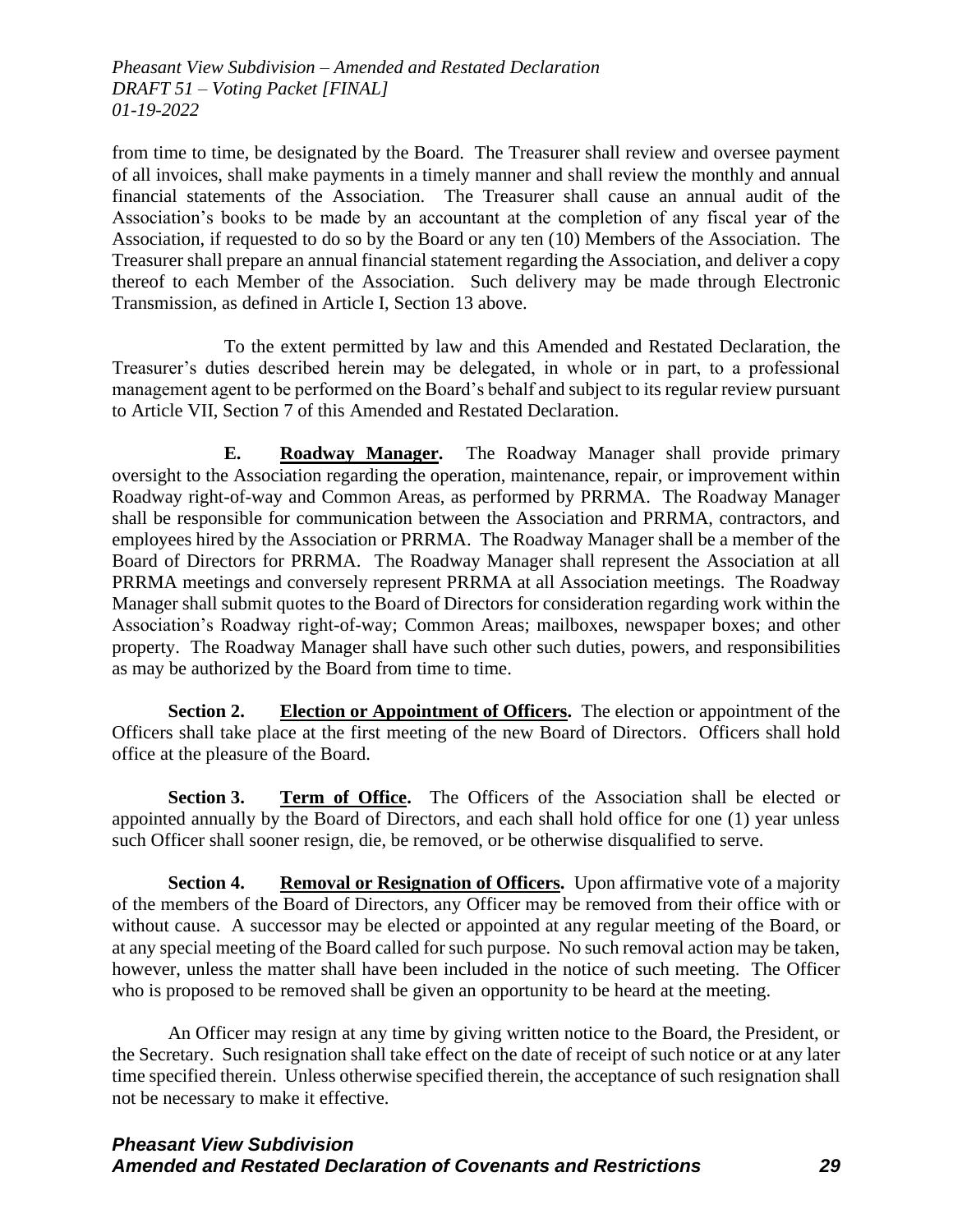An Officer who is removed or has resigned from their Office shall remain on the Board as a Director at large, unless otherwise removed from the Board by the Members of the Association under Article VII, Section 9 of this Amended and Restated Declaration.

**Section 5. Office Vacancies.** A vacancy of any office may be filled by appointment by the Board of Directors. The Officer appointed to such vacancy shall serve for the remainder of the term of the Officer they replaced.

**Section 6. Miscellaneous Duties.** The Officers shall have such other duties, powers, and responsibilities as maybe authorized by the Board of Directors from time to time.

### **ARTICLE IX COVENANT FOR MAINTENANCE ASSESSMENTS**

**Section 1. Personal Obligation of Assessments and Creation of Lien.** Each Owner of a Lot, by acceptance of a deed, land contract, or other conveyance thereto, whether it shall be so expressed in such deed, land contract, or other conveyance, is deemed to covenant and agree to pay to the Association, Annual Assessments and Special Assessments (the "Assessments"), and other charges, established and to be collected as hereinafter provided. Such Assessments, together with interest thereon, administrative fees, and the costs of collection thereof, including reasonable attorney's fees, shall be a charge and continuing lien on the Lot against which each Assessment is made.

Each Assessment, together with interest thereon, administrative fees, and the costs of collection thereof, including reasonable attorneys' fees, shall constitute a joint and several personal obligations of the Owner or Owners of the Lot on the date the Assessment was established. The personal obligation of any Owner for any delinquent Assessment shall not pass to any successor in title of such Owner unless expressly assumed by such successor. Subject to the provisions of Section 9 of this Article IX, sale or transfer of any Lot shall not affect the lien for any unpaid Assessments regarding such Lot.

**Section 2. Uniform Rate of Assessments.** Assessments levied by the Board of Directors shall be set at a uniform rate for each lot. The Assessments may be collected on an annual basis, or in such installments as the Board shall deem appropriate.

**Section 3. Annual Assessments.** The Board of Directors of the Association shall levy against each Lot an Annual Assessment, based upon the projected costs, expenses, and obligations of the Association for the ensuing fiscal year.

**A. Notice of Annual Assessment Amount.** Within thirty (30) days following the beginning of each fiscal year of the Association, the Board shall send a written notice of Assessment to each Owner stating the amount of the Annual Assessment established by the Board for the ensuing year. Failure by the Association to send written notice to any Owner shall not permit such Owner to avoid payment of such Assessment, provided that the notice of Assessment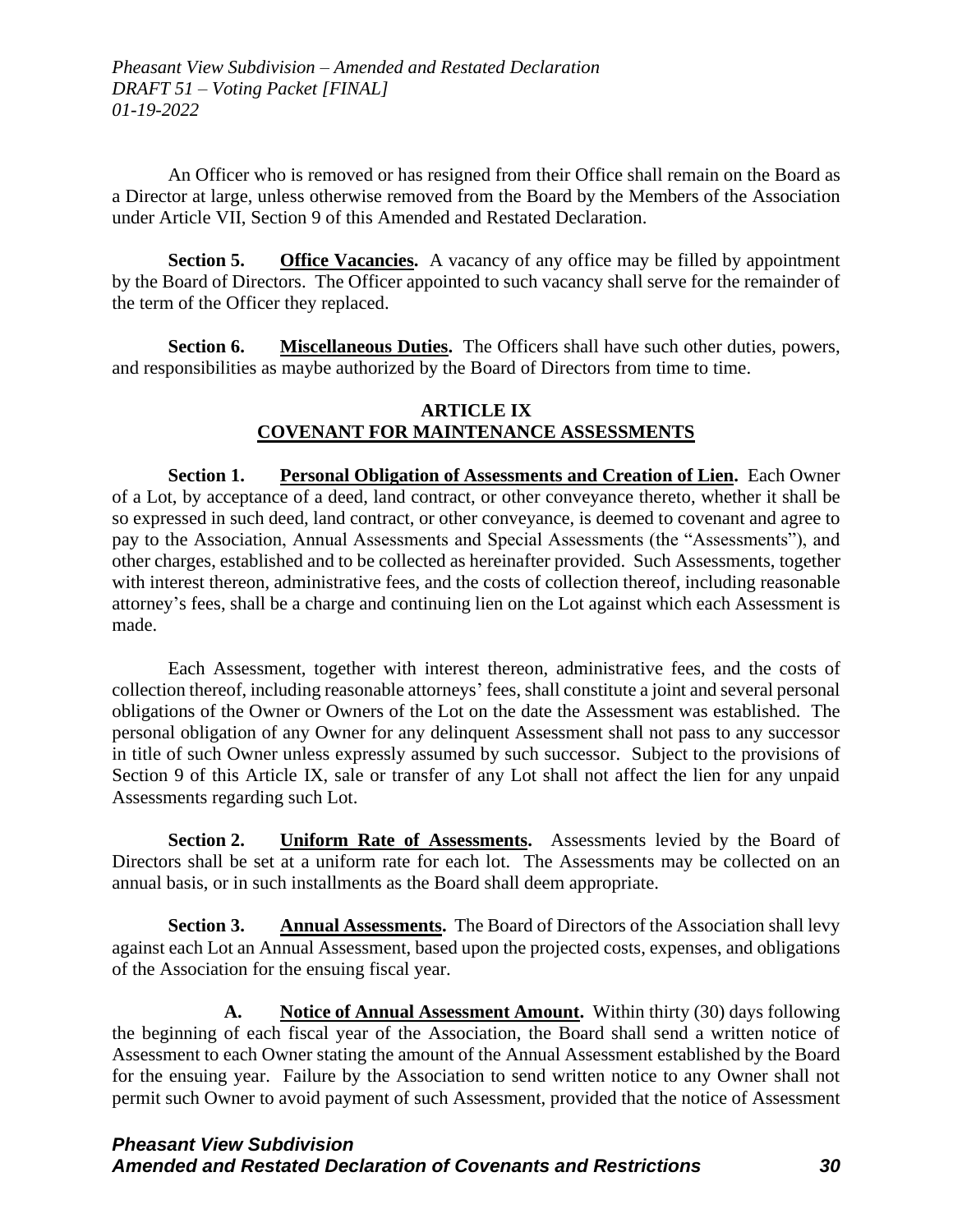is eventually sent to the Owner. Such written notice may be delivered by electronic transmission, as defined in Article I, Section 13, to the person entitled to receive the notice pursuant to Article V, Section 3, in a manner authorized by the person. An Owner will be deemed to have consented to the use of email upon providing the Association with a valid email address.

**B. Increases in Annual Assessment Amount.** If the Board of Directors approves an increase in the Annual Assessment amount, it shall provide at least thirty (30) days prior written notice to the Owners before the due date of the increased Annual Assessment amount. The Annual Assessment may not be increased more than ten (10%) percent above the Annual Assessment amount for the prior year without the approval of at least sixty-six and 67/100 (66.67%) percent of the Lots in the Subdivision with Owners in Good Standing. Such approval may be cast in person, or by proxy, at a meeting duly called for that purpose, pursuant to Section 5 of this Article IX.

**Section 4. Special Assessments.** In addition to the Annual Assessments, the Association may levy against each Owner, in any Assessment year, a Special Assessment, applicable to that year only, if the Board of Directors determines at any time and in its sole discretion that the Annual Assessment is or may prove to be insufficient:

A. To pay the costs, expenses, and obligations of operation and management of the Association, the Subdivision, the Common Areas, and Storm Drainage Facilities;

B. To provide for the maintenance, repair, or replacement of the Common

Areas; or

C. In the event of emergencies.

The Board shall obtain the affirmative vote of sixty-six and 67/100 (66.67%) percent of the Lots in the Subdivision with Owners in Good Standing. Such approval may be cast in person, by proxy, or by written ballot at a meeting of the Owners duly called for that purpose, pursuant to Section 5 of this Article IX.

However, anything hereinabove or elsewhere herein to the contrary notwithstanding, in any instance where the Township of Canton expends funds in the course of a maintenance service for the benefit of the Subdivision, the Association shall prorate and access the cost thereof equally against all Owners without the necessity of obtaining the vote or any other prior, approval of the membership, and make full reimbursement to the Township within the year following the billing of the Association for such expense.

**Section 5. Meetings for an Increase in Annual Assessment Amount or Special Assessment.** A meeting shall be called and conducted for the Board of Directors to review and discuss a proposed increase in Annual Assessment amount or Special Assessment with the Owners.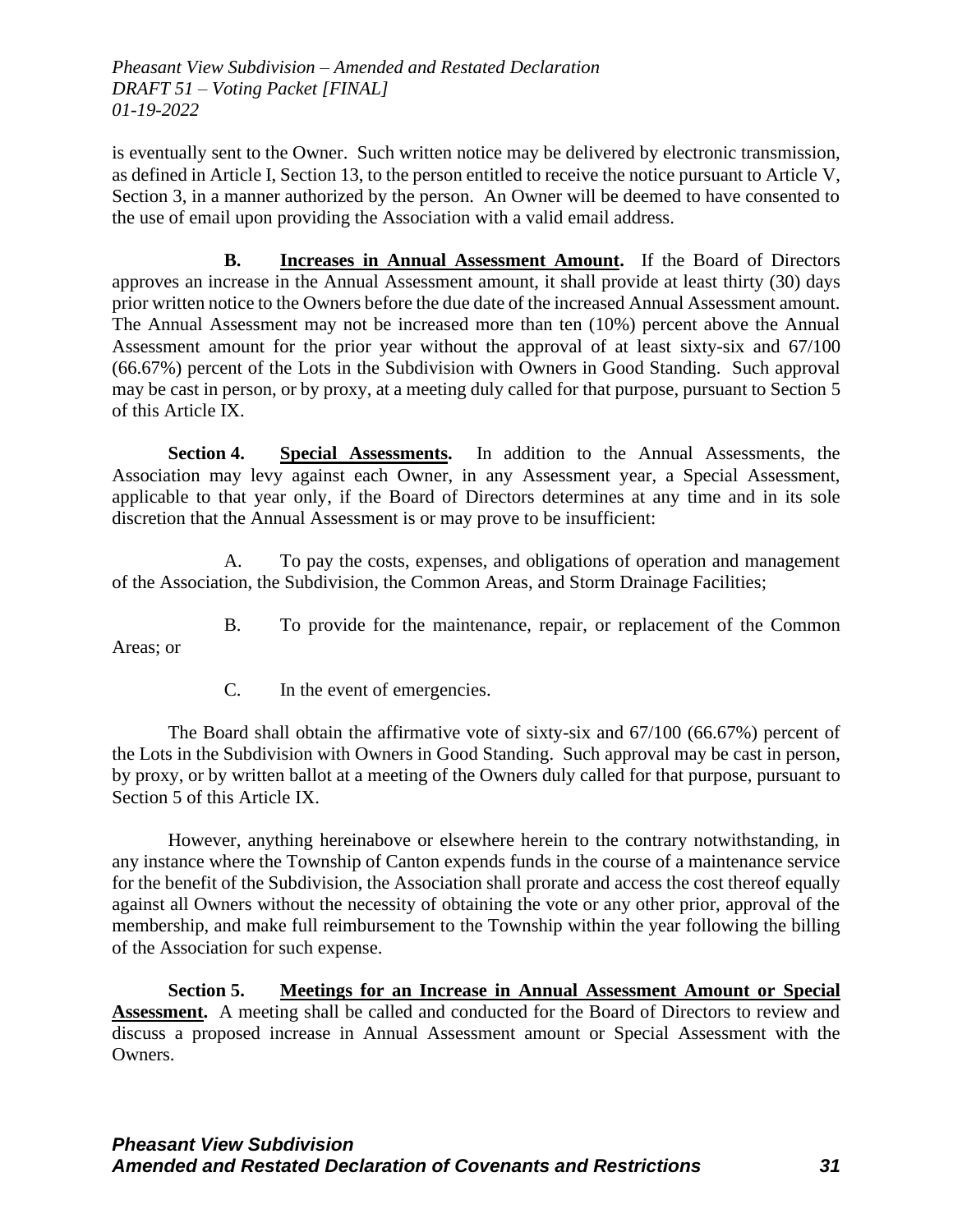**A. Notice.** Written notice of any meeting called for the purpose of taking any action authorized under Section 3(B) or Section 4 above shall be sent to all Owners not less than fifteen (15) days nor more than thirty (30) days in advance of the meeting.

**B. Quorum.** The presence in person or by proxy or written ballot of the Owners representing thirty (30%) percent of the Lots in the Subdivision in Good Standing shall constitute a quorum at the first such meeting. The written absentee ballot of any person furnished at or prior to the meeting at which meeting said person is not otherwise present in person or by proxy shall be counted in determining the presence of a quorum. The Board of Directors, in its discretion, may permit an Owner who is attending a meeting by means of remote communication to count towards quorum for that meeting.

If the required quorum is not present, then another membership meeting may be called subject to the same notice requirement, and the required quorum at the subsequent meeting shall be lowered to fifteen (15%) percent of all of the Lots in the Subdivision in Good Standing. No such subsequent meeting shall be held more than sixty (60) days following the preceding meeting.

**C. Voting.** The vote required under Section 4 on the Assessment in question may, but need not, take place at the same meeting of the membership that was called to review and discuss the proposed Special Assessment. If the vote takes place at the same meeting, voting at the meeting may be conducted in person, by proxy, or by written ballot. The vote of the Owners may also be conducted by written ballot or written consent after the meeting has been conducted as required by the previous paragraph, in accordance with the applicable provisions of the Act which permit the approval of actions by written ballot and/or written consent without meetings, as the Act might be amended from time to time.

**Section 6. Payment of Assessments.** The Annual Assessment shall become due and payable on the first day of March of each year. Due dates for any Special Assessments shall be as established by the Board of Directors in its discretion.

**A. Penalties for Assessments in Default.** Any Assessments not paid within thirty (30) days after the due date shall be deemed delinquent, and shall bear interest from the due date at the rate of seven (7%) percent per annum, until it is paid in full. The Association shall also impose a late charge equal to twenty (20%) percent of the amount of the delinquent Assessment. In the event the Board of Directors establishes a new late charge amount, it shall give written notice to all Owners thirty (30) days before the new late charge rate shall become applicable. Such late charge shall not be deemed to be a penalty or interest upon the funds due to the Association, but is intended to constitute a reasonable estimate of the administrative costs and other damages incurred by the Association in connection with the late payment of Assessments. The Association may pursue collection of Assessments, and other amounts due, in accordance with any and all of its remedies as they are stated in this Article IX and Article XV of this Amended and Restated Declaration, and as otherwise permitted or allowed by law.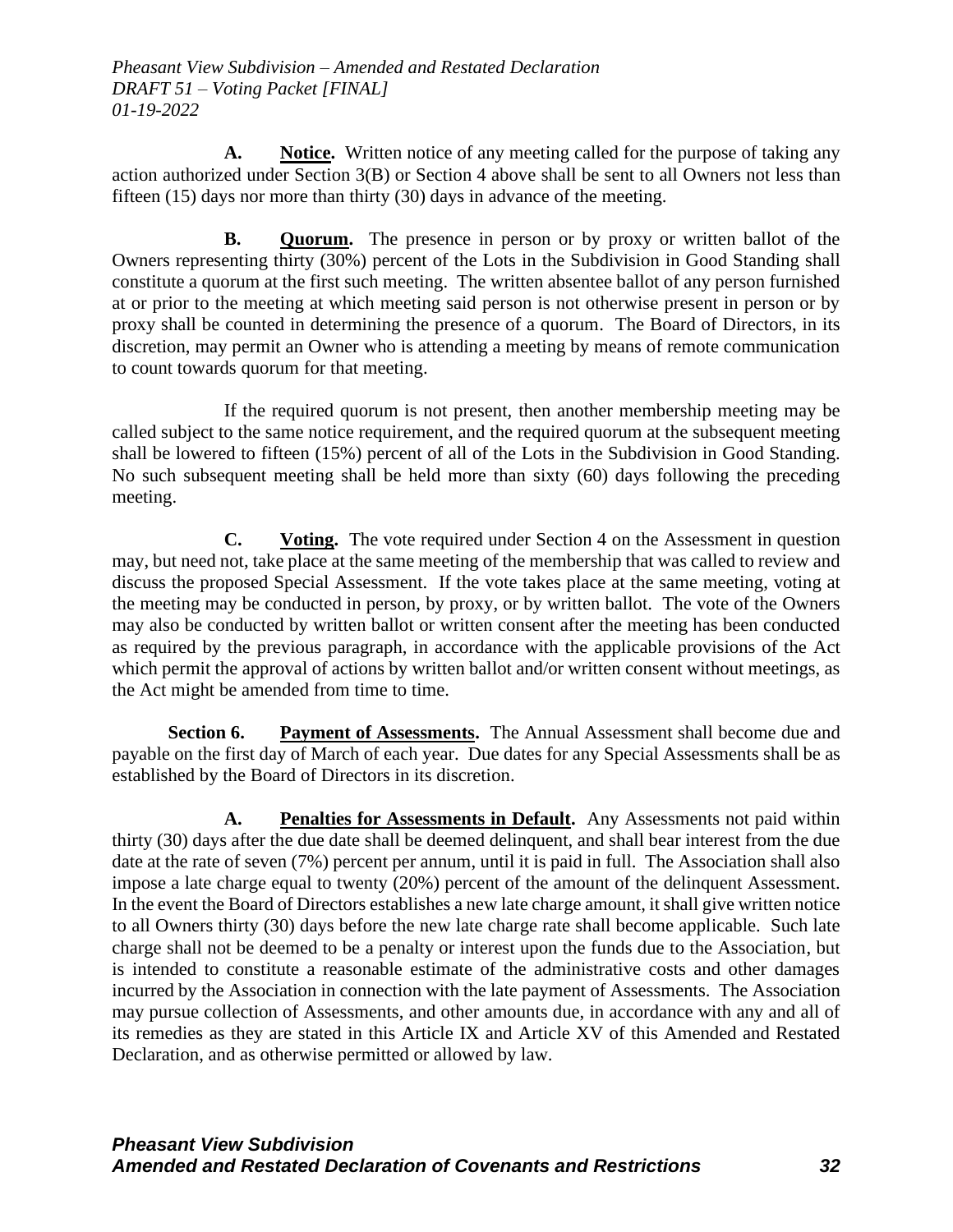All payments made on a delinquent account shall be applied in the following order of priority: first, fees for non-sufficient funds; second, attorney fees and costs; third, late charges and interest; fourth, fines; fifth, Special Assessments; and, sixth, to any unpaid Annual Assessments due and owing.

**B. Remedies of the Association for Nonpayment of Assessments.** Pursuant to this Article IX and Article XV of this Amended and Restated Declaration, the Association may bring an action at law against the Owner personally obligated to pay Assessments due and owing to the Association, or foreclose the lien against the Lot. The cost of preparing and filing the complaint in such action, or in connection with such foreclosure, shall be added to the amount of delinquent Assessments. In the event a judgment is obtained, such judgment shall include interest on the delinquent Assessments, as above provided, and reasonable attorney fees as determined by the court, together with the costs of the action.

No Owner may waive or otherwise escape liability for the Assessments provided for herein by non-use of the Common Areas, or by the abandonment of their Lot.

**Section 7. Written Statement with Respect to Assessments.** Upon the written request of any Owner, the Association shall furnish, within a reasonable time and for a reasonable charge at the discretion of the Board of Directors, a written statement regarding the status of payment of any Assessments levied against the Owner's Lot. Any such certificate, when properly issued by the Association, shall be conclusive and binding with regard to the status of the Assessments as between the Association and any bona fide purchaser of the Lot described in the statement and the lender who has taken a lien on the Lot as security for the repayment of a loan.

**Section 8. Exempt Property.** All Common Area and all other property exempt from taxation by state or local governments and dedicated for public use shall be exempt from the Assessments, charges, and lien created herein.

**Section 9. Subordination of the Lien to Mortgages.** The Association's lien for Assessments provided for in this Article IX shall be subordinate to the lien of any mortgage or mortgages held by any bank, savings and loan association, insurance company, mortgage company, or other similar institution existing of record at the time the lien for Assessments is imposed. Such subordination shall apply only to Assessments which have become due and payable prior to sale or transfer of such Lot pursuant to foreclosure of the mortgage or prior to any other proceeding or conveyance in lieu of foreclosure.

Sale or transfer of a Lot, or any portion thereof, shall not affect the Assessment lien held by the Association. The sale or transfer of any Lot in connection with a mortgage foreclosure proceeding, or any proceeding in lieu of foreclosure of a prior recorded mortgage shall, however, extinguish the lien of the Assessment, interest, and charges which became due prior to such sale or transfer. In no such event shall the prior Owner of the Lot be relieved of any personal liability for such obligations and debts. The sale, transfer, or conveyance shall not relieve such Lot from liability for any Assessment thereafter coming due, or from the lien of any such subsequent Assessment.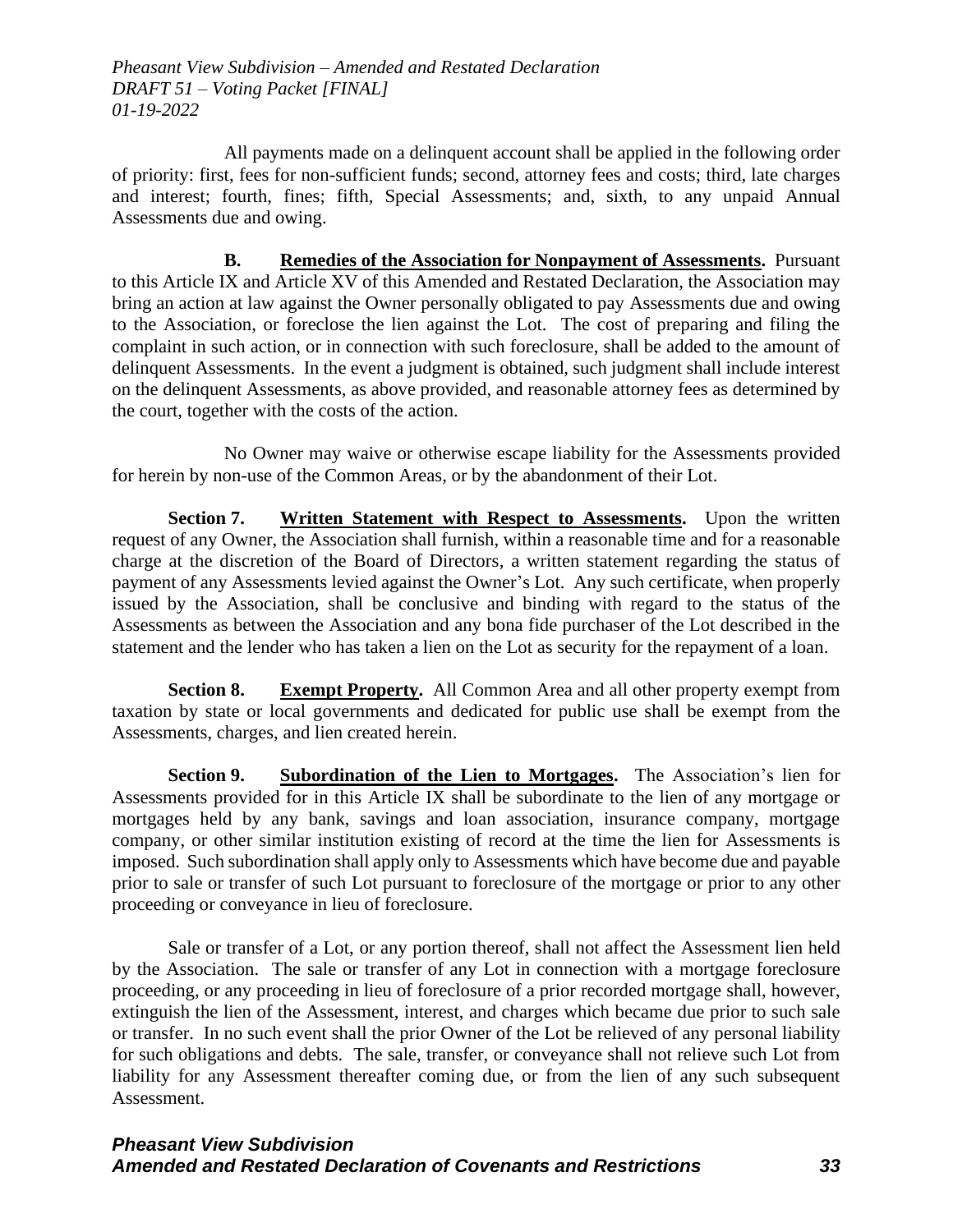**Section 10. Other Affiliations.** Upon the terms, provisions, and conditions set forth in the Reciprocal Roadway Easement and other recorded documents, the Association is a constituent member in Pheasant Run Road Maintenance Association, Inc. (PRRMA), a separate association, consisting of the Association, the Township of Canton, Fairways at Pheasant Run Association, Inc., and Fairway Pines at Pheasant Run Subdivision Association, to operate, maintain, improve, repair, and replace the Roadways, and certain similar private roads within the Subdivision, Fairways at Pheasant Run Subdivision, Fairway Pines at Pheasant Run Subdivision No. 1, Fairway Pines at Pheasant Run Subdivision No. 2, and certain property owned by the Township. See Article I, Section 26 for further information regarding PRRMA. The Association is required to pay and/or reimburse the PRRMA for certain recurring services provided, and expenditures incurred, in connection with the Roadways.

#### **ARTICLE X ARCHITECTURAL REVIEW**

**Section 1. Architectural Review Committee.** No improvement shall be erected, placed, installed, constructed, reconstructed, or maintained on any Lot, nor shall any exterior addition to, or change in, or alteration of the exterior appearance of any improvement, or any change in landscaping, be made until plans and specifications showing the kind, size, shape, height, colors, materials, topography, and location of each improvement on the Lot shall have been submitted to and approved in writing by the Committee. The Committee shall be composed of three (3) persons, appointed by the Board of Directors, who shall be Owners. Each member of the Committee shall serve until they resign or are removed and replaced by a subsequent appointment by the Board. Members of the Committee shall not have any liability whatsoever to any person in connection with the approval or disapproval of, or failure to review, any plans or specifications in regard to any improvement.

**Section 2. Preliminary Approval.** Preliminary plans and specifications may be first submitted to the Committee for preliminary approval.

**Section 3.** Final Approval. Plans and specifications for final approval by the Committee shall include the following:

A. A topographic survey and dimensioned plot plan of the Lot, showing existing and proposed grades, the location of all trees in excess of three (3) inches in diameter, and the location of all proposed improvement on the Lot;

B. Construction and architectural plans, sufficient in detail to secure a building permit in the Township of Canton, including, without limitation, dimensioned floor plans, typical sections, and all elevations (front, both sides, and rear) of the main dwelling structure and garage and any proposed outbuildings;

C. Detailed elevations of all walls and gates;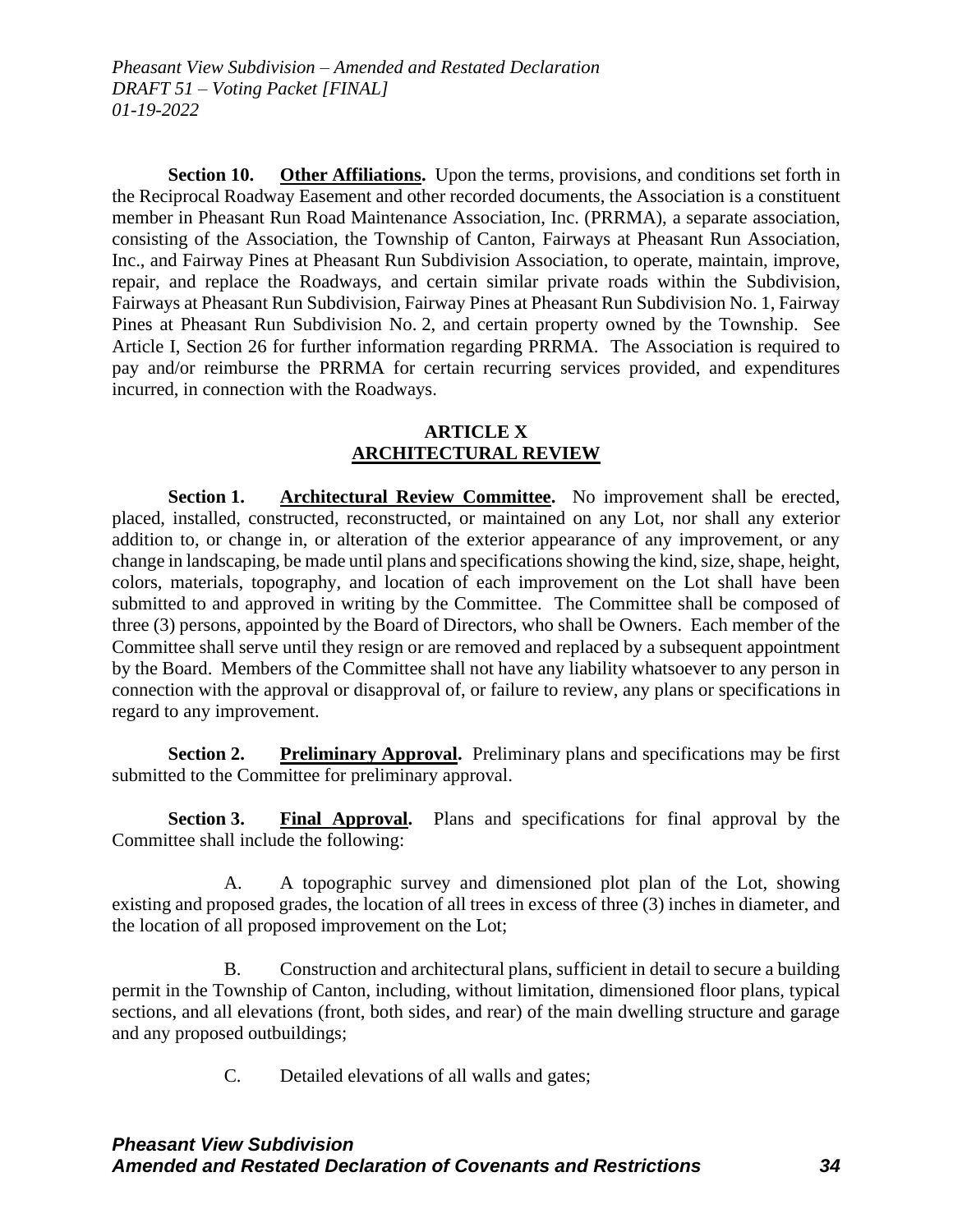D. Specifications setting forth the type, quality, color, and texture of all materials to be used in all improvements, including a detailed finish schedule for all exterior materials, products, and finishes, with actual brick, stain, and shingle samples;

E. A complete landscaping plan (including a plan for any proposed exterior lighting), together with a planting list;

F. A construction schedule; and

G. Any other data, drawings, or specifications which the Committee deems necessary to fulfill its function.

**Section 4. Variance Required.** No approval of the Committee shall be valid if any improvement violates any restrictions set forth in this Amended and Restated Declaration, or any provisions of the Township's zoning ordinance, except in cases where an appropriate waiver or variance in regard to such improvement has been granted by the Township and/or Committee, as provided in this Amended and Restated Declaration.

**Section 5. Approval and Disapproval.** The Committee may disapprove plans for any improvement or alteration for non-compliance with any restriction contained in this Amended and Restated Declaration, or because of dissatisfaction with the grading and drainage plans, the location of any improvement on the Lot, the proposed materials, the proposed color scheme, the proposed finish, design, proportion, shape, height, style, or appropriateness of the proposed improvement or alteration, or because of any matter or thing, which, in the judgment and discretion of the Committee, would cause the proposed improvement or alteration to be inconsistent with the objectives of the Committee, or with improvements erected or to be erected on other Lots, including purely aesthetic considerations. No material change may be made in any approved plan or specification, including, without limitation, any approved exterior material, stain, color, or roof material, or in the approved landscaping plan, without the prior written consent of the Committee. One complete set of the approved plans and specifications in regard to each Lot, including any and all approved amendments thereto, shall be kept and retained by the Committee for its permanent file in connection with each Lot.

**Section 6. Failure to Act.** In the event the Committee shall have failed to approve or disapprove plans and specifications within thirty (30) days after the full, proper, and complete submission thereof, the need for such approval by the Committee shall be deemed to have been waived, but all other restrictions, limitations, and conditions set forth in this Amended and Restated Declaration shall apply and remain in full force and effect as to such place and specifications.

**Section 7. Form of Approval.** Committee approval shall be deemed given if the plans and specifications submitted are marked or stamped as having "final approval" by the Committee, and are signed and dated by two (2) members of the Committee validly serving on the date of such approval. Written approval from the Committee may be electronically transmitted to an Owner pursuant to Article VI, Section 12 of this Amended and Restated Declaration.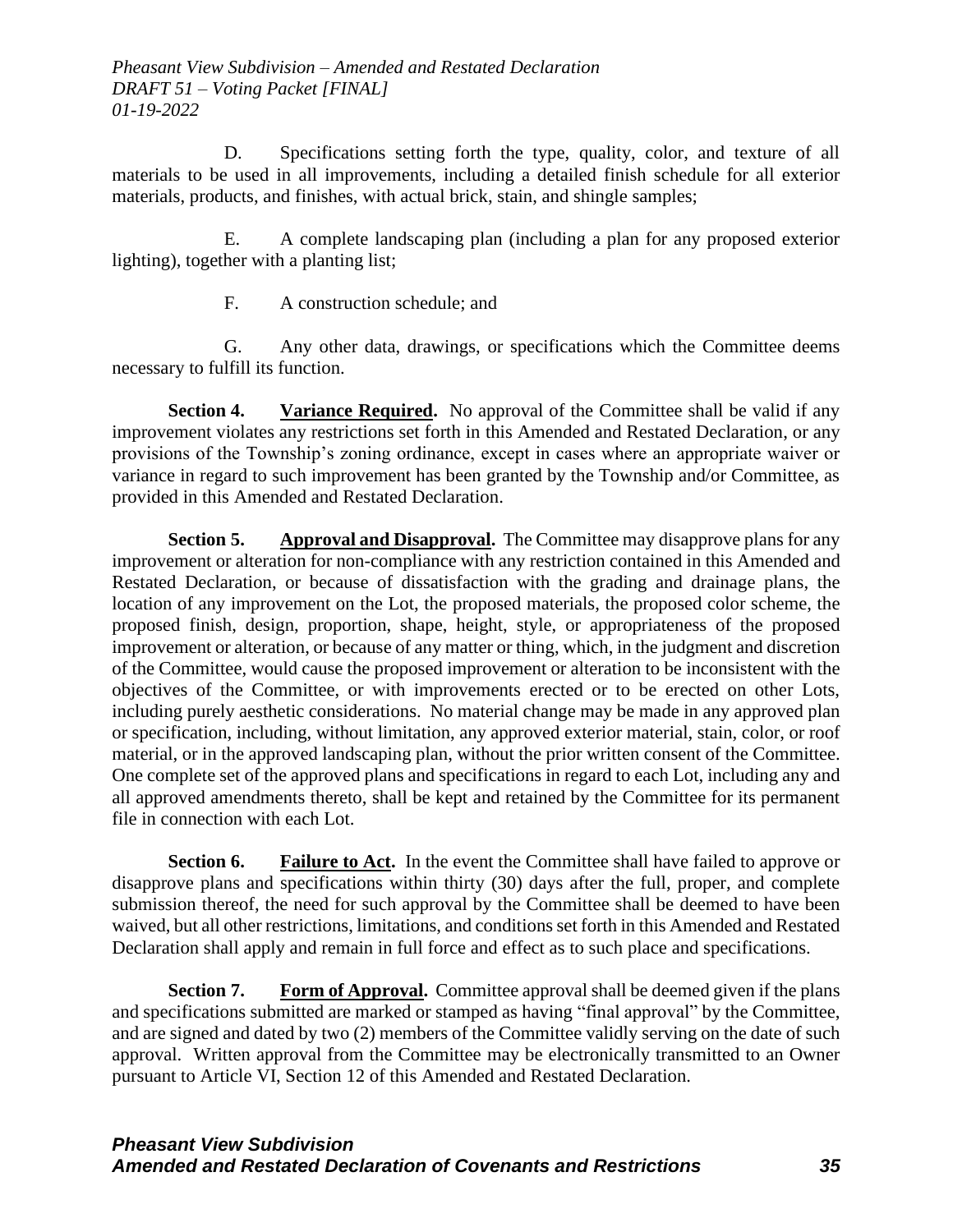**Section 8. Review Fee.** The Committee may charge a review fee, not to exceed Two Hundred Fifty (\$250.00) Dollars, in connection with the review of plans and specifications for any improvement or combination of improvements on any Lot, or in regard to the substantial alteration of any improvement. The fee may not be utilized for the purpose of paying any compensation to any member of the Committee, but exclusively for the purpose of reimbursing the actual expenses of the Committee, including, without limitation, the professional fees of independent consultants to the Committee.

#### **ARTICLE XI BUILDING AND USE RESTRICTIONS**

# **Section 1. Permitted Use of Property.**

**A. Residential Purposes Only.** All Lots within the Subdivision shall be used for single-family residence purposes only. Subject to the provisions contained in Subsection D of this Section 1 regarding permitted home offices and home occupations, no part of any Dwelling or appurtenant structure shall be used for any activities normally conducted as a business. Except as specifically permitted herein, no structure shall be erected, altered, re-erected, moved, placed or permitted to remain on any Lot other than one detached single-family residential dwelling (the "Dwelling").

**B. Maximum Occupancy Limitation.** The maximum number of persons occupying or residing in a Dwelling at any given time shall not exceed such maximum limits on occupancy as might be set forth in the ordinances of Canton Township, or if the Township has no such ordinance, in the International Property Maintenance Code (IPC), as they might be amended from time to time.

Unless and until Canton Township adopts an applicable maximum limit on occupancy to Dwellings in the Subdivision, and until the IPC might be amended to provide otherwise, the maximum occupancy limit for all homes in the Subdivision shall be as follows (taken from the 2018 IPC):

| <b>Space</b> | 1-2 Occupants                                                                | 3-5 Occupants      | <b>6 or more Occupants</b> |
|--------------|------------------------------------------------------------------------------|--------------------|----------------------------|
| Living Room  | $120$ sq. ft. min.                                                           | $120$ sq. ft. min. | $150$ sq. ft. min.         |
| Dining Room  | No requirement                                                               | 80 sq. ft. min.    | $100$ sq. ft. min.         |
| Bedrooms     | 50 sq. ft. min. per occupant (70 sq. ft. min. for bedroom with one occupant) |                    |                            |

**C. Home Offices and Home Occupations.** To be permitted as a "home office" or "home occupation", all of the following must apply:

(1) No sign or display that indicates from the exterior that the Dwelling is being utilized for any non-residential purpose;

(2) No goods or commodities kept for viewing or sale in the Dwelling or within the Subdivision;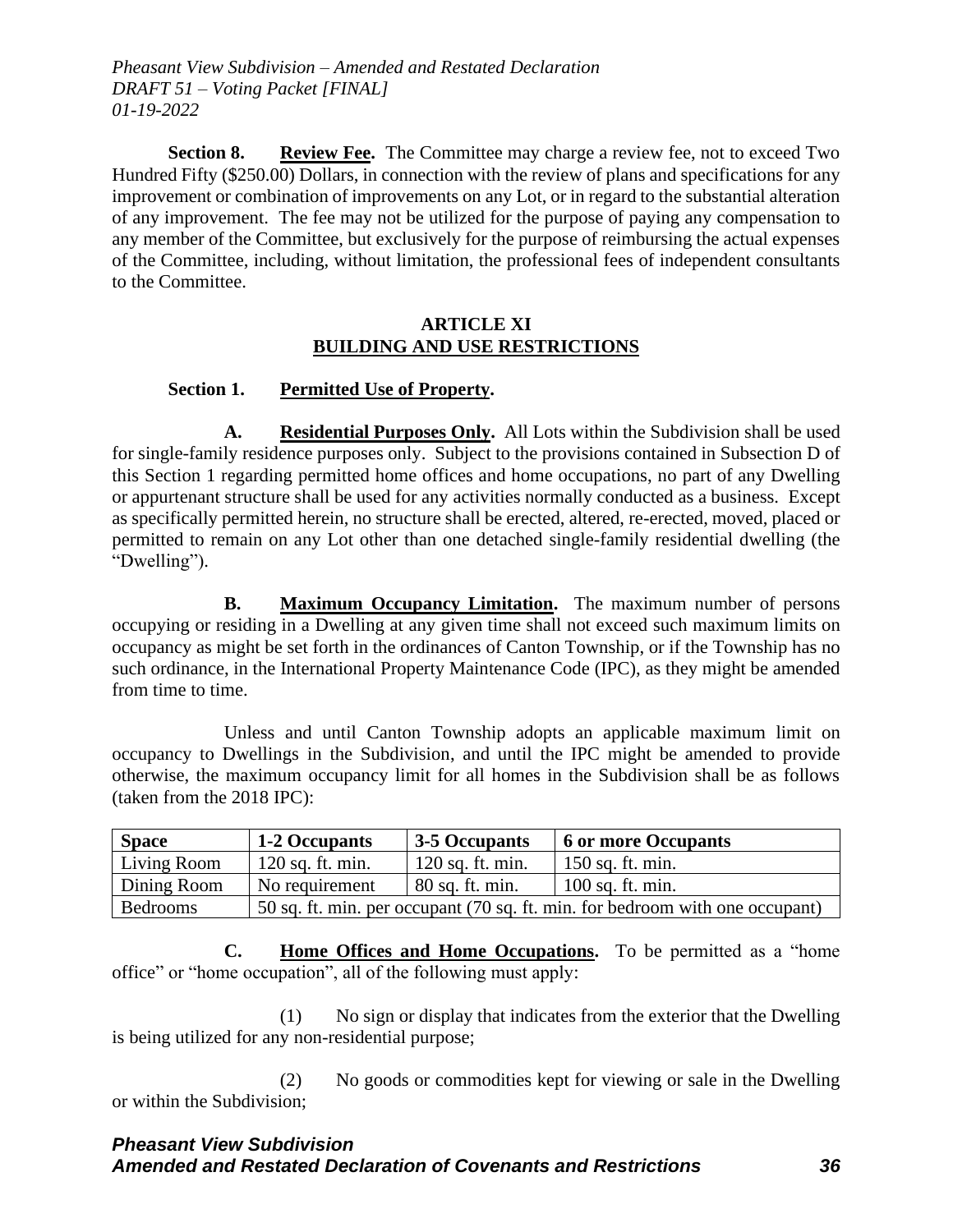(3) No mechanical or electrical equipment used in conjunction with the home office or occupation other than personal computers or other standard office equipment;

(4) No employees or other persons performing any work in the Dwelling who are not also Owners, Tenants and/or Non-Owner Occupants of record with the Association who are using the Dwelling as their primary residence; and

(5) No regular meetings held at the Dwelling with clients or customers relating to the home office or home occupation.

The provisions of this Section 1 shall not be construed to prohibit an Owner or Occupant from maintaining a personal professional library in the Dwelling, from keeping personal, professional, or business records in the Dwelling, or handling occasional personal business or professional telephone or video conferencing calls in the Dwelling.

**D. Prohibited Uses.** Pursuant to the Canton Township Zoning Ordinance, certain uses of Dwellings, by nature of their operation, impair the reasonable use and value of surrounding residential properties. Therefore, the following uses that are expressly prohibited and do not qualify as an acceptable home office or home occupation include, but are not necessarily limited to, the following:

- (1) Medical clinics and hospitals;
- (2) Millinery shops;
- (3) Animal hospitals, veterinarian, and commercial kennels;
- (4) Vehicle and engine repair businesses;
- (5) Antique shops;
- (6) Barbershops and beauty parlors;
- (7) Club or fraternal organizations;
- (8) Landscape installation and maintenance business, including lawn mowing businesses;
- (9) Snow plowing and/or removal businesses;
- (10) Concrete, excavation, and similar contractors;
- (11) Trailer rental;
- (12) Restaurants and tea rooms;
- (13) Bed and breakfast establishments;
- (14) Short-term leasing (less than an initial one-year term), including renting rooms within a Dwelling and the utilization of Airbnb, VRBO, Flipkey, or a similar service or company; and
- (15) Repair shops and service establishments.

**Section 2.** Size of Dwellings. Except as specifically permitted herein, no structure shall be erected, altered, re-erected, moved, placed, or permitted to remain on any Lot other than one detached single-family residential dwelling (the "Dwelling"), not to exceed three (3) stories and thirty-five (35') feet in height, and a private garage for the sole use of the Owner/Occupant of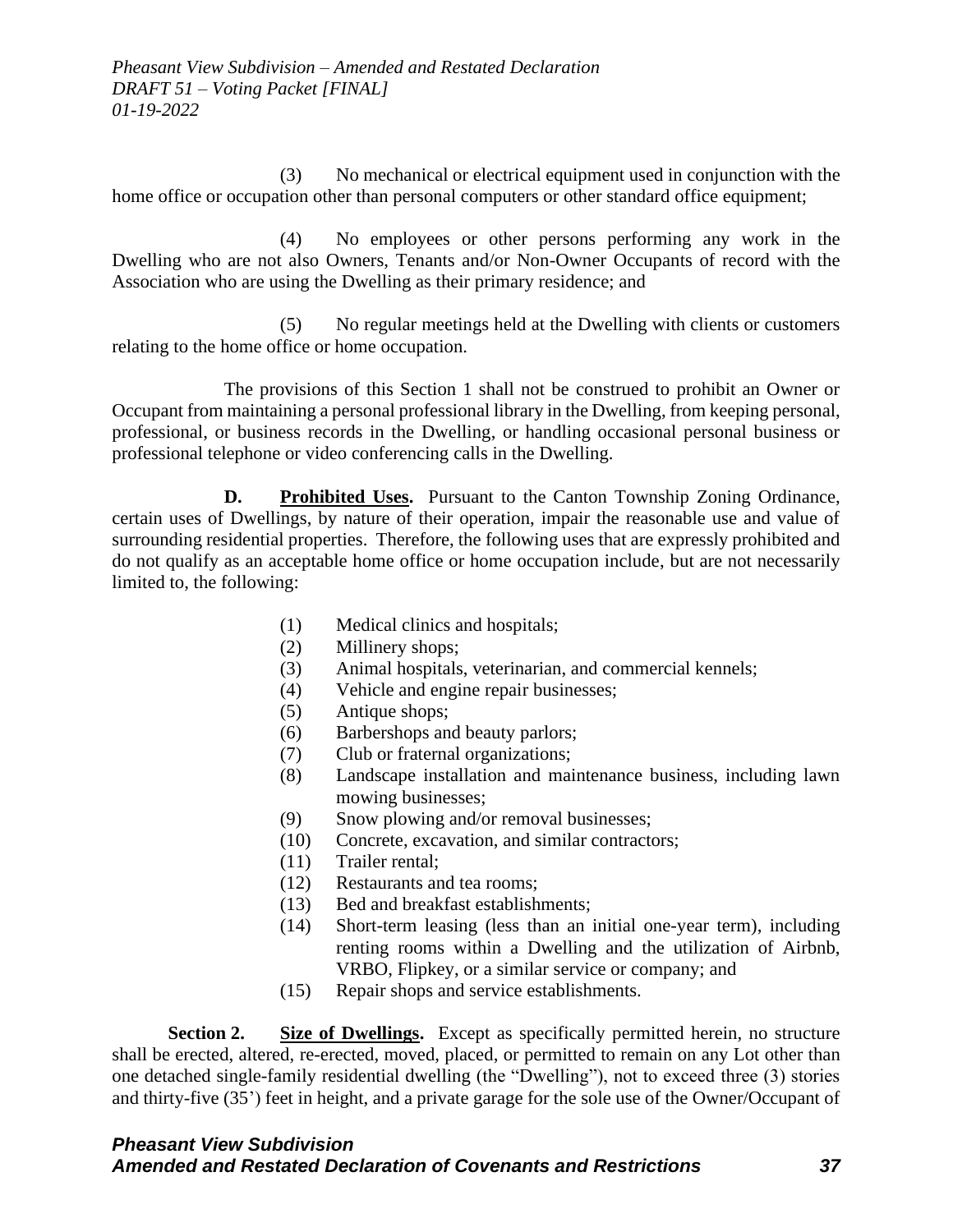the Lot upon which such Dwelling shall have been erected, together with such other improvements as the Committee shall have approved.

The minimum livable floor area of the Dwelling shall not be less than 2,000 square feet in the case of a one-story Dwelling; nor less than 2,200 square feet in the case of a one-and-one-halfstory Dwelling; nor less than 2,400 square feet in the case of a two-story Dwelling; nor less than 2,400 square feet on the upper two (2) levels in the case of a tri-level or quad-level Dwelling, in each case, measured from the exterior faces of the exterior walls. As used herein, the term "livable floor area" shall not be deemed to include basements or unfinished attics, or garages, patios, decks, open porches, entrance porches, terraces, storage sheds, breezeways, or like areas, even if attached to the Dwelling, but such term shall be deemed to include enclosed porches if the roof of the porch is an integral part of the roof line of the Dwelling. Each Dwelling shall have a basement. Each Dwelling shall otherwise be so oriented on the Lot as to face the Roadway.

Each garage shall be attached or architecturally related to the Dwelling to which such garage pertains, and shall be constructed at the time of, and in conjunction with, construction of such Dwelling. No garage shall provide space for less than two (2) or more than three (3) vehicles. Except upon the approval of the Committee, garage doors shall not face the Roadway upon which such Lot fronts. Carports are specifically prohibited.

**Section 3. Exterior Materials.** The visible exterior walls of each Dwelling and appurtenant structure shall be constructed of brick, brick veneer, wood and/or stone in any combination. Stucco, vinyl, aluminum siding, and/or ledge rock may also be used, so long as any of these materials alone, or in combination, do not exceed twenty- five (25%) percent of the total of all visible exterior walls. The use of Texture 1-11 as an exterior material for a Dwelling is strictly prohibited. The Committee may grant such exceptions to this restriction as it shall deem desirable, subject to any appliable Canton Township ordinance regarding the use of certain exterior materials. Windows and doors shall not be considered visible exterior walls for purposes of this Section. No unpainted (or non-factory painted) metal doors may be used in the exterior of any Dwelling or appurtenant structure. No used material, except reclaimed brick, may be used in the construction of any visible exterior wall. The use of exposed cement block, slag, cinder block, imitation brick, asphalt, or any type of commercial siding on any visible exterior wall is expressly prohibited.

**Section 4. Air Conditioners.** No external or "through the wall" air conditioner units may be installed, placed in, or attached to a window or wall of any Dwelling or appurtenant structure in the Subdivision. Without the consent of the Committee, no outside compressor or other component of a central air conditioning system (or similar system, such as a heat pump) shall be visible from the adjacent Roadway considering the Dwelling's front elevation, and, to the extent reasonably possible, all such external equipment shall be located on any Lot to minimize the negative impact thereof on any adjoining Lot, in terms of noise and appearance. In general, such equipment shall be located only in the rear yard, within five (5') feet of the rear wall of the Dwelling and shall not project beyond the sidewall of the Dwelling so as to extend into a side yard. Owners shall appropriately screen their air conditioning unit and compressor from view with trees, bushes, and other landscaping as approved by the Committee.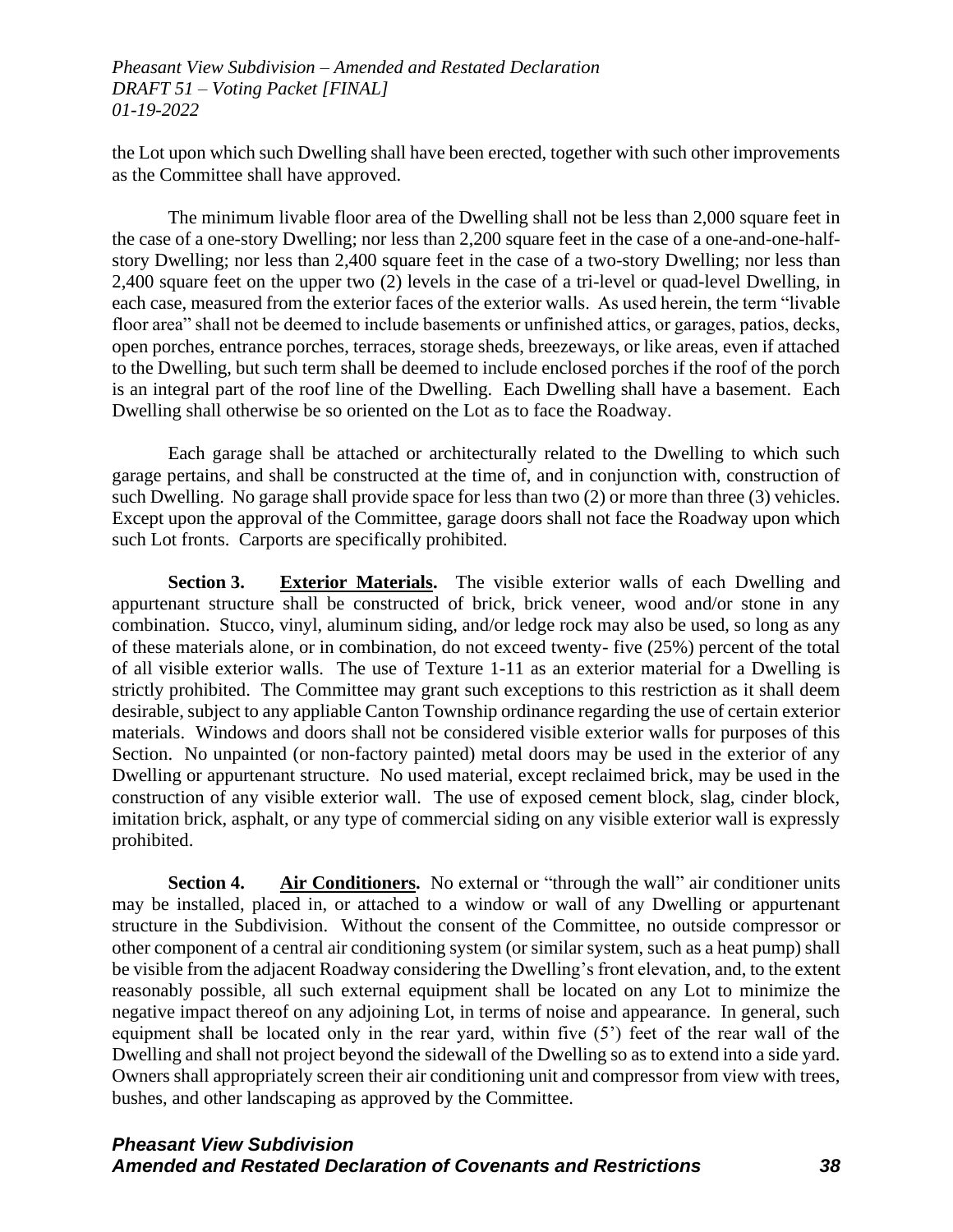**Section 5. Disposals.** All Dwellings within the Subdivision shall be equipped with an electric garbage disposal unit in the kitchen.

**Section 6. Alteration of Lot.** No lot may be divided or reduced in size, except by the taking of part hereof by a public agency for a public purpose. Whole lots may be combined for use as one (1) building site.

**Section 7. Grade Changes.** The grade of any Lot in the Subdivision, once established upon the completion of the Dwelling upon such Lot, may not be changed without the written consent of Canton Township and the Committee. This provision is intended to prevent interference with the drainage plan for the Subdivision.

**Section 8.** Minimum Yard Requirements. Without a variance granted by Canton Township and approved by the Committee, no Dwelling or other structure shall be located on any Lot in the Subdivision closer than twenty-five (25') feet to the front Lot line, nor closer than thirtyfive (35') feet to the rear Lot line, nor closer than twenty (20') feet to a side street Lot line, in the case of a corner Lot; provided that where a corner Lot shares a common rear yard relationship with the Lot immediately to the rear thereof, and a common side yard relationship with the block directly across the common separating street, a minimum side yard of five (5') feet on the street side of such Lot shall be permitted. The minimum distance between a garage door and the nearest side Lot line (except for corner Lots) shall not be less than twenty-two (22') feet. The minimum distance between a garage door and the side street Lot line, in the case of a corner Lot, shall not be less than twenty (20') feet. Except as above and hereinafter set forth, each Dwelling or other structure, shall be so located and erected upon the Lot as to provide a minimum side yard on one side thereof not less than five (5') feet, and the combined total of the two (2) side yards on such Lot shall not be less than sixteen (16') feet. The minimum distance between Dwellings on adjacent Lots shall not be less than sixteen  $(16')$  feet.

**Section 9. Similar Elevations.** No substantially similar front elevation in style and color of any Dwelling shall be duplicated on any Lot less than three hundred (300') feet away along the front Lot lines, unless approved by the Committee. Different colors and building material patterns shall be used for Dwellings on adjacent Lots to avoid the appearance of repetition.

**Section 10.** Intersection/Driveway Sight Lines. No fence, wall, hedge, or shrub planting which obstructs intersection/driveway sight lines at elevations between two (2') feet and six (6') feet above the Roadways shall be placed or permitted to remain on any Lot within the triangular area formed by the Roadway Area property lines and a line connecting them at points twenty-five (25') feet from the intersection of the Roadway Area lines, or, in the case of a rounded property comer, from the intersection of the Roadway Area property lines extended. The same sight line limitations shall apply on any Lot within ten (10') feet from the intersection of a Roadway Area property line with the edge of a driveway pavement. No tree shall remain within such distances of such intersections unless the foliage line is maintained at sufficient height to prevent obstruction of such sight lines.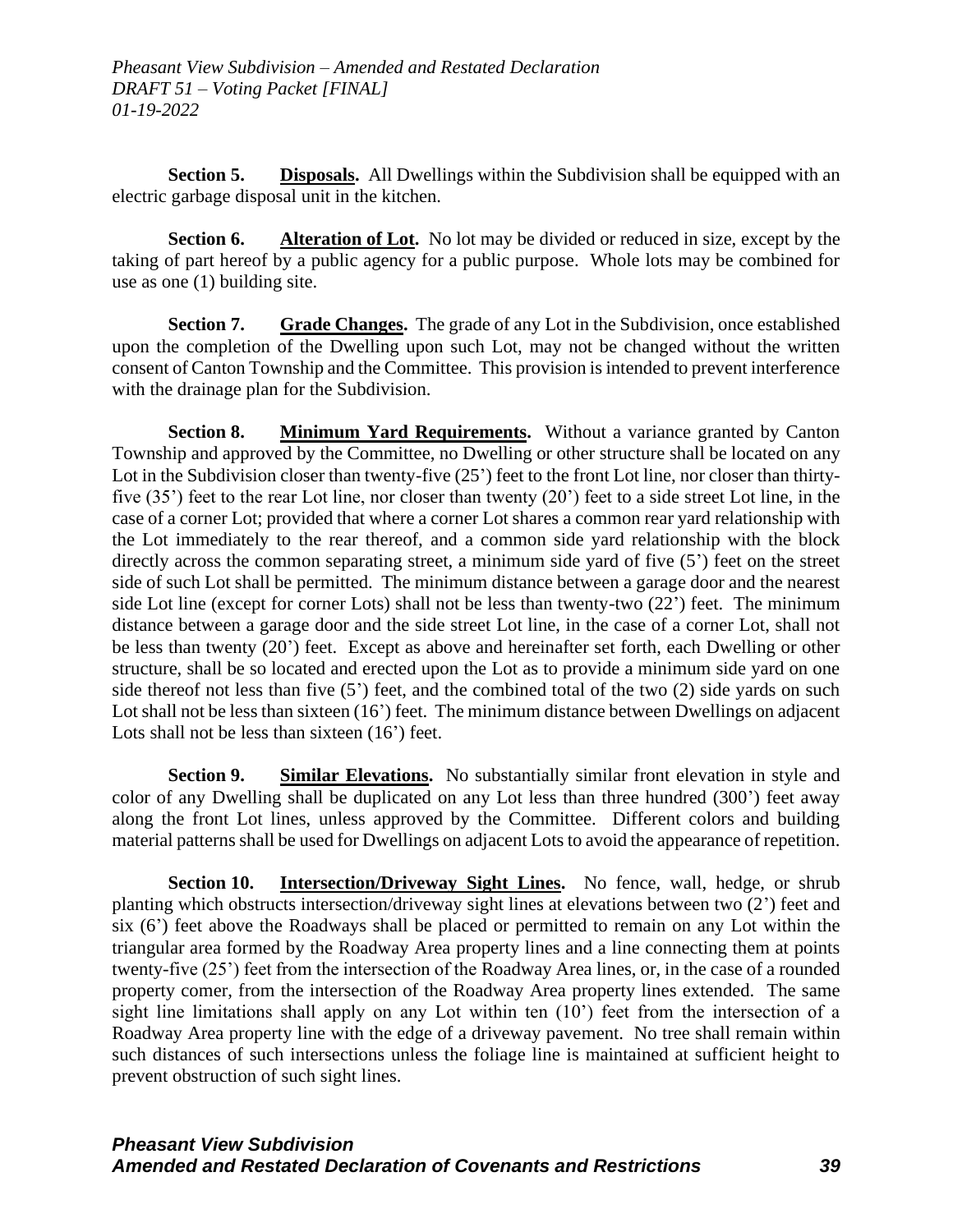**Section 11. Driveways.** All driveways and driveway approaches shall be paved with an approved concrete surface.

**Section 12. Mailboxes and Newspaper Boxes.** As stated in Article IV, Section 3 herein, the Association shall maintain, repair, and replace mailboxes and newspaper boxes, including posts, within the Subdivision, with the exception of the mailboxes, newspaper boxes, and posts, for the following Lots:

- Lot  $34 45901$  Windridge Lane
- Lot 87 2068 Crowndale Lane
- Lot  $122 1507$  Crowndale Lane

Owners of the above-mentioned three (3) Lots shall maintain, repair, and replace their existing mailboxes, newspaper boxes, and posts, subject to the standard design and construction specifications determined by the Board of Directors and as indicated in the Rules and Regulations.

No other mailboxes or newspaper boxes may be installed on any Lot or Common Area.

**Section 13. Basketball Backboards and Hoops.** No basketball backboard or hoop may be placed or installed on any Lot as to be visible from the Roadway on which such Lot fronts, and, in the case of a corner Lot, from the side Roadway, as well, provided, however, that one (1) basketball backboard per Lot, together with a connected hoop and/or structural pole, may be installed on any Lot if such backboard is predominately clear and transparent.

**Section 14. Sidewalks.** Public sidewalks adjacent to the Lots shall be four (4') feet in width and shall be constructed of concrete.

**Section 15. Play Structures.** No swing sets, sand boxes, or other play structures or equipment shall be located in any front or side yards. Play structures may not be located less than 10 feet from the boundary lines of a Lot, unless prior written approval is obtained from the Committee. Such structures shall be maintained in good working order and not potentially unsafe (i.e., rusted; loose or missing bolts, braces, or connectors; rotten wood or timbers), as not to cause harm to an individual using the structure. The structure may not be unsightly or falling into a state of disrepair, tending to substantially decrease the beauty of the Subdivision as a whole or any specific area thereof.

**Section 16. Swimming Pools.** No swimming pool may be installed on any Lot, any portion of which is higher than one (1') foot above the finished grade of the Lot. No above-ground swimming pool may be erected, placed, or permitted to remain on any Lot, either temporarily or permanently. The Board of Directors shall have discretion to issue Rules and Regulations regarding the temporary placement of small, inflatable wading pools.

**Section 17. Walls and Fences.** No fence or wall of any type shall be permitted for the purpose of enclosing any Lot. Wrought iron fencing (but not fencing of the wire type commonly known as "cyclone fencing") may be used on any Lot for the purpose of enclosing a permitted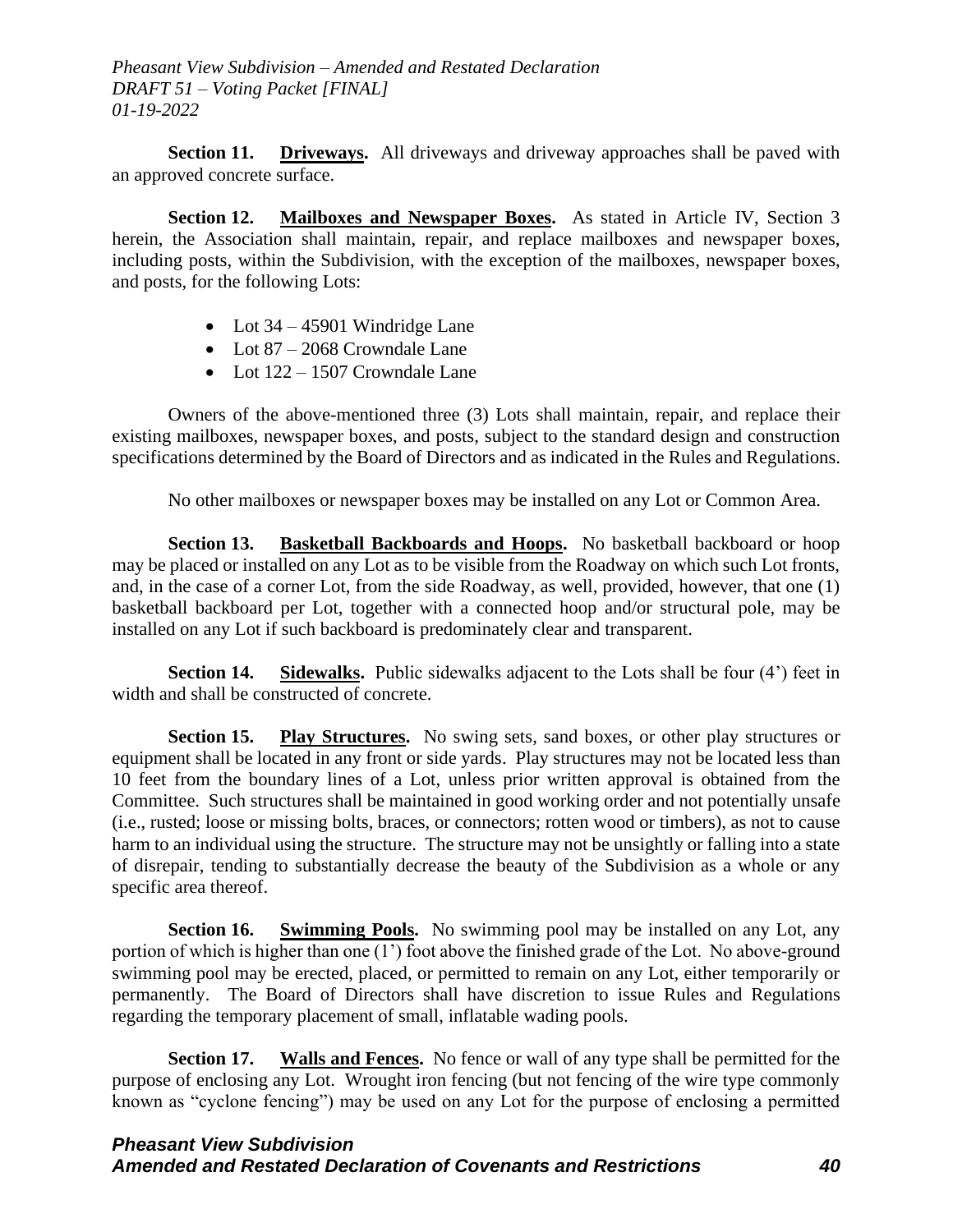swimming pool, in locations approved by the Committee. The side yards and rear yard (but not the front yard) of any Lot may be enclosed by landscaping pursuant to a plan approved by the Committee, provided that the street side of a corner Lot shall be considered a second front yard for purposes of the foregoing limitations.

**Section 18. Landscaping.** The Owner shall maintain landscaping on their Lot in good condition. The Lot and the drainage swale, if any, contiguous to each Lot shall be kept free of dead trees and shrubs, and weeds. Lawns shall be well-maintained at all times. Well-maintained lawns mean lawns of a uniform recognized grass type, regularly cut to a uniform height appropriate for such grass in a first-class residential development to preserve a neat, groomed, and cared-for appearance.

Should any Owner fail to maintain the landscaping on their Lot in good condition, the Association may serve written notice upon the Owner setting forth the manner in which the Owner has so failed. In the event that the failure identified in the notice is not cured within fifteen (15) days following the date of such notice, the Association may enter the Lot for the purpose of properly maintaining the landscaping, as often as is reasonably required. The Association may continue to maintain the landscaping until such time as the Board of Directors reasonably determines that the Owner of the Lot is willing and able to resume proper maintenance. The cost incurred by the Association for maintenance of a Lot shall be payable by the Owner of the Lot within ten (10) days following the date of the Association's invoice for such maintenance cost. If the cost is not paid within the 10-day period, it may be collected as an assessment as provided in Article IX herein.

**Section 19. Temporary Structures.** No structure of a temporary character, trailer, commercial vehicle, recreational vehicle, shack, barn, storage shed, portable on demand storage container (PODS), tent, tree house, or any temporary building of any description whatsoever, may be used or occupied at any time on any Lot, either temporarily or permanently, subject to the following exceptions: (i) tents for entertainment purposes may be erected on any Lot for periods not to exceed forty-eight (48) hours; (ii) an appurtenant swimming pool bathhouse may be maintained on any Lot, provided that the plans for such swimming pool and bathhouse shall have been approved by the Committee and Canton Township; (iii) a temporary storage building for materials and supplies to be used in the construction of a Dwelling on any Lot may be kept and maintained on such Lot during the period of such construction; and (iv) other temporary structures that have been approved in writing by the Committee or Board of Directors.

**Section 20. Street Parking.** Owners and their guests may park in the Subdivision on the street adjacent to their dwelling for a period of time not to exceed forty-eight (48) hours. Any vehicle parked in the Subdivision on a street for more than 48 hours shall be deemed an abandoned vehicle, pursuant to MCL 257.252a (Michigan Vehicle Code Section 252a), and subject to towing. Parking is not allowed on the street side that contains mailboxes and fire hydrants.

**Section 21. Vehicles.** With the exception of golf carts, no snowmobiles, all-terrain vehicles, or other vehicles designed primarily for off-road use shall be operated within the Subdivision.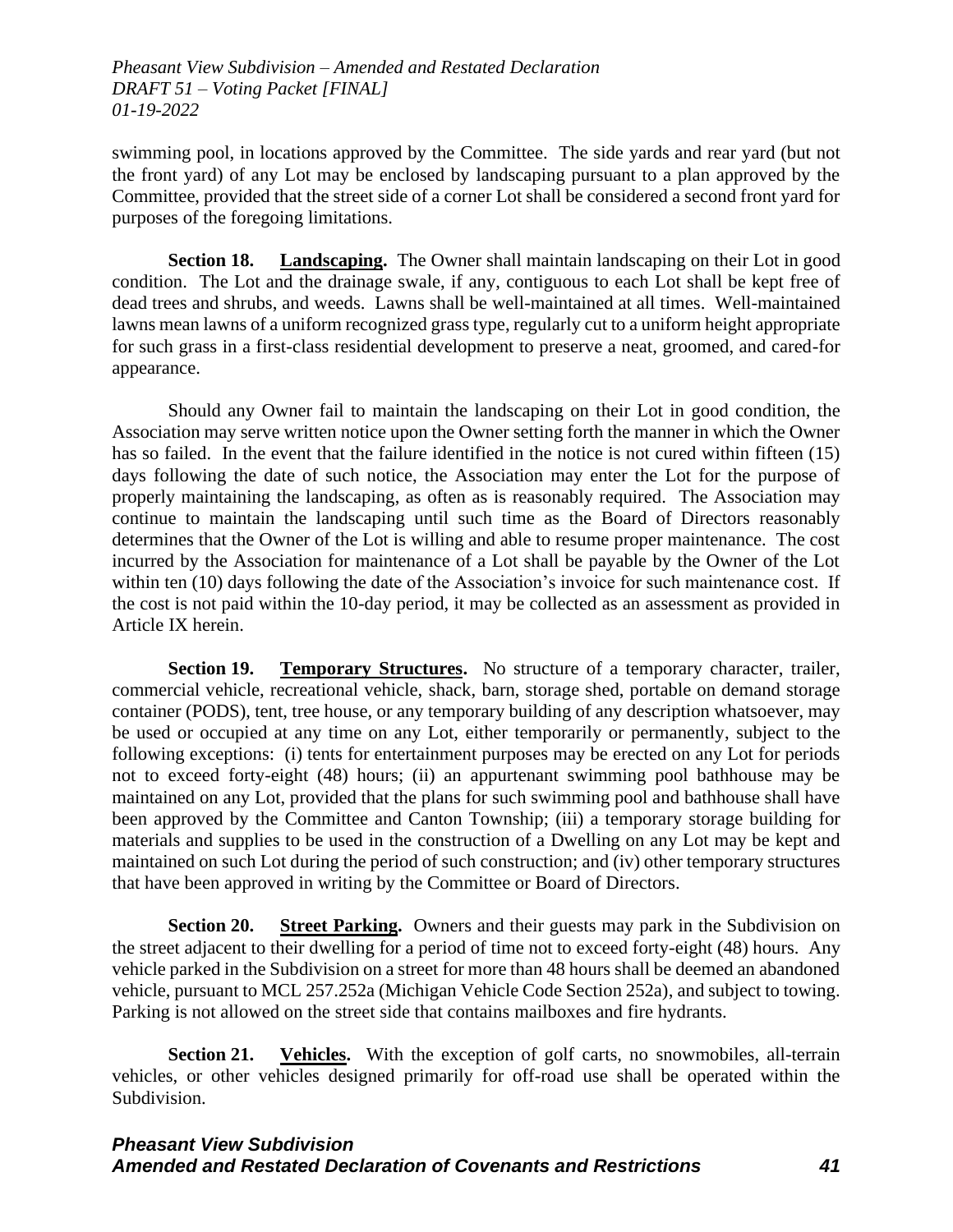Subject to the provisions of Subsections (A) through (E) below, no commercial vehicles; trailers used for commercial purposes; house trailers; recreational vehicles (as further defined); or vehicles other than automobiles, sport utility vehicles, motorcycles, and pickup trucks which are designed and used primarily for personal transportation purposes may be parked in the Subdivision, unless stored fully enclosed within an attached garage or parked subject to Subsection B below. Nothing herein contained shall be construed to require the Association to approve the parking of such vehicles. The Association shall not be responsible for any damages, costs, or other liability arising from any failure to approve the parking of such vehicles.

**A. Recreational Vehicles.** For the purpose of this Section 21, "recreational vehicles" shall include the following, as defined in Canton Township Code of Ordinances – Part II – Land Development Regulations – Appendix A – Zoning – Article 1.00 Rules of Construction and Definitions – Section 1.03 Definitions:

- *Boats and boat trailers:* "Boats" and "boat trailers" shall include boats, floats, rafts, canoes, plus the normal equipment to transport them on the highway.
- *Folding tent trailer:* A canvas folding structure, mounted on wheels and designed for travel and vacation use.
- *Motor home:* A recreational vehicle intended for temporary human habitation, sleeping, and/or eating, mounted upon a chassis with wheels and capable of being moved from place to place under its own power. Motor homes generally contain sanitary, water, and electrical facilities.
- *Other recreational equipment:* Other recreational equipment includes snowmobiles, all-terrain or special terrain vehicles, utility trailers, plus the normal equipment to transport them on the highway.
- *Pickup camper:* A structure designed to be mounted on a pickup or truck chassis with sufficient equipment to render it suitable for use as a temporary dwelling during the process of travel, recreational, and vacation uses.
- *Travel trailer:* A portable vehicle on a chassis, not exceeding 36 feet in length or nine feet in width, which is designed to be used as a temporary dwelling during travel, recreational, and vacation uses, and which may be identified as a "travel trailer" by the manufacturer. Travel trailers generally contain sanitary, water, and electrical facilities.

Parking recreational vehicles within the Subdivision shall be subject to Canton Township Code of Ordinances – Part II – Land Development Regulations – Appendix A – Zoning – Article 4.00 Off-Street Parking and Loading Requirements – Section 4.01(E) Recreational Vehicles Parking in Residential Districts, which states that any owner of camping and recreational equipment may park or store such equipment on residentially used property subject to the following conditions:

> 1. Recreational vehicles parked or stored shall not have fixed connections to electricity, water, gas, or sanitary sewer facilities, and at no time shall this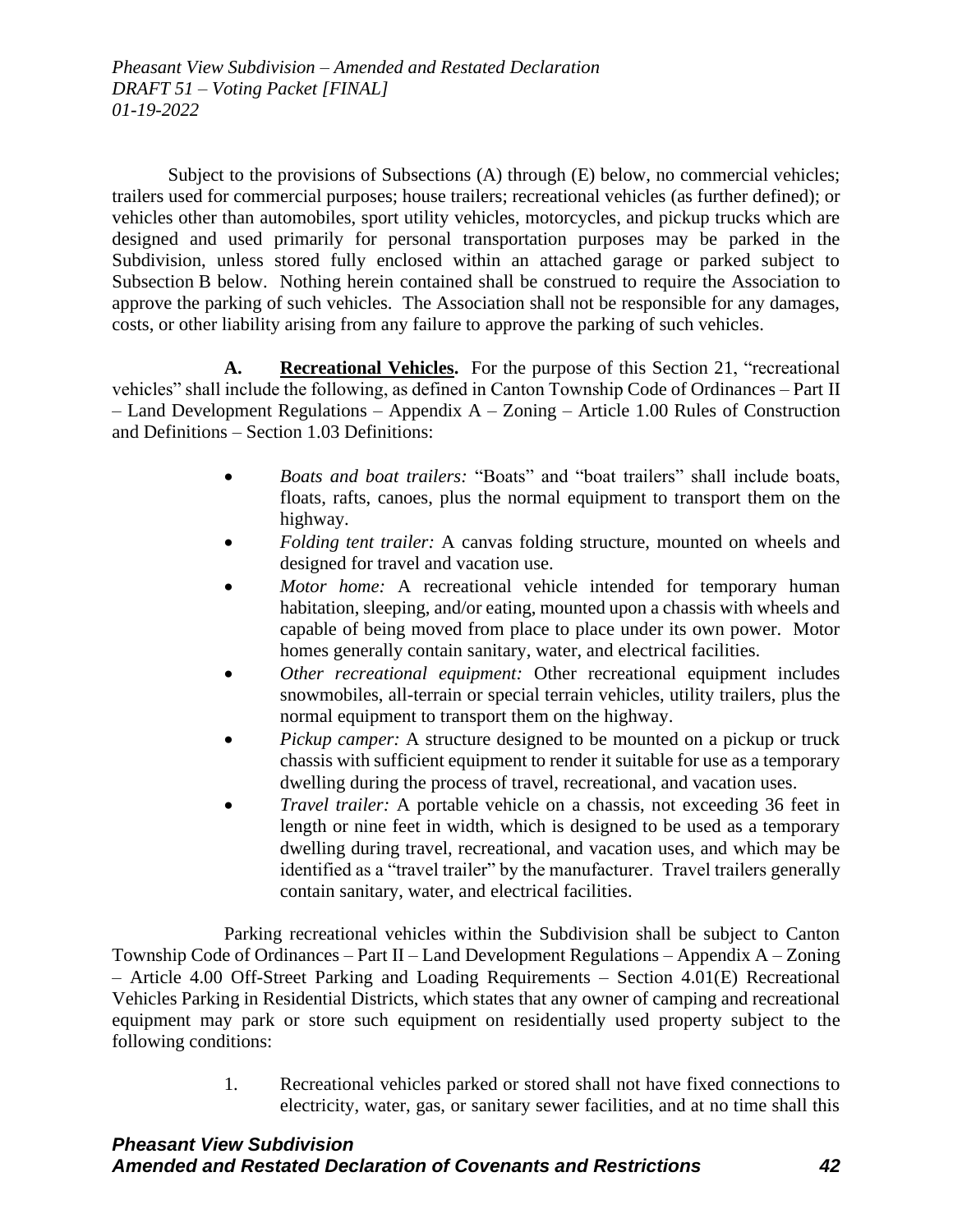equipment be used for living or housekeeping purposes.

- 2. If the camping and recreational vehicle is parked or stored outside of a garage, it may be parked or stored between the front and rear building lines of a home provided that a side yard area between the vehicle and side property line of not less than ten (10) feet is maintained. Otherwise, the vehicle must be stored to the rear of the rear building line, but never closer than three feet to a side or rear property line.
- 3. Recreational vehicles may be parked in the owner's driveway for a period not to exceed three (3) calendar days or any part thereof within a rolling 7-day period.
- 4. All recreational vehicles must be kept in good repair, running condition and/or mobile. Further, they must carry a registration in the name of the occupant of the dwelling unit and a license that has not expired for a period of more than eight (8) months.
- 5. Recreational vehicles may not occupy more than 25 percent of the required rear yard.
- 6. The parking or storage of an unoccupied mobile home, being a movable or portable dwelling, constructed to be towed on its own chassis and connected to utilities and designed without a permanent foundation for year-round living, is specifically prohibited, except in the RMH mobile home zoning district.
- 7. *Waiver of regulations*. The provisions concerning location may be waived for a period of up to two (2) weeks to permit the repair of the owner's or occupant's recreational vehicle, or to permit the parking of a recreational vehicle of a guest. Permits for any such waiver shall be obtained from building and inspection services (Canton Township). Not more than two (2) permits shall be issued per address per calendar year. Permits shall be valid for a period of not more than two weeks in duration. Such vehicles shall be located in the driveway of the applicant's residence and shall not block the sidewalk or have fixed utilities.

The Board shall also have discretion to issue Rules and Regulations regarding recreational vehicles within the Subdivision. The Association shall not be responsible for any damages, costs, or other liability arising from any failure to approve the parking of such vehicles.

**B. Commercial Vehicles.** Commercial vehicles and trucks shall not be parked in the Subdivision, except as provided above and while making deliveries or pick-ups in the normal course of business. For purposes of this Subsection B, commercial vehicles shall include vehicles or trucks with a curb weight of more than 10,000 pounds; overall length in excess of 19 feet, or with more than two axles; vehicles with commercial license plates; vehicles with any commercial markings or advertising appearing on the exterior; vehicles not intended for personal transportation; or any vehicle either modified or equipped with attachments, equipment or implements of a commercial trade, including, but not limited to, storage racks, ladder or material racks, snow blades, tanks, spreaders, storage bins or containers, vises, commercial towing equipment or similar items. For purposes of this Subsection B, small passenger vans, SUVs and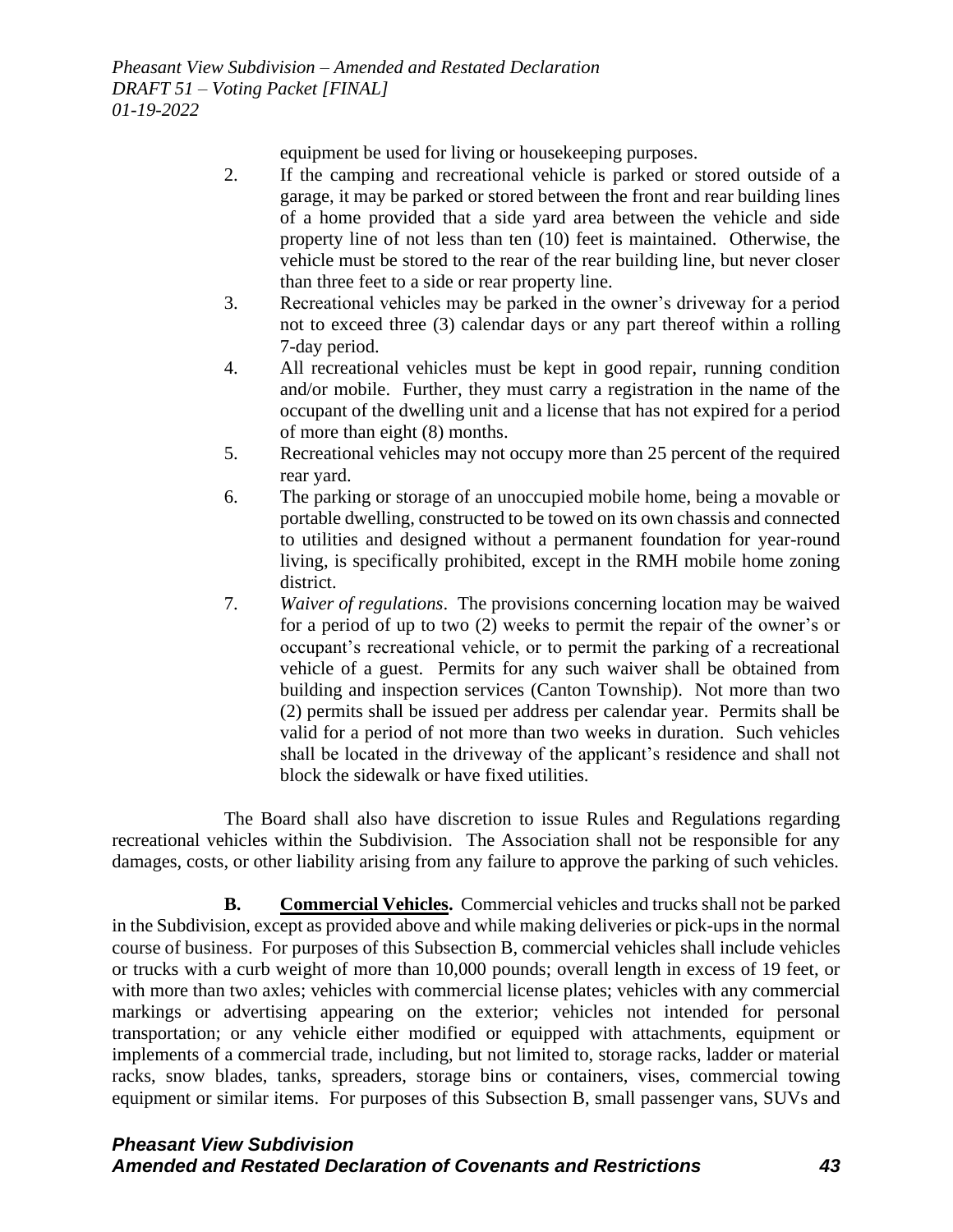pick-up trucks, which will fit inside a garage, shall not be considered commercial vehicles, provided they do not meet the definition of a commercial vehicle contained herein. The Association shall not be responsible for any damages, costs, or other liability arising from any failure to allow the parking of such vehicles.

**C. Construction and Utility Trailers.** One (1) construction or utility trailer may be kept and maintained within the Subdivision by each builder engaged in the construction of Dwellings within the Subdivision, provided that such construction trailer shall be located upon a Lot owned by the person for whom such builder is constructing such Dwelling and shall be removed from the Subdivision at such time as such builder shall have completed the construction. Construction trailers used on a frequent and ongoing basis by the subcontractors of any such builder may be parked within the Subdivision, provided that any such construction trailer shall be located upon a Lot owned by the person for whom such builder is constructing such Dwelling, and each such construction trailer shall be removed from the Subdivision upon completion of the work of such subcontractor. The Board of Directors shall also have the discretion to issue Rules and Regulations regarding construction and utility trailers.

**D. Non-Operational, Unlicensed, or Disabled Vehicles.** Non-operational vehicles, vehicles with expired license plates, or disabled vehicles shall not be parked or stored within the Subdivision, unless specifically approved in writing by the Board of Directors. Nonemergency maintenance or repair of motor vehicles shall not be permitted in the Subdivision unless specifically approved by the Board.

**Section 22. Storage Containers.** Owners may arrange for the temporary placement of a PODS (portable on demand storage) container, dumpster, bagster, or similar storage container in the Subdivision for up to seven (7) days, unless a longer time period has been specifically approved in writing by the Board of Directors. The Board shall also have the discretion to issue Rules and Regulations regarding the temporary placement of portable storage containers. The Association shall not be responsible for any damages, costs, or other liability arising from any failure to approve the temporary placement of portable storage containers.

**Section 23. Antennas.** Antennas, over-the-air reception devices, including, but not limited to satellite dish antennas, radio and television antennas, and other technologies regulated by the Federal Communications Commission (FCC), shall not be erected, placed, maintained, or permitted to remain on any Lot without written approval by the Committee, or as might be permitted by the FCC Over-the-Air Reception Devices Rule ("OTARD") regulations. The Committee may require that such antenna be placed in a particular location on a Dwelling, such as the side or the rear, if such placement does not prevent reception of an acceptable quality signal or impose unreasonable expense or delay.

**Section 24. Trash, Waste, and Recycling.** No Lot shall be used as a dumping ground for rubbish, trash, garbage, or other waste, and such material shall not be kept or stored on any Lot except in appropriately sealed sanitary containers properly concealed from public view. Garbage and recycling containers shall not be left at the roadside of any occupied Lot for more than twentyfour (24) hours during any one week. Any debris resulting from the destruction in whole or in part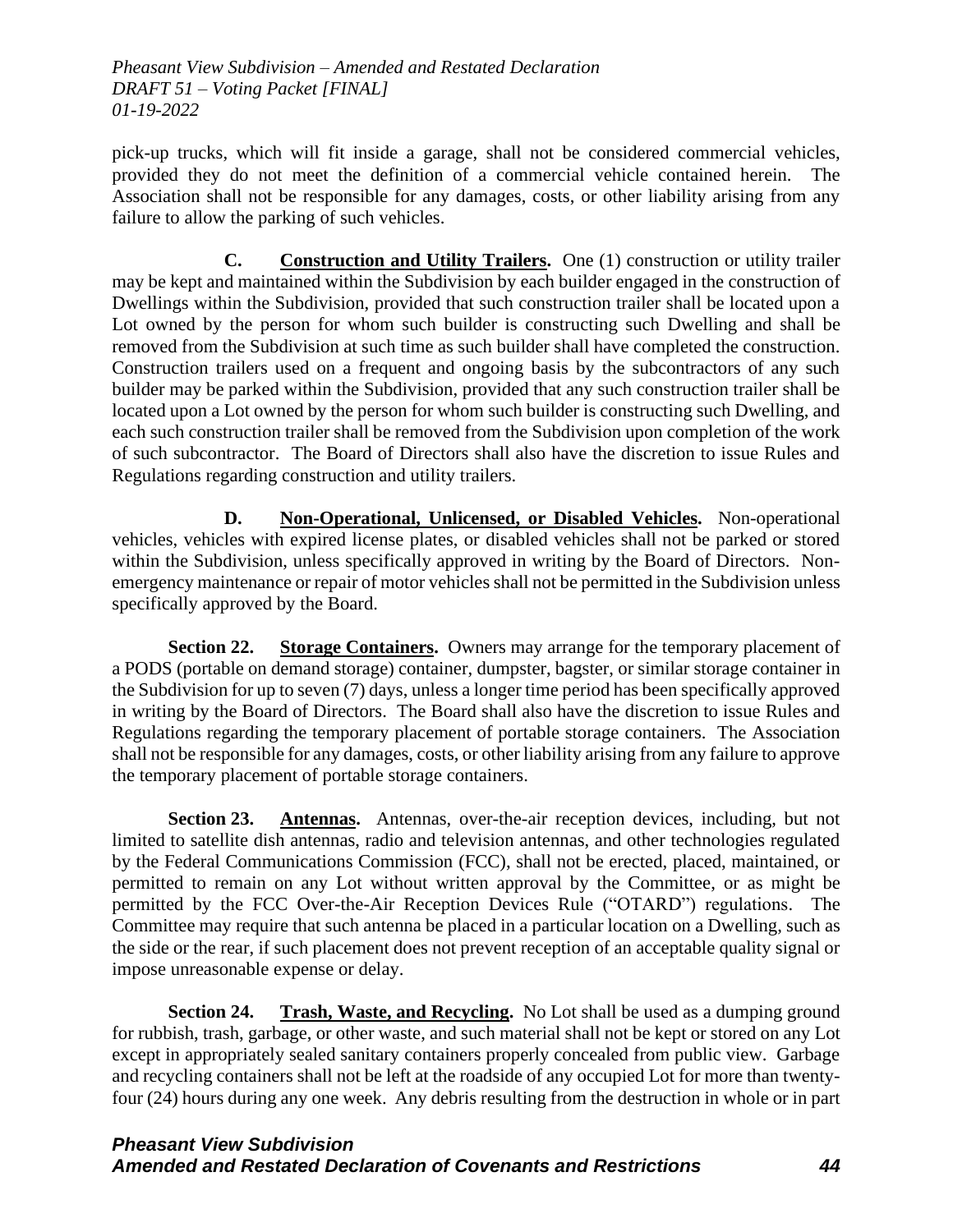of any Dwelling, structure, or improvement on any Lot shall be removed from such Lot by the Owner thereof with all reasonable dispatch.

**Section 25. Unsightly Conditions.** Each Owner shall prevent such Owner's Lot, and any Dwelling, appurtenant structure, or other improvement thereon from becoming unclean, unsightly, or unkempt, or from falling into a state of disrepair, tending to substantially decrease the beauty of the Subdivision as a whole or any specific area thereof. Examples: missing siding, shutters, or shingles; rotten wood; peeling or chipped paint; broken windows; and ripped screens,

No laundry shall be hung for drying on any Lot outside of the Dwelling on such Lot.

**Section 26. Signs and Flags.** Subject to the provisions of Subsections A through D below, no signs, flags, billboards, or other advertising devices or symbols of any kind shall be displayed, placed, erected, or maintained on any Lot in the Subdivision which are visible to the public view that exceed two  $(2')$  feet by three  $(3')$  feet and shall be not more than five  $(5')$  feet above the ground, at any time for any reason without the advance written permission from the Board of Directors. Permitted signs shall be constructed and installed in a professional manner. Such signs shall also be kept clean and in good repair during the period of their use on the Lot, and shall not be placed between the roadway and sidewalk. No more than three (3) signs may be placed on any Lot at any time.

All signs shall also be subject to the Canton Township Code of Ordinances.

**A. For Sale Signs.** An Owner may display one (1) sign not exceeding six (6) square feet in area and four (4') feet in height advertising a Lot or Dwelling for sale. Signs for the sale of a Lot or Dwelling do not include "For Rent" and "For Lease" signs or any signage that pertains to renting or leasing a Dwelling. The Board of Directors may establish Rules and Regulations relative to size, shape, color, placement, and such other criteria of "For Sale" signs, as the Board may deem appropriate.

**B. Garage Sale Signs.** "Garage Sale" signs may be displayed on any Lot or Common Area for up to three (3) consecutive days at a time. One (1) "Garage Sale" sign may also be displayed at the Entrance to the Subdivision for up to three (3) consecutive days at a time. The Board of Directors may establish Rules and Regulations relative to size, shape, color, placement, and such other criteria of "Garage Sale" signs, as the Board may deem appropriate.

**C. Political Signs.** Political signs may be displayed on any Lot for a period of ninety (90) days prior to an election related to that political sign. One (1) political sign per candidate not exceeding four (4) square feet may be ground-mounted on the Lot. No political signs are permitted on any Dwelling or Common Area. The Board of Directors may establish Rules and Regulations relative to size, shape, color, placement, and such other criteria of political signs, as the Board may deem appropriate.

**D. Flags.** Owners may display the American Flag. Owners may display other flags and banners, so long as the Board of Directors does not deem them to be offensive,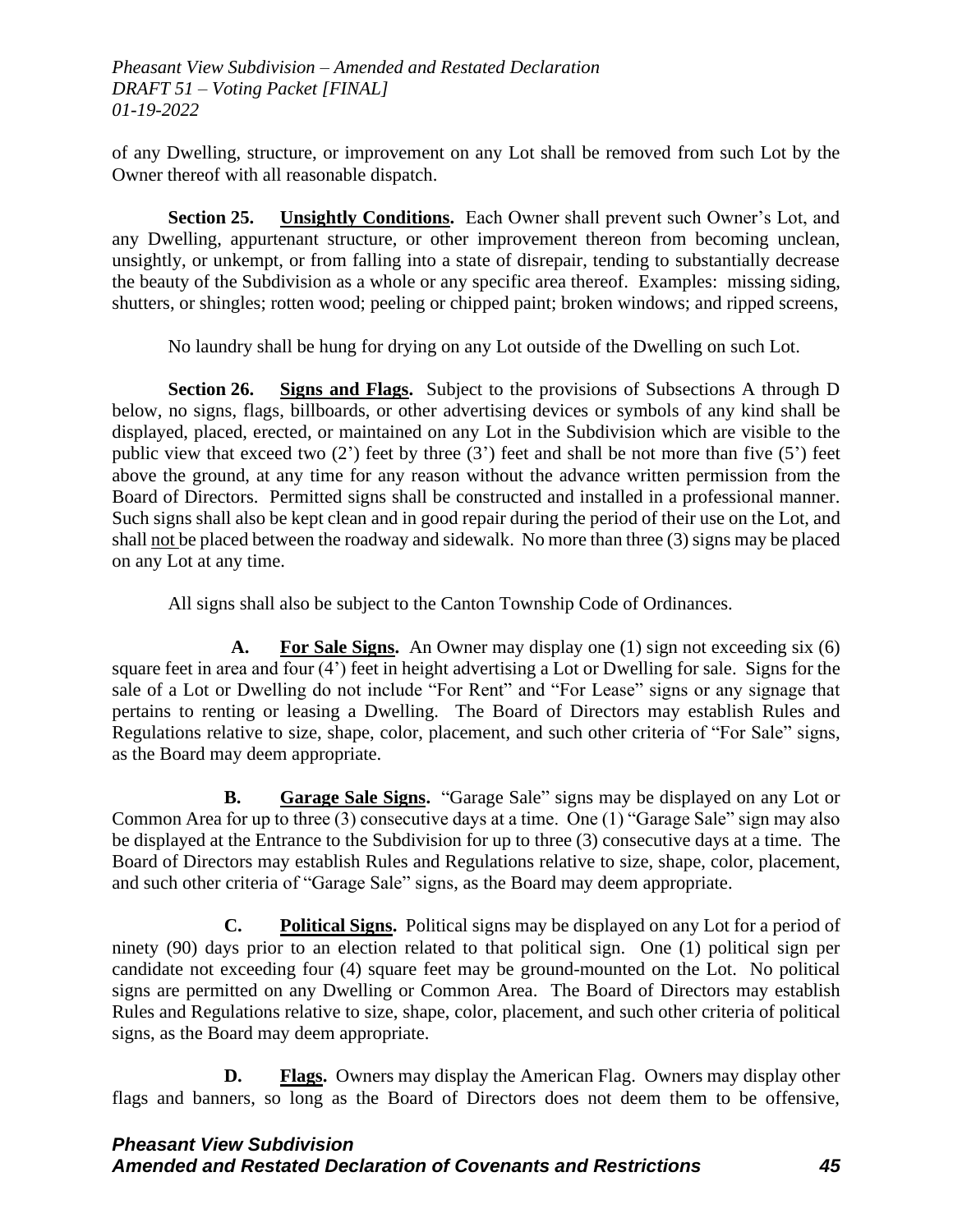discriminative, oppressive, profane, indecent, or salacious. Such flags or banners must be removed immediately following Board action on the matter. The Board may establish Rules and Regulations relative to size, shape, color, placement, and such other criteria of other flags, as the Board may deem appropriate.

**Section 27. Weapons.** No Owner shall use or discharge, or permit any member of their family, or guest or invitee, to use or discharge within the Subdivision, any B-B gun, firearm, pellet gun, sling shot, archery equipment, or other weapon.

**Section 28. Unauthorized Use of Golf Course.** No Owner or Occupant shall be permitted to enter upon the Golf Course, or upon any appurtenant golf cart path, without payment to Canton Township of the requisite greens fee for such use, nor shall any use within the Subdivision be permitted to encroach upon the Golf Course.

**Section 29. Retrieval of Golf Balls.** The Association reserves the right to impress each of the Lots abutting the Golf Course with an easement permitting golfers to retrieve errantly hit golf balls from such Lot; provided that (i) the area of each such Lot beyond the common line between such Lot and the Golf Course shall have been clearly marked "OUT -OF-BOUNDS", in the usual manner, by Canton Township; (ii) such retrieval shall, in each instance, be on foot by such golfer, never by golf cart; and (iii) the rules of play of the Golf Course shall incorporate (ii) above, and shall, in addition, expressly prohibit the hitting of any shot from any such Lot.

**Section 30. Animals.** Not more than three (3) domesticated animals of a type commonly deemed to be household pets, may be kept on any Lot. Farm animals or wild animals shall not be kept, bred, or harbored on any Lot. No animals shall be kept, bred, or maintained on any Lot or in the Subdivision for any commercial purpose. Household pets shall have such care and restraint as not to be objectionable or offensive to others due to noise, odor, or unsanitary conditions. The Association may require the registration and ID tagging of animals in the Subdivision.

Service animals and emotional support animals shall not be considered pets and counted toward the three (3) animal limit identified above. All service animals shall be of a domestic (nonexotic) nature and must comply or conform to all Federal, State, and local health and safety laws. All service animals and emotional support animals entering the Subdivision shall comply with the Governing Documents and the Owner and Non-Owner Occupant maintaining, allowing residence, or being visited by same shall be responsible for the actions and any violations by such animal or its handler. Applications by any person for maintaining a service animal or emotional support animal in Subdivision shall be submitted to the Board of Directors. The Board may request verification from a doctor or other medical professional, who, in their professional capacity, has knowledge about the person's disability, their requirements and familiarity with the therapeutic benefits of any animal, and the need for reasonable accommodations. No medical condition records or other details of the person's disability need be furnished or disclosed. Misrepresentation of a "service animal" may be subject to criminal penalties pursuant to MCL 752.6 and 8 CFR 36.104. All damages or expenses to the Association by reason of the service animal or emotional support animal are chargeable to the Owner and person having such animal and are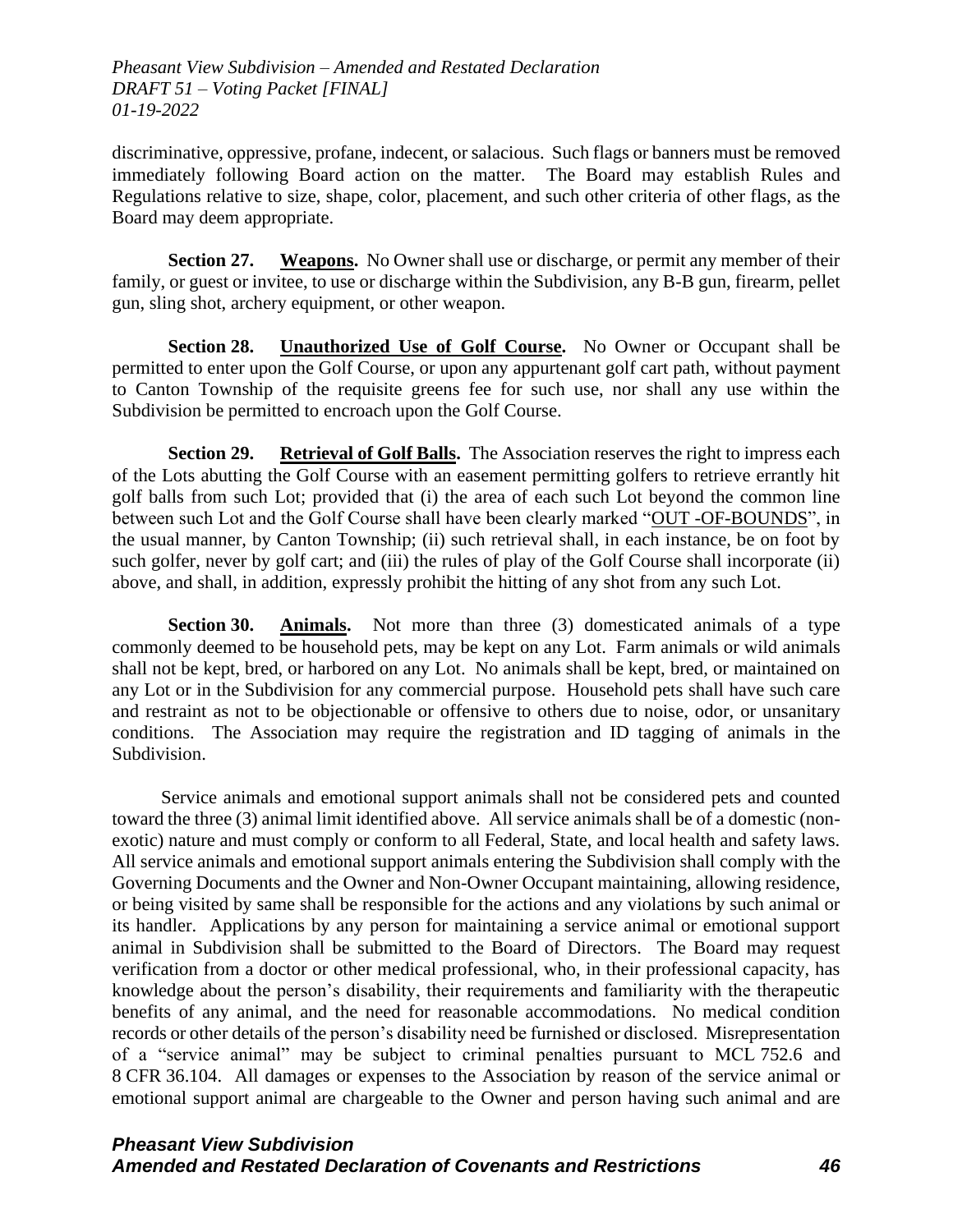collectable as assessments against the Lot where such animal is harbored, kept, maintained, or visiting.

All animals shall at all times be kept on a leash and accompanied by a responsible person while in any of the Common Areas of the Subdivision. No animal may be permitted to run loose or unattended while in any of the Common Areas. Owners shall not permit their animals to wander onto other Owners Lots or the Common Areas.

All animals shall be kept within a Lot by the use of an invisible fence, on a leash accompanied by a responsible person, or in a run, pen, or kennel (in any event, a "pen"). No pen shall be erected, placed, or permitted to remain on any Lot unless located within the rear yard of such Lot adjacent to a wall of the Dwelling or garage, and facing the rear or interior of the Lot, and such pen shall not be permitted to extend into either side yard. All pens shall be made of wood, decorative block, or approved fencing materials, or any combination thereof, and may not exceed 300 square feet in area or four (4') feet in height. The exterior sides of a pen shall be landscaped with plantings to screen the view thereof from adjacent Lots, and such pen shall be kept and maintained in a clean and sanitary condition. The construction and landscaping plans for a pen are subject to approval by the Committee.

Stray and wild or feral animals (including, but not limited to, squirrels, pigeons, geese, feral cats and dogs, chipmunks, and raccoons) shall not be fed or housed by Owners, nor shall Owners allow any condition to exist within their Lot which may attract stray and wild or feral animals. This paragraph shall not be construed as prohibiting the hanging of bird feeders or bird houses on an Owner's Lot.

No savage or dangerous animal shall be kept, and any Owner who causes any animal to be brought or kept upon the premises of the Subdivision shall indemnify and hold harmless the Association for any loss, damage, or liability (including costs and attorney's fees) which the Association may sustain as a result of the presence of such animal on the premises, whether the Association has given its permission therefor. The Association may assess and collect from the responsible Owner such losses and/or damages in the manner provided in Article XV of this Amended and Restated Declaration.

#### **Section 31. Leasing and Non-Owner Occupancy of Dwellings.**

#### **A. Definitions.**

(1) Lease.Unless otherwise specifically indicated in the Governing Documents, the term "Lease" shall mean and refer to any occupancy agreement or arrangement whereby a Dwelling is occupied by any Tenant, regardless of (i) whether the arrangement is oral or in writing; (ii) whether rent or other consideration is being paid (or is required to be paid) to the Owner; (iii) the duration of the arrangement or agreement, (iv) whether the Tenant is related (by blood, marriage or otherwise) to the Owner; or (v) whether the occupancy agreement or arrangement is with a third party that is authorized to act as the Owner's agent.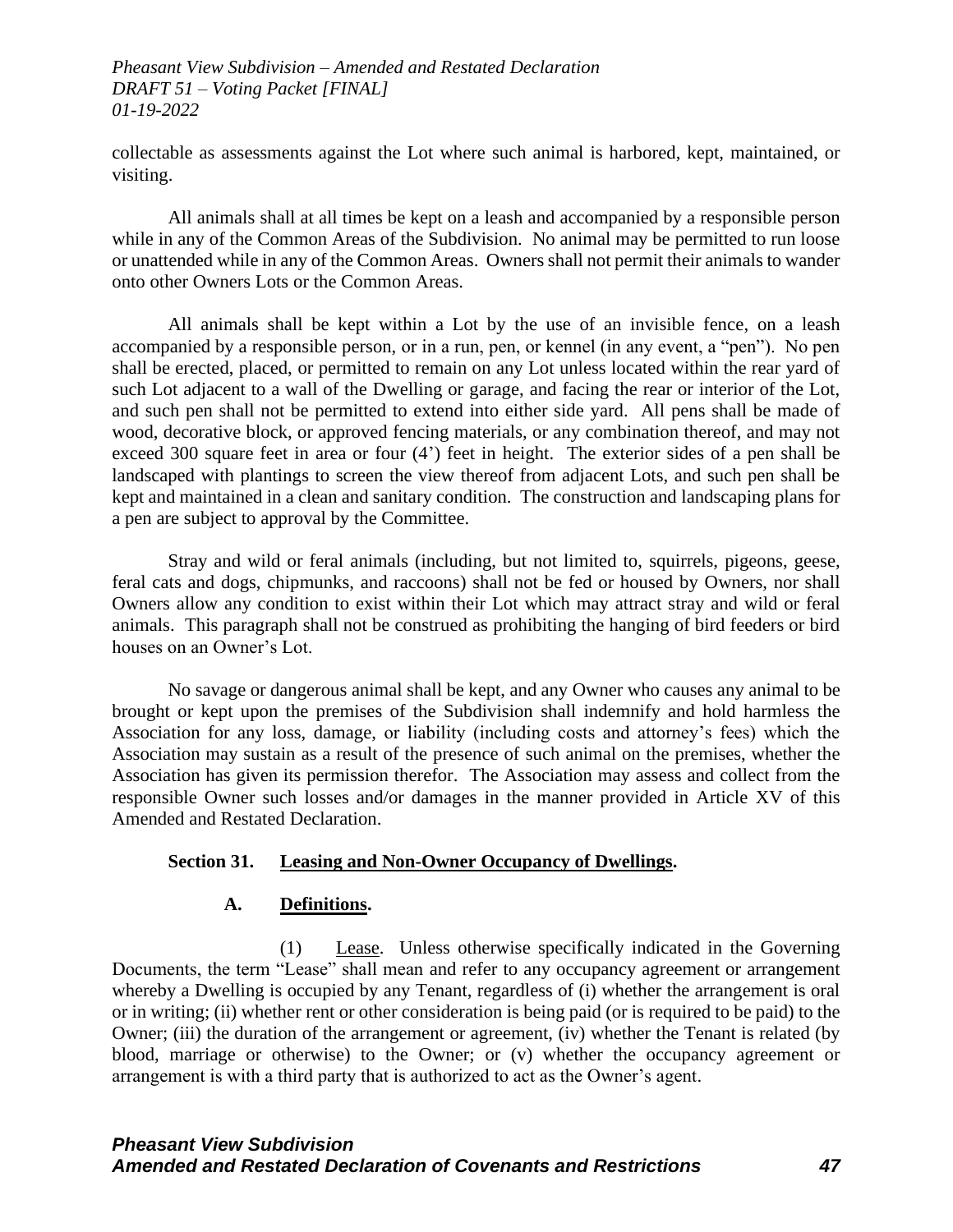(2) Leased Dwelling. The term "Leased Dwelling" shall mean any Dwelling occupied solely by a Tenant or Renter. In determining whether any Dwelling is occupied solely by a Tenant or Renter, the Association may request documentation from the Owner regarding the name of all occupants and the duration of their occupancy of the Dwelling for the calendar year. Only the Tenant or Renter identified in the Lease may occupy a Leased Dwelling.

(3) Non-Owner Occupant. The term "Non-Owner Occupant" means any person or entity which holds a possessory right or interest in, or otherwise resides in or occupies a Dwelling on any Lot for any period of time and by any means whatsoever, whether by Lease or occupancy agreement, or whether rent or any other consideration is paid to the Owner, who is not an Owner of the Lot. Any relationship between the Non-Owner Occupant and the Owner (by blood, marriage, or otherwise) is irrelevant. Unless otherwise specifically provided in the Governing Documents, the term, "Non-Owner Occupant" is inclusive of the terms "Tenant" and "Renter."

If a Lot and Dwelling is owned by a legal entity (corporation, partnership, limited liability company, or trust) and not by an individual person, then a shareholder or director, partner, member, or present trust beneficiary (as applicable) of the entity that owns the Lot shall not be considered a Non-Owner Occupant if they occupy or reside in the Dwelling owned by the entity.

(4) Tenant or Renter. The terms "Tenant" and "Renter" shall be synonymous and may be used interchangeably throughout the Governing Documents. These terms mean any Non-Owner Occupant that holds a possessory right or interest in, or otherwise resides in or occupies a Dwelling on any Lot for any period of time and by any means whatsoever, whether by Lease or occupancy agreement, or whether rent or any other consideration is paid to the Owner, who is not an Owner of the Lot.

# **B. Exemptions to Leasing Restrictions in General.**

(1) Exemption for House-sitter, Animal-sitter, or Caregiver During Temporary Absence of Owner. If an Owner shall be temporarily absent from their Dwelling and desires the assistance of a house-sitter, animal-sitter for their animal(s), or caregiver for a Nonowner Occupant during their temporary absence, the Owner's Lot shall be exempt from the restrictions against leasing contained in this Section 31 during the Owner's temporary absence. Notwithstanding the foregoing, at no time during the Owner's temporary absence may the Owner's Dwelling be occupied in conjunction with an Owner's utilization of "Airbnb", "VRBO", "Flipkey", or any other similar service or company.

(2) Exemption for Association. If the Association acquires title to any Lot, whether via foreclosure or otherwise, as a result of or in relation to the Association's effort to collect amounts owed on the Lot's account, such an Association-owned Lot shall be exempt from the restrictions against leasing contained in this Section 31.

(3) Exemption for Government Mortgage Lending Entities. Any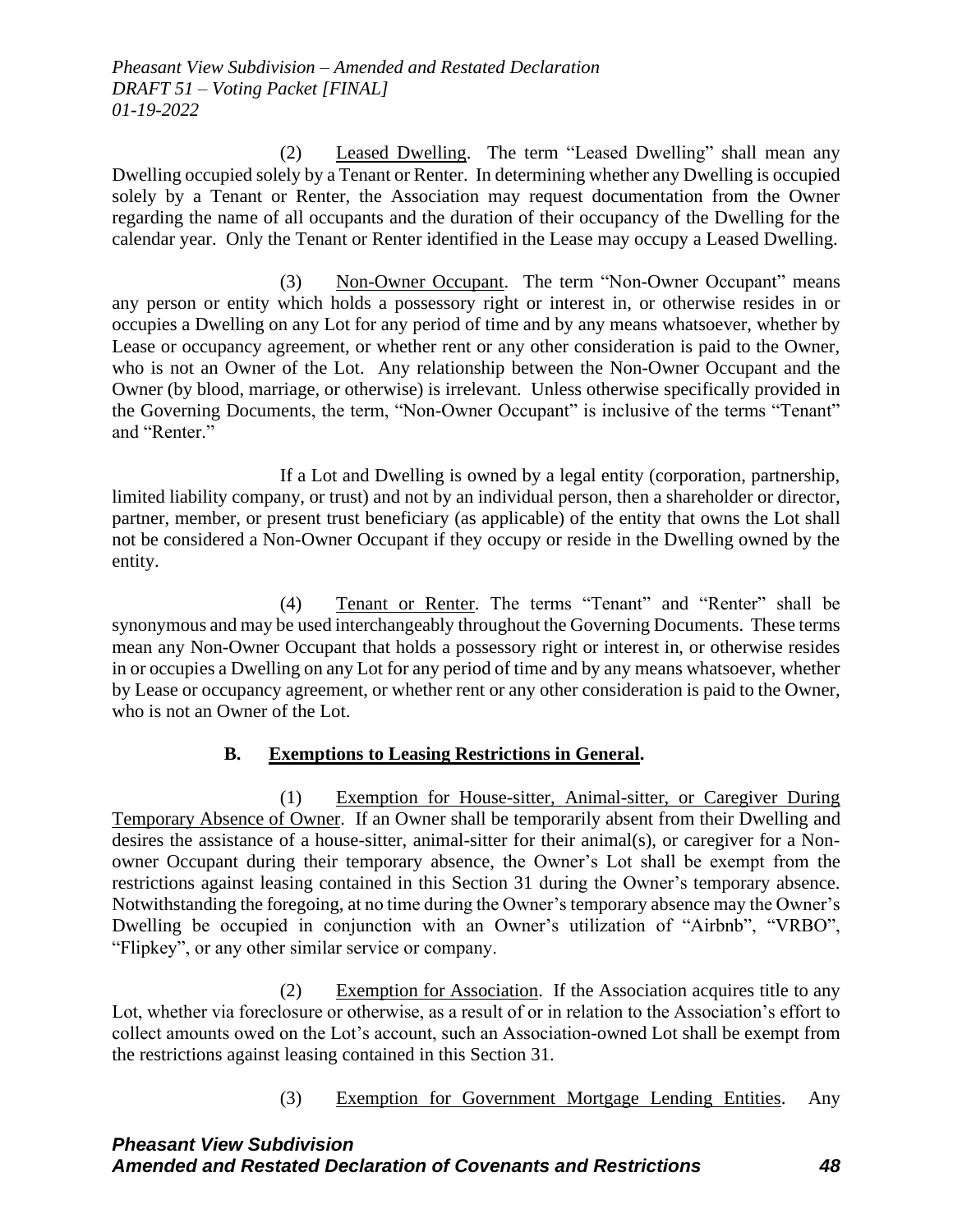government mortgage lender who acquires title to a Lot via foreclosure or deed in lieu of foreclosure shall be exempt from the restrictions against leasing contained in this Section 31, to the extent that such an exemption would be required for this Amended and Restated Declaration to comply with the standards and rules for mortgage lending, insuring and/or underwriting currently followed by the U.S. Department of Housing, the Federal Home Loan Mortgage Corporation, the Federal National Mortgage Association, and/or any government agency.

To the extent that any provision set forth in this Section 31 regarding leasing is inconsistent with the requirements of guaranteed or direct loan programs of the United States Department of Veteran Affairs, as set forth in chapter 37 of title 38, United States Code, or part 36 of title 38, Code of Federal Regulations ("VA Mortgage Financing"), such provision shall not apply to any Lot that is or becomes: (i) encumbered by VA Mortgage Financing, (ii) owned by the Department of Veterans Affairs, or (iii) owned by an Owner who is both eligible to obtain VA Mortgage Financing and who is in fact applying for such financing, but only to the extent that a waiver of the Declaration's leasing requirements is required for the Owner to obtain or maintain such financing.

**C. Right to Lease or Occupy a Dwelling.** Subject to the restrictions and applicable provisions of this Section 31, an Owner may enter into an agreement to lease their Dwelling for the same purposes set forth in Subsection 31(A)(1) above, provided that written disclosure of such Lease is submitted to the Board of Directors in the manner specified in Subsection 31(F) below. Only the Tenants or Non-Owner Occupants specifically identified in the Lease or occupancy agreement may occupy the Dwelling.

**D. Minimum Lease Term.** No Tenant shall be permitted to occupy a Dwelling in the Subdivision, except under a written Lease, the initial term of which is at least one (1) year. As long as the initial term of the Lease satisfied the one (1) year minimum requirement and all other applicable provisions of this Section 31, the Tenant may continue to occupy a Leased Dwelling on a month-to-month basis after the expiration of the initial (assuming that the Lease provides for such occupancy and that the Tenant is not otherwise in default of the Lease or the Governing Documents).

No transient Tenants or transient Non-Owner Occupants may be accommodated in any event. For purposes of this Amended and Restated Declaration, a "transient Tenant" or "transient Non-Owner Occupant" is any Tenant or Non-Owner Occupant who resides in a Dwelling for less than 30 days.

Any leasing of a Dwelling in conjunction with an Owner's or Tenant's utilization of "Airbnb", "VRBO", "Flipkey", or any other similar service or company, is expressly prohibited to the extent that the Lease does not comply with the one-year minimum initial Lease term requirement set forth herein.

**E. Lease of Entire Dwelling.** No Owner shall lease less than an entire Dwelling in the Subdivision, nor shall an Owner permit a Non-Owner Occupant who is not a Tenant to solely occupy less than the Owner's entire Dwelling. No subleasing of a Dwelling shall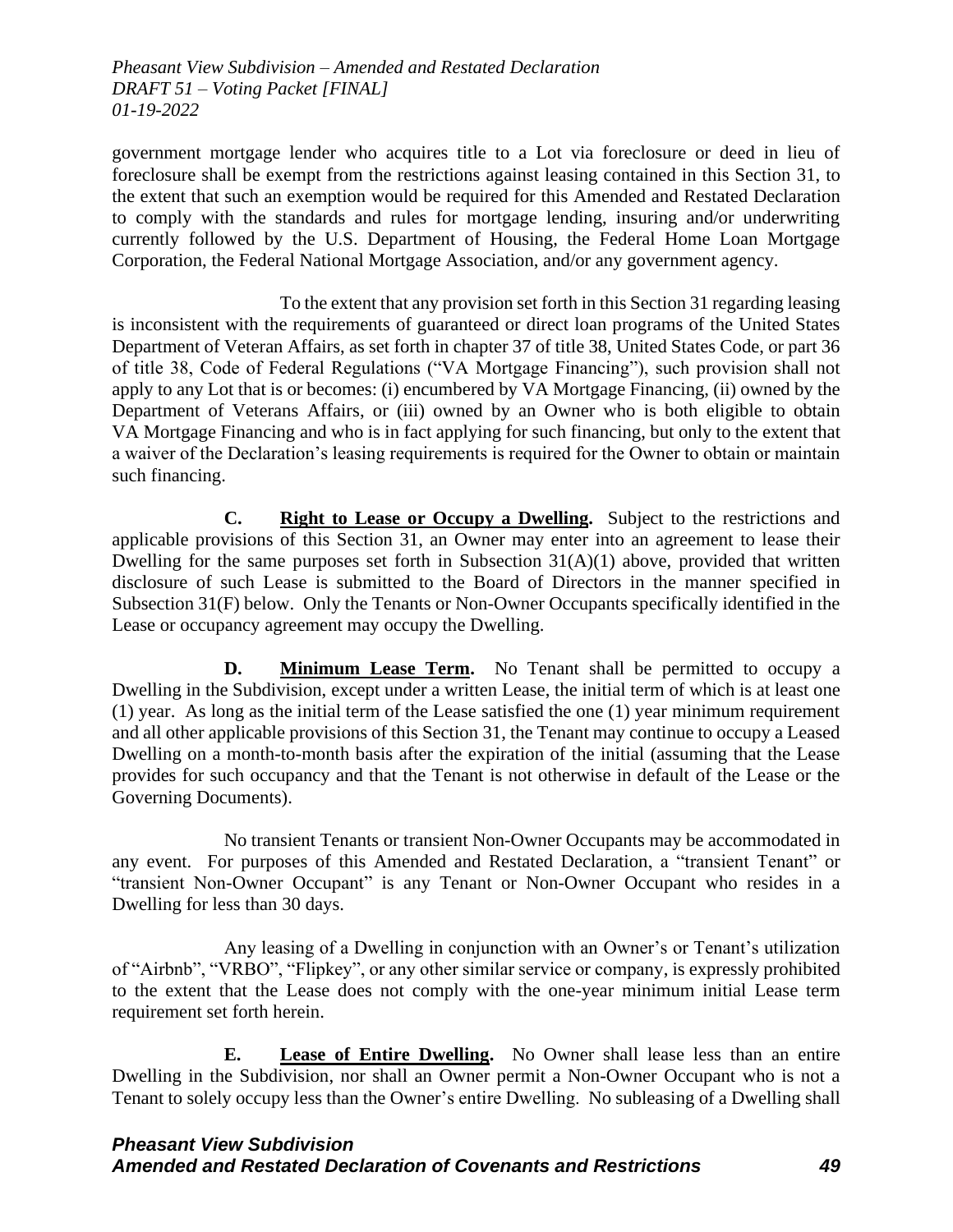be allowed. No rooms within a Dwelling may be rented.

**F. Leasing Procedures.** An Owner desiring to lease their Dwelling must disclose that fact in writing to the Association at least ten (10) days before presenting a written Lease or occupancy agreement form to a potential Tenant or Non-Owner Occupant of the Dwelling and, at the same time, shall provide an exact copy of the proposed written Lease to the Association for review of its compliance with the Governing Documents. The Owner must also provide a copy of the executed Lease to the Association within thirty (30) days of the commencement of the Tenant's Lease term. All Leases and occupancy agreements shall be signed and dated by the Owner and the Tenants and Non-Owner Occupants.

All Leases or occupancy agreements shall be deemed to incorporate all of the provisions of the Governing Documents. Tenants and Non-Owner Occupants shall comply with all of the conditions of the Governing Documents and all Leases and occupancy agreements shall so state. The Owner shall provide a copy of the Governing Documents to their Tenant or Non-Owner Occupant.

If any Owner intends to permit a Non-Owner Occupant to occupy their Dwelling without a written Lease or occupancy agreement, the Owner must nevertheless, provide the following information in writing to the Association, at least ten (10) days prior to allowing the Non-Owner Occupant to take occupancy of the Dwelling:

(1) The full name, mailing address, email address(es), and phone number(s) of all Non-Owner Occupants who will occupy the Dwelling; and

(2) A summary of the terms of the occupancy arrangement under which such Non-Owner Occupant will occupy the Dwelling, including the expected duration of the occupancy (minimum one-year term).

Owners who do not reside in their Dwellings must keep the Association informed of their current mailing address, email address, and phone number.

**G. Violation of Governing Documents by Tenants or Non-Owner Occupants.** If the Association determines that the Tenant or Non-Owner Occupant has failed to comply with the conditions of the Governing Documents, the Association shall take the following action:

(1) The Association shall notify the Owner by certified mail and email (if such email address has been provided to the Association) advising of the alleged violation by the Tenant or Non-Owner Occupant.

(2) The Owner shall have fifteen (15) days after receipt of such notice to investigate and correct the alleged violation by the Tenant or Non-Owner Occupant, or to advise the Association that a violation has not occurred.

(3) If after fifteen (15) days the Association's Board of Directors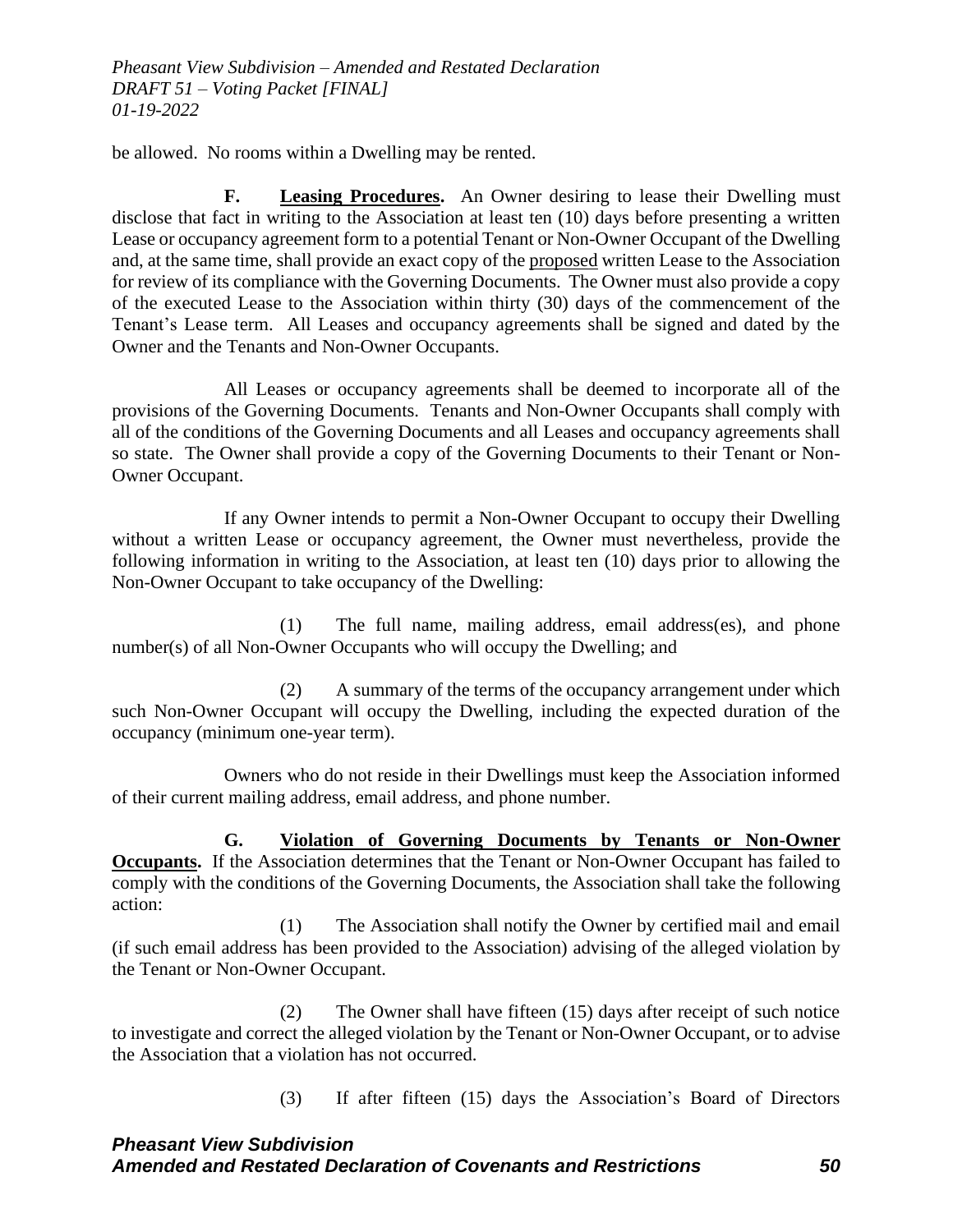believes that the alleged violation is not cured or may be repeated, it may institute on the Association's behalf, an action for eviction against the Tenant or Non-Owner Occupant and simultaneously for money damages in the same action against the Owner and Tenant or Non-Owner Occupant for breach of the conditions of the Governing Documents. The relief set forth in this Subsection may be by summary proceedings. The Association may hold both the Owner and Tenant or Non-Owner Occupant liable for any damages caused by the Owner, Tenant, or Non-Owner Occupant in connection with the Dwelling, Lot, or the Subdivision and for reasonable legal fees incurred by the Association in connection with legal proceedings hereunder.

The Board may adopt further Rules and Regulations as might be relevant to the application and/or enforcement of this Section 31.

**Section 32. Wells.** No Owner shall dig, or attempt to dig, any Well on any Lot in the Subdivision.

**Section 33. Underground Utilities.** All public utilities such as water mains, sanitary sewers, storm sewers, and electric, natural gas, cable, internet, and telephone local subdivision distribution lines, and all connections to such facilities, either private or otherwise, shall be installed underground, provided, however, that (i) above-ground transformers, pedestals, and other above-ground electric, cable television, natural gas or telephone equipment deemed necessary by the supplier of any such utility services in connection with underground distribution systems; (ii) open drainage channels; and (iii) street lighting stanchions, shall be permitted. Each Owner shall be responsible for the installation, maintenance, repair, and replacement of electrical, natural gas, telephone and cable television service conductors and facilities on such Owner's Lot, to the adjacent Roadway, or utility easement on such Lot, to the Dwelling. The Lots may be subject to charge, from time to time, for street lighting facilities installed and/or to be installed by The Detroit Edison Company pursuant to the request of the Township.

**Section 34. Easements and Other Conditions.** Easements for the construction, installation, and maintenance of public utilities, underground television master antenna line, and underground sewage, water and drainage lines, surface and road drainage facilities, and for sanitary sewer, storm sewer, and water main facilities, are reserved as shown on the recorded Plat of the Subdivision, and/or as may otherwise appear of record, and as set forth herein. In addition, easements are hereby specifically reserved to the Association in, through, and across a strip of land four (4') feet in width along all rear and side Lot lines for the installation and maintenance of telephone, electric, and cable television lines and conduits, sanitary and storm sewers, water mains, and for surface drainage purposes, and for the use of any public utility surface drainage purpose, and for the use of any public utility service deemed necessary by the Association.

The use of any such easement may be assigned by the Association, at any time, to any person furnishing one or more of the foregoing services and/or facilities, and any such easement may be relinquished by the filing of record by the Association of an appropriate instrument of relinquishment. Within each of the foregoing easements, no structure, improvement, planting, or other material shall be placed or permitted to remain which may damage or interfere with the installation and/or maintenance of such service facilities and utilities, or which may change,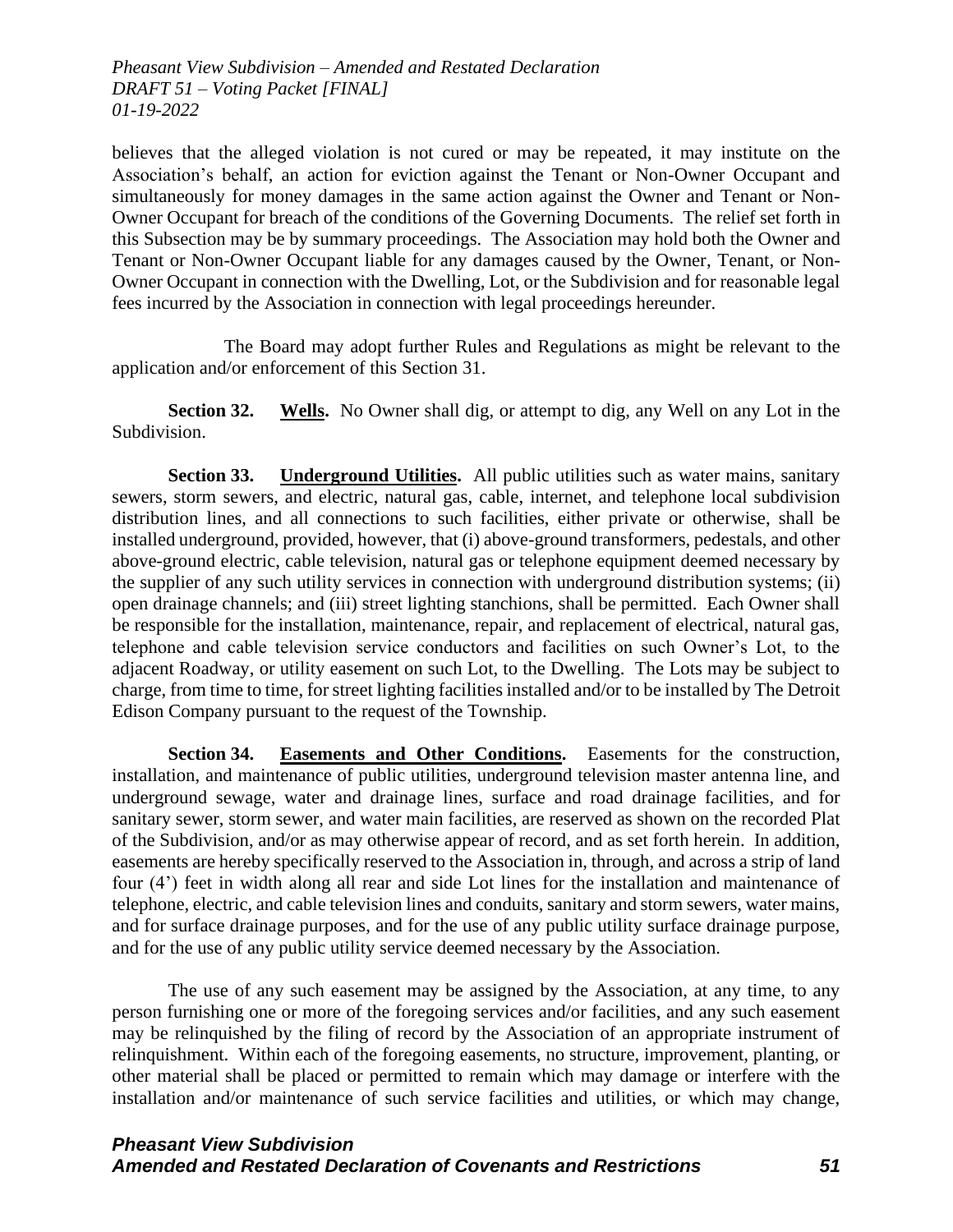obstruct, or retard the flow or direction of water in and through drainage channels in the easements, nor, without the written consent of the Committee, shall any change be made in the finished grade of any Lot once established upon completion of construction of the Dwelling on such Lot.

The easement area of such Lot shall be maintained in a presentable condition continuously by the Owner, and the Owner of each Lot shall be liable for all damage to service facilities and utilities thereon, including, without limitation, damage to electric, telephone, natural gas, and cable television distribution lines, and facilities located therein. No shrubs or foliage shall be permitted or maintained on any Lot within five (5') feet of any utility company transformer enclosure or secondary connection pedestal.

The Roadways shall be used by each Owner and Occupant only for the Permitted Purposes, and in accordance with the Reciprocal Roadway Easement and Underlying Roadway Easements and no Owner or Occupant shall permit the Roadways to be used for any purpose inconsistent with the Reciprocal Roadway Easement or any Underlying Roadway Easement. The Association, its successors or assigns, hereby reserves the right to impress the roadway Areas with additional easements for Common Utility Systems.

**Section 35. Destruction of Building by Fire; Duty to Repair Timely.** Any debris resulting from the destruction in whole or in part of any Dwelling or building on any Lot in the Subdivision shall be removed with all reasonable dispatch from such Lot and property in order to preserve the sightly condition of the Subdivision. No old or used buildings of any kind shall be moved or reconstructed on any Lot. Any damaged or destroyed building for which repair or reconstruction has not commenced within six (6) months from the date of damage or destruction, shall be removed so that there are no ruins or debris remaining within six (6) months from the date of damage or destruction, unless an open insurance claim or active investigation of the damaged or destroyed building delays such removal. An exception may also be made, at the sole discretion of the Board of Directors, due to pandemics and Acts of God. Any building which is not completed within two (2) years from commencement of construction or any damage or destruction not promptly remedied shall be deemed a nuisance and may be abated as provided by law, unless an open insurance claim or active investigation of the building delays such completion. An exception may also be made, at the sole discretion of the Board, due to pandemics and Acts of God.

**Section 36. Drones.** The use of drones, unmanned aerial vehicles (UAV), or similar remote-controlled or radio-controlled aerial devices is generally permitted in the Subdivision. However, Owners shall not fly or use their drones in the Subdivision in any manner which causes a nuisance to other Owners or Residents, or a violation of the right to privacy of others. Notwithstanding the foregoing, drones may be used or operated for commercial purposes or by contractors for maintenance purposes in the Subdivision.

**Section 37. Solar Provision.** Any Owner wishing to install any form of solar energy system shall submit an application for review by the Architectural Review Committee, pursuant to the provisions of Article XI herein. Such application shall conform to the Association's energy policy statement in its Rules and Regulations.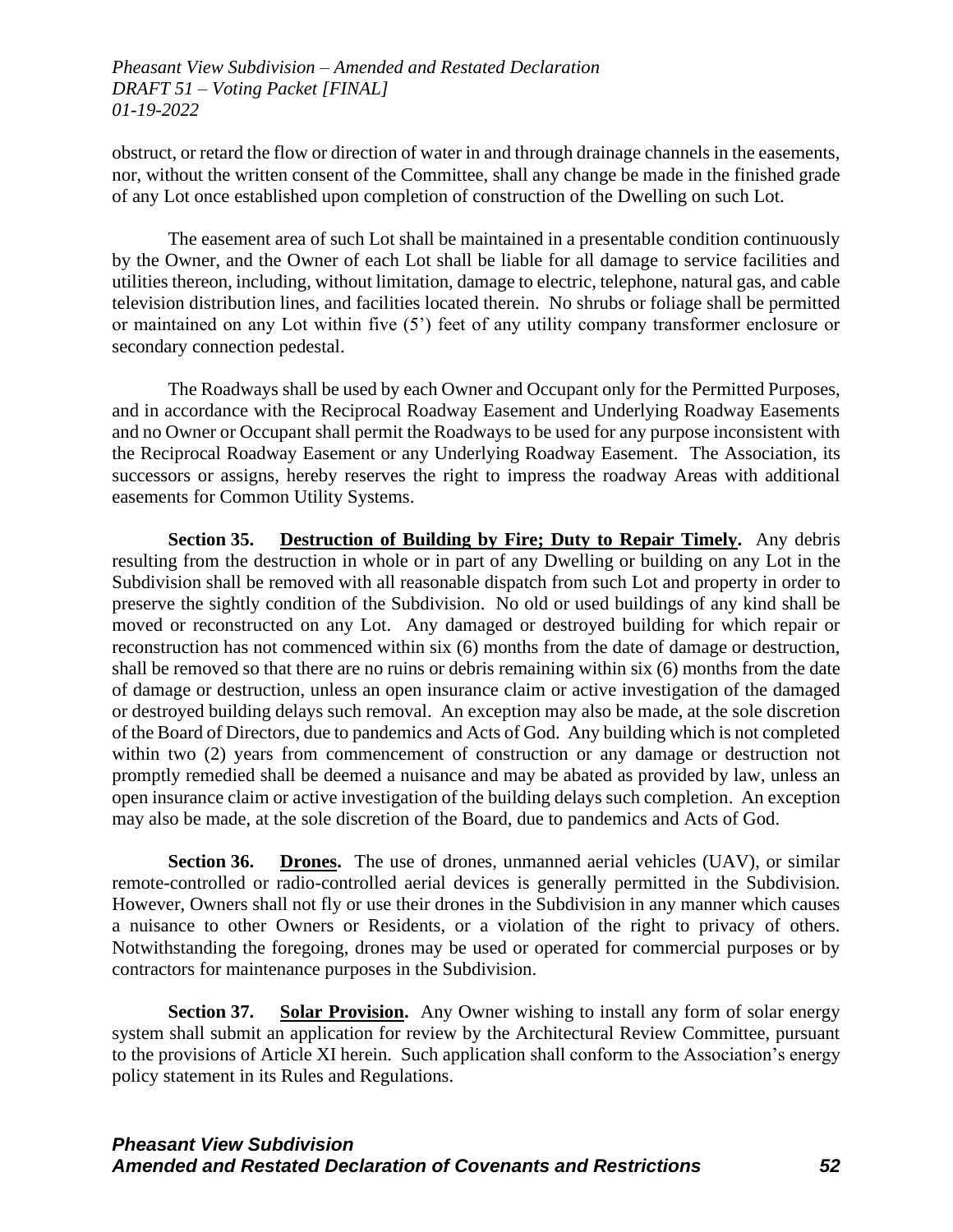The Board of Directors shall have the ability and power to establish an energy policy statement regarding the application, approval, installation, usage, maintenance, and operation of all such systems. Such policy shall include, by way of illustration, the location, design, architectural, aesthetics, responsibilities, schedule for preventative maintenance, or other requirements pertaining to such solar energy systems.

*"Solar energy"* means radiant energy received from the sun at wave lengths suitable for the heat transfer, photosynthetic use, or photovoltaic use.

*"Solar collector"* means (1) an assembly, structure, or design, including passive elements, used for gathering, concentrating, or absorbing direct and indirect solar energy, specially designed for holding a substantial amount of useful thermal energy and to transfer that energy to a gas, solid, or liquid or to use that energy directly; or (2) a mechanism that absorbs energy and converts it into electricity; or (3) a mechanism or process used for gathering solar energy through wind or thermal gradients; or (4) a component used to transfer thermal energy to a gas, solid, or liquid, or to convert it into electricity.

*"Solar storage mechanism"* means equipment or elements (such as piping and transfer mechanisms, containers, heat exchangers, or controls thereof and gases, solids, liquids, or combinations thereof) that are utilized for storing solar energy, gathered by a solar collector, for subsequent use.

*"Solar energy systems"* means (1) a complete assembly, structure, or design of a solar collector, or a solar storage mechanism, which uses solar energy for generating electricity or for heating and cooling gases, solids, liquids, or other material; and (2) the design, materials, or elements of a system and its maintenance, operation, and labor components, and the necessary components, if any, of supplemental conventional energy systems designed or constructed to interface with a solar energy system.

**Section 38. Wind Energy Turbines.** Residential wind energy turbines (on-site) and wind energy turbines (building-mounted) are strictly prohibited within the Subdivision.

### **ARTICLE XII FINANCES AND RECORDS**

**Section 1.** Fiscal Year. The fiscal year of the Association shall be the calendar year. The commencement date of the fiscal year shall be subject to change by the Board of Directors for accounting reasons or other good cause.

**Section 2. Banking.** The funds of the Association shall be deposited in such credit unions, banks, or with insured securities brokers or invested in federally insured securities as may be designated by the Board of Directors and shall be withdrawn only upon the check or order of such Officers, employees, or agents as designated by resolution of the Board.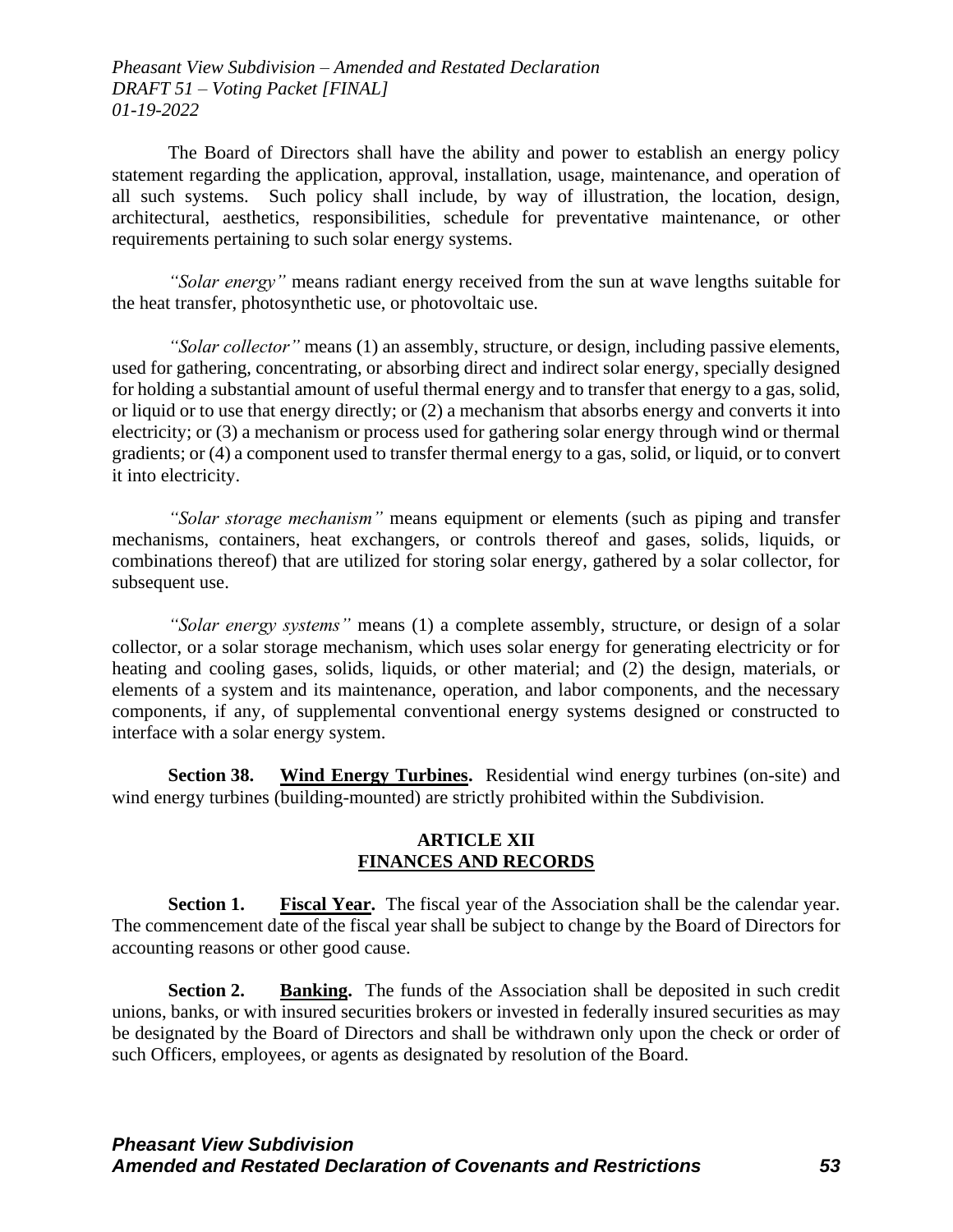**Section 3. Investment of Funds.** Funds of the Association may be invested from time to time in accounts or deposit certificates of such banks or credit unions as are insured by an agency of the federal government and may also be invested in interest-bearing obligations of the United States Government or in such other depositories as may be adequately insured in the discretion of the Board of Directors.

**Section 4. Financial Statements.** The Association shall prepare a financial statement and make it available to each Owner at least once a year, the contents of which shall be defined by the Board of Directors. The financial statement shall be made available to the Owners along with the Notice for the Annual Meeting each year.

The Board may engage a qualified, independent certified public accountant annually to perform a review or audit of the books of account. The costs of any such audit and any accounting expenses shall be expenses of administration of the Association.

Upon receiving a written request from an Owner, the Association shall mail to the Owner its balance sheet as of the end of the preceding fiscal year, statement of income for that fiscal year, and, if prepared by the Association, its statement of source and application of funds for that fiscal year.

**Section 5. Association Records.** The Association shall keep detailed books of account showing all expenditures and receipts of administration, which shall specify the maintenance and repair expenses of the Subdivision, Common Areas, and any other expenses incurred by or on behalf of the Association and the Owners. Such accounts and all other nonprivileged Association records shall be open for inspection by the Owners and their mortgagees during reasonable business hours, subject to the other provisions of this Article and the Governing Documents generally.

**Section 6. Right to Inspect Association Records.** A Director of the Association may examine any of the Association's books, records, contracts, and financial statements for a purpose reasonably related to their position as a Director. An Owner has the right to inspect the Association's books, records, contracts, and financial statements in accordance with this Amended and Restated Declaration, as well as the rights and remedies afforded to Owners/Members under the Nonprofit Corporation Act (MCL 450.2487) and any other applicable law.

Any Owner desiring to view records of the Association pursuant to the Nonprofit Corporation Act (MCL 450.2487), shall tender a prior written demand to the Board of Directors describing the following aspects of the request with reasonable particularity:

- A. The purpose of the inspection;
- B. The records that the Owner desires to inspect; and
- C. How the records sought are directly connected to the purpose of the inspection.

For purposes of this Section 6, a "proper purpose" means a purpose that is reasonably related to an Owner's interest as an Owner/Member of the Association, as further defined by the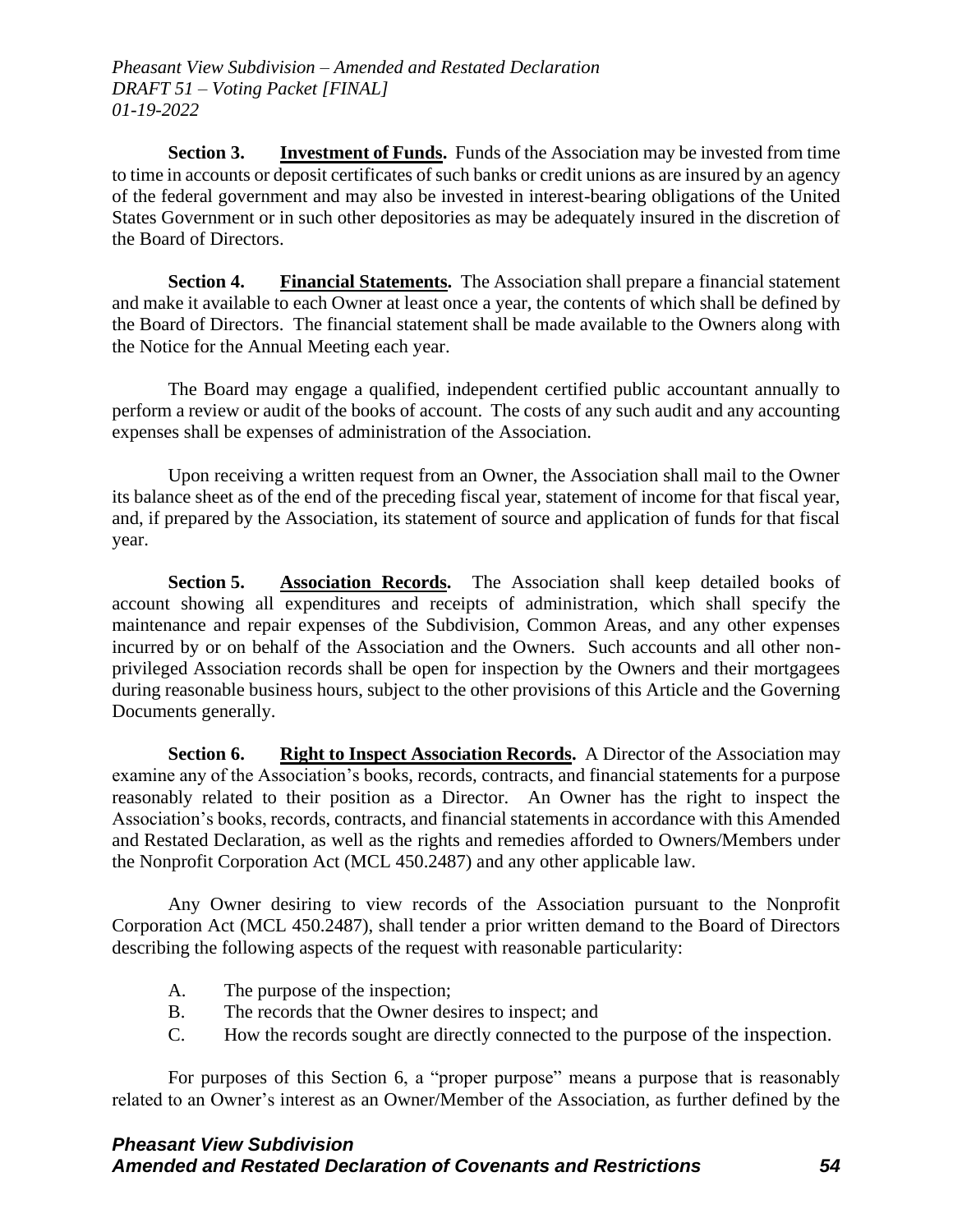Declaration, the Act, and applicable common law.

An Owner/Member's right to inspect the Association's books, contracts, records, and financial statements under this Amended and Restated Declaration and all applicable laws shall be cumulative and not exclusive. An Owner may choose to exercise some or all of these legal rights in their discretion, and a Member's failure to exercise any of these rights shall not constitute a waiver of any rights. The "right to inspect" under this Section 6 includes the right of the Owner to make copies (including photographic copies of the documents inspected) and to make extracts from the records. The Association may assess the Owner a reasonable charge for the cost of any copies requested by the Owner.

**Section 7. Limits on Right to Inspect Association Records.** Notwithstanding the foregoing, an Owner does not have the right to inspect, copy, or make extracts of the books, records, contracts, and financial statements of the Association if the Board of Directors has made a good faith determination, in its sole discretion, that one or more of the following applies to the documents requested for inspection and copying by the Owner:

A. The documents contain privileged communications between the Board and legal counsel for the Association, or any other matter to which a privilege against disclosure pertains under Michigan Statute, common law, the Michigan Rules of Evidence, or the Michigan Court Rules;

B. The documents contain information regarding any unpaid amounts owed by a specific Owner (other than the requesting Owner) to the Association;

C. Disclosure of the documents requested would impair the lawful purposes of the Association;

D. Disclosure of the documents would impair the rights of privacy or free association of any Owner of the Association; or

E. Disclosure of the documents may compromise or adversely affect the Association in any pending or threatened legal proceedings.

### **ARTICLE XIII INDEMNIFICATION OF DIRECTORS, OFFICERS, AND VOLUNTEERS DIRECTORS' AND OFFICERS' INSURANCE**

In regard to the indemnification, insurance, and protection from liability of Directors, Officers, agents, and non-Director volunteers, the Association shall be governed by this Article XIII, as well as Articles VIII and IX of the Association's Restated Articles of Incorporation, which are hereby incorporated by reference, as they might be amended from time to time.

#### **Section 1. Indemnification of Directors, Officers, and Non-Director Volunteers by**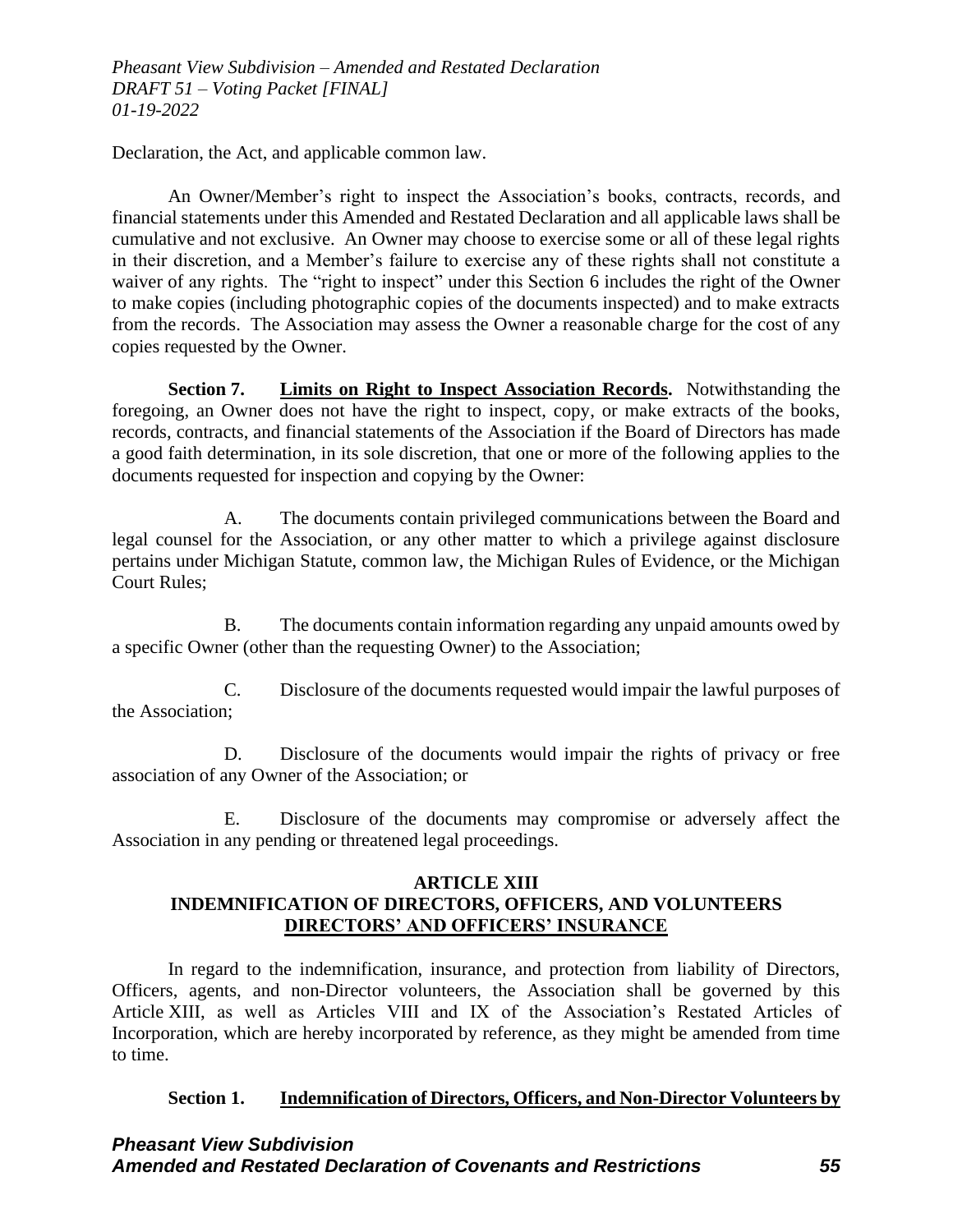**the Association – Generally.** The Association shall indemnify any person who was or is party or is threatened to be made a party to a threatened, pending, or completed action, suit, or proceeding, whether civil, criminal, administrative, or investigative, and whether formal or informal, other than an action by or in the right of the Association, by reason of the fact that they are or were a Director, Officer, non-Director volunteer, agent, or employee of the Association, against expenses, including attorneys' fees, judgments, penalties, fines, and amounts paid in settlement actually and reasonably incurred by them in connection with the action, suit, or proceeding, if the person acted in good faith and in a manner they reasonably believed to be in or not opposed to the best interests of the Association or its Members, was not guilty of willful and wanton misconduct or gross negligence and, with respect to a criminal action or proceeding, if the person had no reasonable cause to believe their conduct was unlawful.

The termination of an action, suit, or proceeding by judgment, order, settlement, conviction, or upon a plea of nolo contendere or its equivalent, does not, of itself, create a presumption that the person did not act in good faith and in a manner which they reasonably believed to be in or not opposed to the best interests of the Association or its Members and, with respect to a criminal action or proceeding, had reasonable cause to believe that their conduct was unlawful or was not guilty of willful and wanton misconduct or gross negligence; provided, however, that in the event of any claim for reimbursement or indemnification hereunder based upon settlement by the Director, Officer, or other person seeking such reimbursement or indemnification, the indemnification provided for herein shall apply only if the Board of Directors, with the person seeking reimbursement or indemnification abstaining, approves such settlement and reimbursement or indemnification as being in the best interest of the Association.

The foregoing right of reimbursement or indemnification shall be in addition to and not exclusive of other rights to which such Director, Officer, or other person may be entitled. At least ten (10) days prior to payment of any reimbursement or indemnification which it has approved, the Board shall notify all Owners thereof.

**Section 2. Indemnification of Directors, Officers, and Non-Director Volunteers by the Association – Derivative Actions in the Right of the Association.** The Association shall indemnify any person who was or is party or is threatened to be made a party to a threatened, pending, or completed action or suit in the right of the Association to procure a judgment in its favor by reason of the fact that they are or were a Director, Officer, non-Director volunteer, agent, or employee of the Association, against expenses, including attorneys' fees and amounts paid in settlement actually and reasonably incurred by them in connection with the action or suit, if the person acted in good faith and in a manner they reasonably believed to be in or not opposed to the best interests of the Association or its Members and was not guilty of willful and wanton misconduct or gross negligence.

Indemnification shall not be made for a claim, issue, or matter in which the person has been found to be liable to the Association except to the extent authorized by Section 564c of the Business Corporation Act.

**Section 3. Directors' and Officers' Liability Insurance.** Whether the Association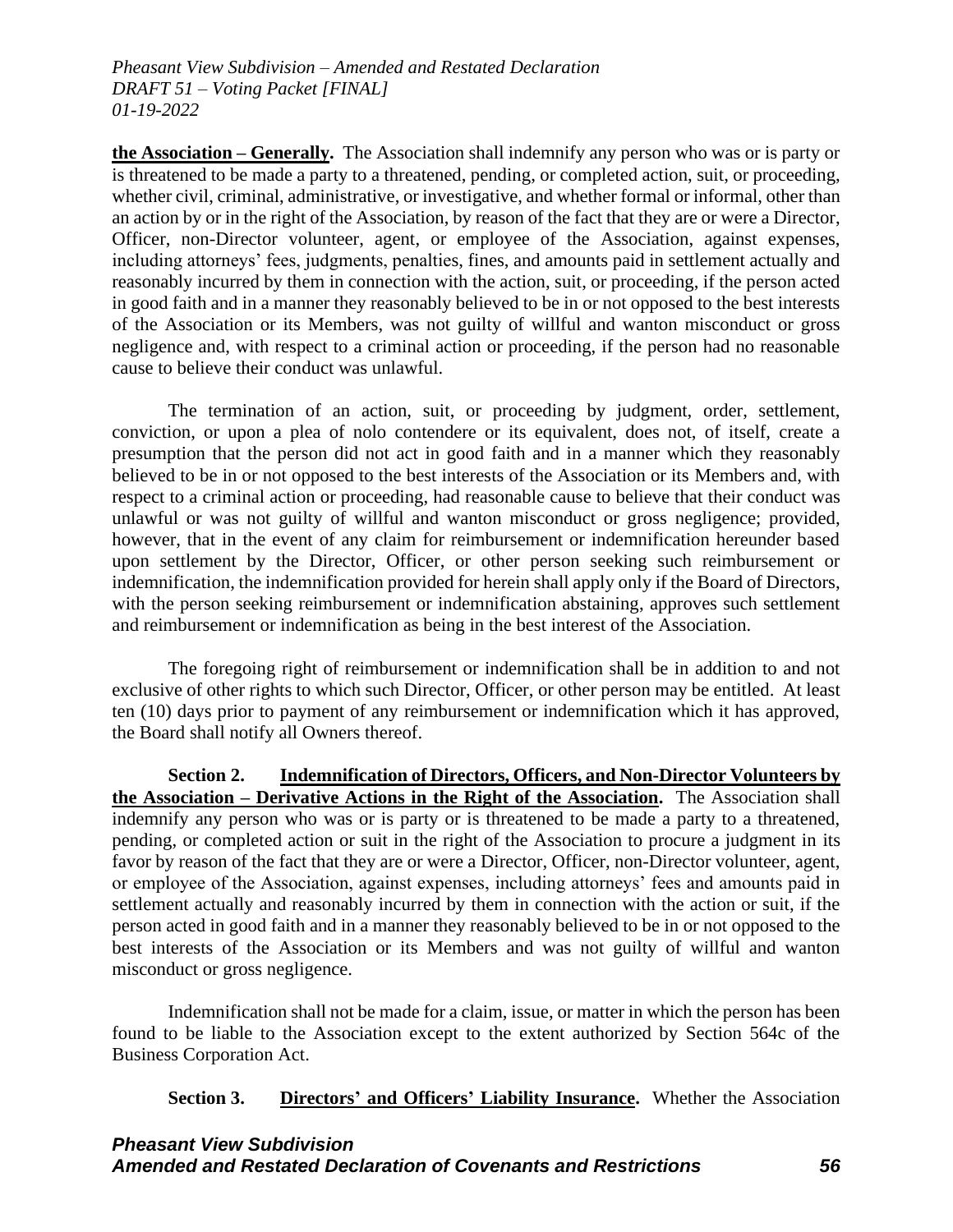would have the power to indemnify the persons under Sections 561 and/or 562 of the Michigan Nonprofit Corporation Act, the Association shall provide liability insurance for every Director, Officer, employee, non-Director volunteer, or agent of the Association for the same purposes provided above in Sections 1 and 2, and in such amounts as may reasonably insure against any potential liability asserted against the person and incurred by the person in that capacity, or arising out of the person's status as such.

With prior written consent of the Association, a Director or an Officer of the Association may waive any liability insurance for such Director's or Officer's personal benefit. No Director or Officer shall collect for the same expense or liability under Sections 1 or 2 above and under this Section 3. To the extent, however, that the liability insurance provided herein to a Director or Officer was not waived by such Director or Officer and is inadequate to pay any expenses or liabilities otherwise properly indemnifiable under the terms hereof, a Director or Officer shall be reimbursed or indemnified only for such excess amounts under Sections 1 or 2 above.

### **ARTICLE XIV COMPLIANCE**

The Association of Owners and all present or future Owners, Tenants, Non-Owner Occupants, land contract purchasers, guests, licensees, invitees, and any other persons acquiring an interest in or using the facilities of the Subdivision, its Common Areas, or any Lots within the Subdivision in any manner are subject to and shall comply with the Nonprofit Corporation Act and the Governing Documents, as amended. The mere acquisition, occupancy, or rental of any Lot or Dwelling, or an interest therein or the utilization of or entry upon the Subdivision premises, Lots, Dwellings, and/or Common Areas therein shall signify that the Governing Documents are accepted and ratified.

#### **ARTICLE XV ENFORCEMENT AND REMEDIES**

**Section 1. Remedies – Generally.** The Association and any Owner shall have the right to enforce, by proceedings at law or in equity, all covenants, conditions, restrictions, reservations, liens, and charges now or hereafter imposed by the provisions of the Association's Governing Documents. Failure by the Association or any Owner to enforce any covenants or restrictions herein contained shall in no event be deemed a waiver thereof or a waiver of any right to enforce the same at any time thereafter.

Any default by an Owner under any provision of the Governing Documents shall entitle the Association or another Owner or Owners to any and all relief stated in this Article XV. An Owner who is not in Good Standing shall not be entitled to do any of the following with respect to the Association:

- A. Use any of the Common Areas;
- B. Sign any petitions;
- C. Vote at any Association or Board meeting;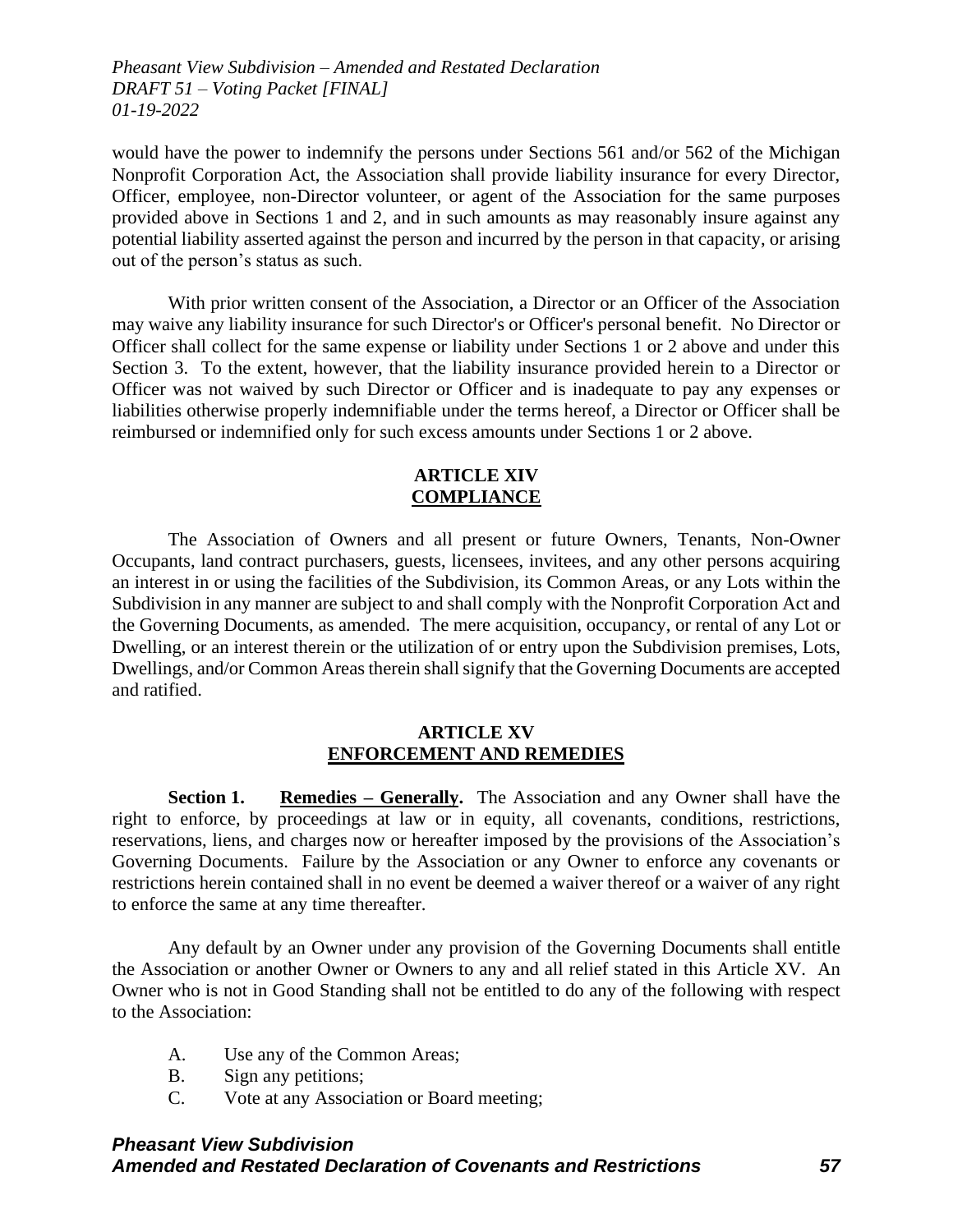- D. Act as an inspector of any elections;
- E. Run for election or be nominated to serve on the Board of Directors;
- F. Continue serving on the Board of Directors (if already elected or appointed before the delinquency or default arose);
- G. Be appointed as a Director to fill a vacancy on the Board;
- H. Be appointed as an Officer of the Association (or continue to serve as an Officer, if already appointed before the delinquency or default rose); or
- I. Serve on any Committees;

This provision shall not, however, operate to deprive any Owner of ingress and egress to and from the Owner's Lot.

**Section 2. Nonpayment of Assessments – Foreclosure of Liens.** In addition to any other remedies available, the Association may enforce collection of delinquent Assessments by a suit at law for a money judgment or by foreclosure of the lien that secures payment of Assessments, or both, in accordance with this Amended and Restated Declaration. No Owner may assert in an answer or set-off to a complaint brought by the Association for nonpayment of Assessments, the fact that the Association or its agents have not provided services or management to the Owner.

In the event of default by any Owner in the payment of any portion of any Annual Assessment or Special Assessment levied against the Owner's Lot, or any other obligation of an Owner that, according to this Amended and Restated Declaration, may be assessed to and collected from the responsible Owner, the Association shall have the right to declare all unpaid portions of any Annual Assessment for the pertinent fiscal year (and for any future fiscal year in which said delinquency continues), and all unpaid portions of any Special Assessment, if applicable, immediately due and payable.

**A. Foreclosure Proceedings.** Each Owner, and every other person who from time to time has any interest in the Subdivision, shall be deemed to have granted to the Association the unqualified right to elect to foreclose the lien which might arise against an Owner's Lot under Article IX or any other provision of this Amended and Restated Declaration either by judicial action or by advertisement. The provisions of Michigan law pertaining to foreclosure of mortgages by judicial action and by advertisement, as the same may be amended from time to time, are incorporated herein by reference for the purpose of establishing the alternative procedures to be followed in lien foreclosure actions and the rights and obligations of the parties to such actions. Further, each Owner and every other person who from time to time has any interest in the Subdivision, shall be deemed to have authorized and empowered the Association to sell or to cause the Lot to be sold with respect to which the Assessment(s), is or are delinquent and to receive, hold and distribute the proceeds of such sale in accordance with the priorities established by applicable law.

Each Owner of a Lot in the Subdivision acknowledges that at the time of acquiring title to such Lot, the Owner was notified of the provisions of this Amended and Restated Declaration. The Association, acting on behalf of all Owners, may bid in at the foreclosure sale, and acquire, hold, lease, mortgage, or convey the Lot.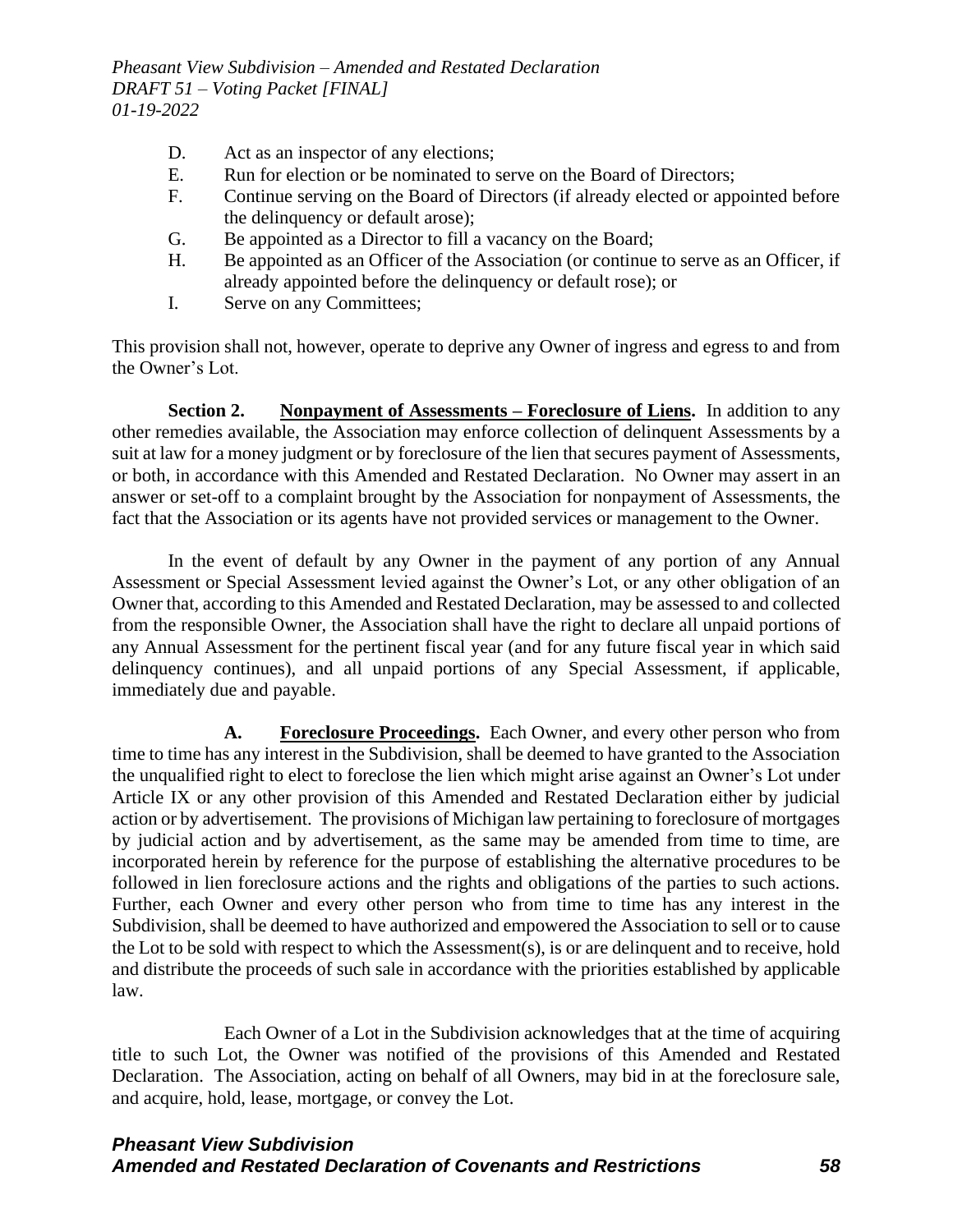**B. Notice of Action.** Notwithstanding the foregoing, a judicial foreclosure action shall not be commenced, nor shall any notice of foreclosure by advertisement be published, until the expiration of ten (10) days after mailing, by first class mail, postage prepaid, addressed to the delinquent Owner(s) at their last known address of a written notice that a portion or all of the Annual Assessment and/or a Special Assessment levied against the pertinent Lot is or are delinquent and that the Association may invoke any of its remedies hereunder if the default is not cured within ten (10) days after the date of mailing.

Such written notice shall be accompanied by or in the form of a written Affidavit of an authorized representative of the Association that sets forth:

- **(**1) The Affiant's capacity to make the Affidavit;
- (2) The authority for the lien,
- (3) The amount outstanding, exclusive of interest, costs, attorney fees and future Assessments;
- (4) The legal description of the subject Lot; and
- (5) The name(s) of the Owner(s) of record.

The Affidavit may contain other information that the Association considers appropriate including, but not limited to, the amount of any unpaid interest, costs, attorney fees, future Assessments, and court costs. Such Affidavit shall be recorded in the office of the Wayne County Register of Deeds prior to commencement of any foreclosure proceeding, but it need not have been recorded as of the date of mailing to the Owner. If the delinquency is not cured within the ten (10) day period, the Association may take such remedial action as may be available to it hereunder or under Michigan law.

In the event the Association elects to foreclose the lien by advertisement, the Association shall so notify the Owner and shall inform the Owner that they may request a judicial hearing by bringing suit against the Association.

**C. Expenses of Collection.** The expenses incurred in collecting unpaid Assessments, including interest, costs, unpaid fines, actual attorney's fees (including pre-litigation attorney's fees and costs, and not limited to statutory fees), late charges, and advances for taxes or other liens paid by the Association to protect its lien, if any, shall be chargeable to the Owner in default, and shall be secured by the lien on the Owner's Lot.

**Section 3. Default of an Owner.** Any default of the Governing Documents by an Owner, Non-Owner Occupant, or guest, shall entitle the Association or another Owner to the following relief:

**A. Legal Action.** Failure to comply with any of the terms and provisions of the Association's Governing Documents shall be grounds for relief, which may include, without intending to limit the same, an action to recover sums due for damages, injunctive relief, foreclosure of lien (if default in payment of obligations or Assessments owed to the Association),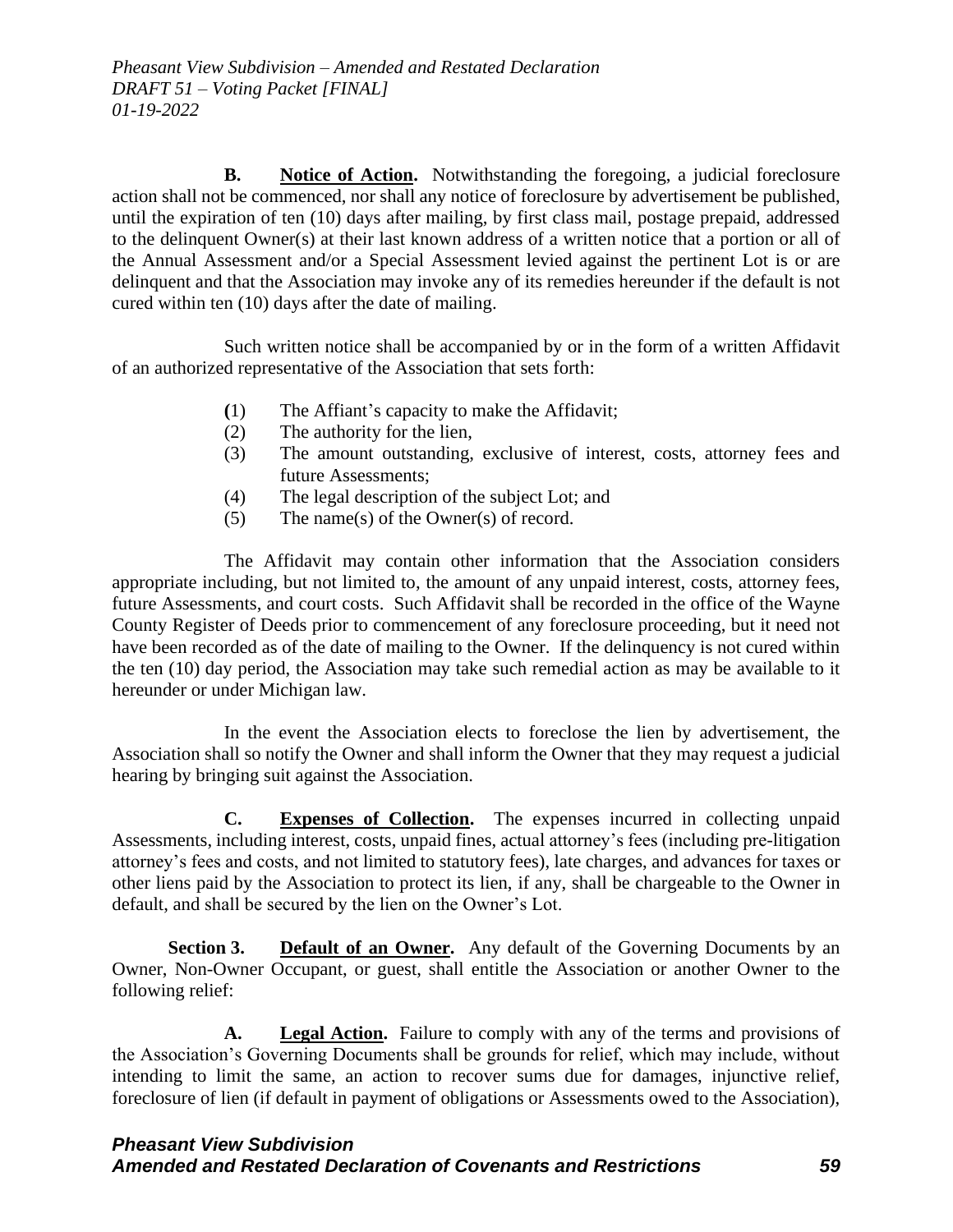or any combination thereof, and such relief may be sought by the Association or, if appropriate, by an aggrieved Owner or Owners.

**B. Recovery of Costs and Legal Fees.** In the event of a default of an Owner or Non-Owner Occupant, or guest, the Association shall be entitled to recover from the Owner and Non-Owner Occupant, or guest, the pre-litigation costs and attorney fees incurred in obtaining their compliance with the Governing Documents. The Association may assess such amounts to the Owner in default in the same manner as other Assessments under Article IX of this Amended and Restated Declaration.

In any proceeding arising because of an alleged default by an Owner, the Association, if successful, shall be entitled to recover the costs of the proceeding and such reasonable attorney's fees and costs (not limited to statutory fees) as may be determined by the Court. The Association, if successful, shall also be entitled to recoup the costs and attorney's fees incurred in defending any claim, counterclaim, or other matter from the Owner asserting the claim, counterclaim, or other matter.

**C. Removal and Abatement.** The violation of any of the provisions of the Governing Documents shall also give the Association, or its duly authorized agents, the right, in addition to the rights set forth above, to enter upon the Common Areas, or onto any Lot, where reasonably necessary, and summarily remove and abate, at the expense of the Owner in violation, any structure, thing, or condition existing or maintained contrary to the provisions of the Governing Documents; provided, however, that judicial proceedings shall be instituted before items of construction are altered or demolished pursuant to this Subsection. This provision shall not be construed to authorize entry by the Association into the interior of any Dwelling on the Property.

The Association shall have no liability to any Owner arising out of the exercise of its removal and abatement power authorized herein. The Association may assess any and all expenses, attorney's fees, and costs incurred arising out of or relating to the removal or abatement in the same manner as Assessments under Article IX of this Amended and Restated Declaration.

**D. Assessment of Fines.** The violation of any of the provisions of the Governing Documents by any Owner, in addition to the rights set forth above, shall be grounds for assessment of monetary fines against the Owner by the Association, acting through its duly constitute Board of Directors. The Owner shall be deemed responsible for such violations, whether they occur as a result of their personal actions or the actions of their family, guests, Non-Owner Occupants, Tenants, or any other person admitted through such Owner to the Property. Nothing in this Article XV shall be construed as to prevent the Association from pursuing any other remedy under the Governing Documents and the Act or other applicable law for such violations, or from combining a fine with any other remedy or requirement to redress any violation.

The Board of Directors, without the necessity of an amendment to this Amended and Restated Declaration may, in its sole discretion, make changes to any of the fines stated herein (including, without limitation, indexing and adjusting such fines to the rate of inflation), to the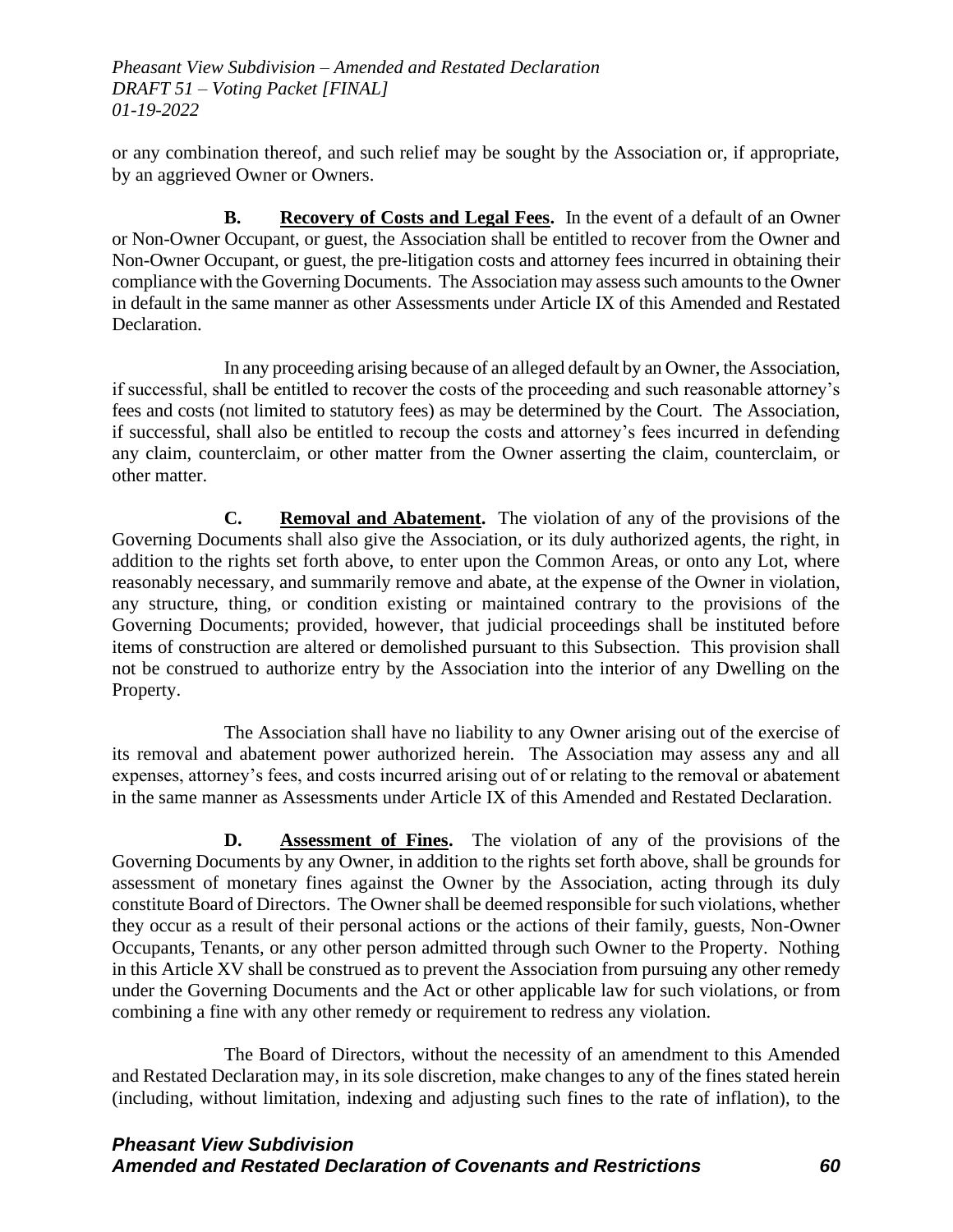periodicity of fines, and may adopt alternative fines in accordance with duly adopted Rules and Regulations promulgated in compliance with this Amended and Restated Declaration. The Board shall provide prior written notice to the Owners of the adoption of any such rules or regulations changing the fine amounts or the periodicity of fines in accordance with this Amended and Restated Declaration.

Upon any violation or default of the Governing Documents being alleged by the Board of Directors, the procedures outlined in the following Subsections below shall be followed.

**(1) Notice - Generally.** All Notices regarding violations ("Notices") shall include a description of the factual nature of the alleged offense and reference the corresponding provision of the Governing Documents. All Notices and other correspondence regarding violations and fines shall be sent by first class mail (postage prepaid), email, or personally delivered to the representative of the Owner at the address as shown in the notice required to be filed with the Association pursuant to Article V, Section 3 of this Amended and Restated Declaration. Notices of alleged violations which are not ultimately upheld by the Board of Directors will remain on file for continuity of policy and historical purposes, but shall not be counted in the fine schedule or for the purpose of imposing any subsequent fines upon the Owner.

**(2) Courtesy Notification.** The first correspondence regarding an alleged violation or default of the Governing Documents may be a *courtesy notification* and may provide the Owner an opportunity to correct the alleged violation within ten (10) calendar days from the date of the courtesy notification. Failure to correct the alleged violation within the 10 day period will result in further action by the Board of Directors, including formal violation Notices and corresponding fines.

**(3) First Violation Notice with Opportunity to Defend.** A *First Violation Notice* shall provide the Owner with an opportunity to address the Board of Directors and to offer evidence in defense of the alleged violation. The appearance before the Board shall be at its next regularly scheduled meeting or at a Special Meeting held at the Board's earliest convenience, but in no event shall the hearing take place fewer than ten (10) days from the date of the First Violation Notice.

**(4) Default.** Failure of an Owner to respond to the First Violation Notice in writing within thirty (30) days of the date of the First Violation Notice, or the Owner's failure to attend a scheduled hearing before the Board of Directors on such alleged violation shall result in the alleged violation being upheld by default.

**(5) Hearing and Decision.** If, after hearing the response of the Owner and reviewing the matter, the Board of Directors determines, by majority vote of a quorum of the Board, that the alleged violation did not occur, the matter will be dismissed. If the Board determines that a violation did occur but was corrected prior to the hearing, the Board may waive the corresponding fine and dismiss the matter. If the Board determines that a violation did occur, the Board may levy the corresponding fine identified in Subsection 3(D)(8) below against the Owner's Lot.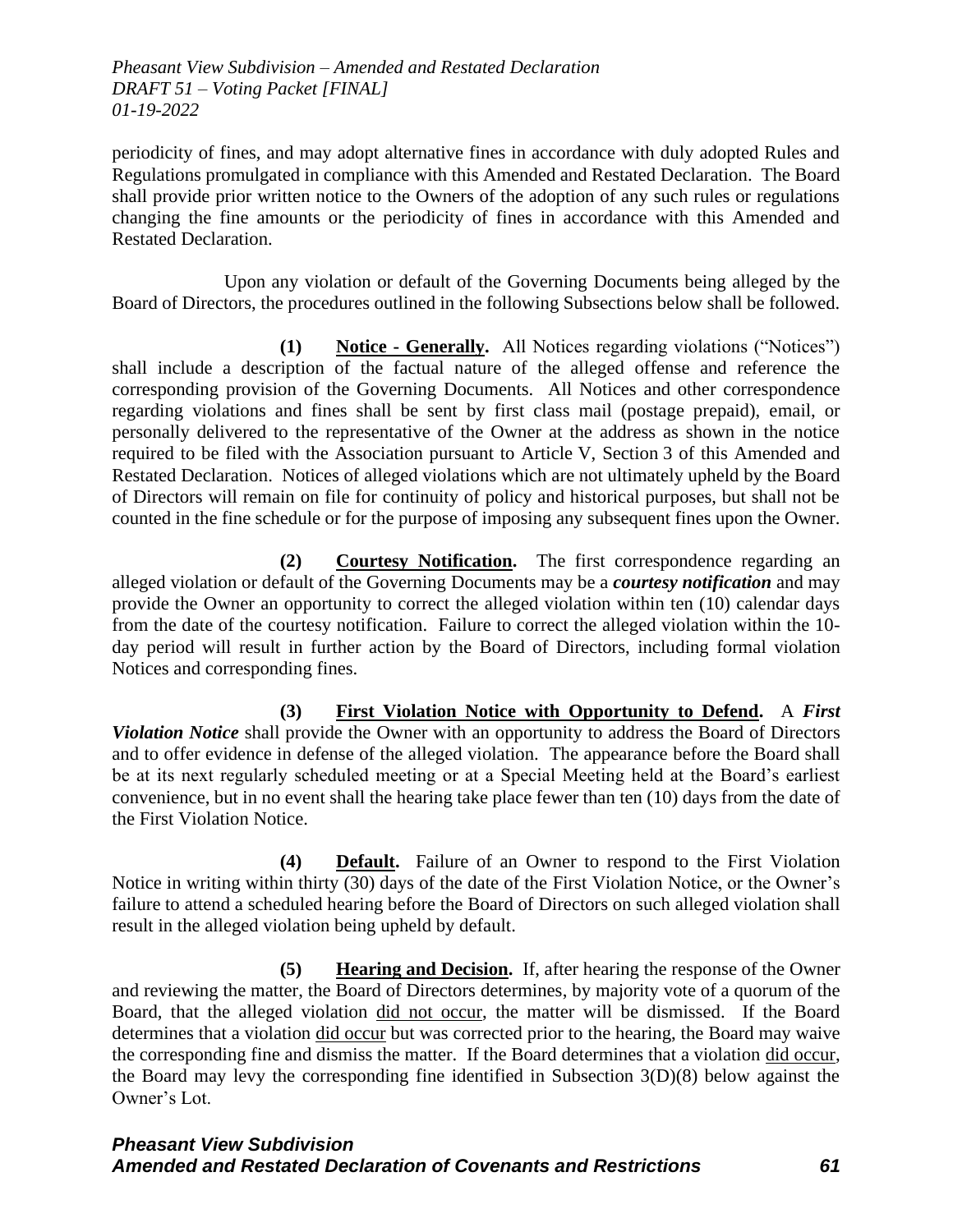If the Board of Directors determines that a violation did occur but cannot be corrected expeditiously due to weather, lack of materials or labor, unforeseen circumstances, or Acts of God, the Board may grant an extension for the violation to be corrected. If the violation is not corrected or if the Owner fails to notify the Board in writing that the violation has been corrected within the terms of the extension, the Board may levy the corresponding fine identified in Subsection 3(D)(8) below against the Owner's Lot.

A letter will be mailed to the Owner after the hearing, stating the Board of Directors' decision regarding the First Violation Notice. The decision of the Board shall be made in the exercise of its business judgment, shall be final, and may not be appealed. The Board shall issue a written notice of its decision within ten (10) days after the hearing. The Board's Decision Notice shall indicate that the Owner has five (5) days from the date of the Notice to correct the violation, in order to avoid a Second Violation Notice and corresponding fine. If the violation is corrected within five (5) days from the date of the Board's decision notice, the Owner must notify the Board in writing of that fact. The matter will then be dismissed.

**(6) Second and Third Violation Notices.** If the violation is not corrected or if the Owner fails to notify the Board of Directors in writing that the violation has been corrected within five (5) days from the date of the Board's Decision Notice, a Second Violation Notice will be issued, and the corresponding fine identified in Subsection 3(D)(8) below will be levied against the Owner's Lot. Subsequent Violation Notices will be issued, and corresponding fines will be levied if the violation is not corrected within five (5) days from the date of the previous Violation Notice.

**(7) Fourth and Subsequent Violation Notices.** After the Fourth Violation Notice has been issued, additional Violation Notices regarding an uncorrected violation may be sent to an Owner every thirty (30) days, or as often as determined by the Board of Directors, with a \$100.00 fine being levied every five (5) days until the Owner has notified the Board in writing that the violation has been corrected.

**(8) Fine Amounts.** Upon a determination that a violation of any of the provisions of the Governing Documents has occurred and has not been corrected, the following fines may be levied:

| <b>First Violation</b>           | No fine shall be levied |
|----------------------------------|-------------------------|
| <b>Second Violation</b>          | \$25.00 fine            |
| Third Violation                  | \$50.00 fine            |
| Fourth and Subsequent Violations | \$100.00 fine           |

The fines levied pursuant to this Subsection 3(D)(8) are cumulative and shall be assessed against the Owner's Lot. The fines shall be due and payable thirty (30) calendar days from the date of the notice of fine sent to the Owner. Failure to pay the fine will subject the Owner to all liabilities set forth in the Governing Documents including, without limitation, those described in this Amended and Restated Declaration for non-payment of Assessments.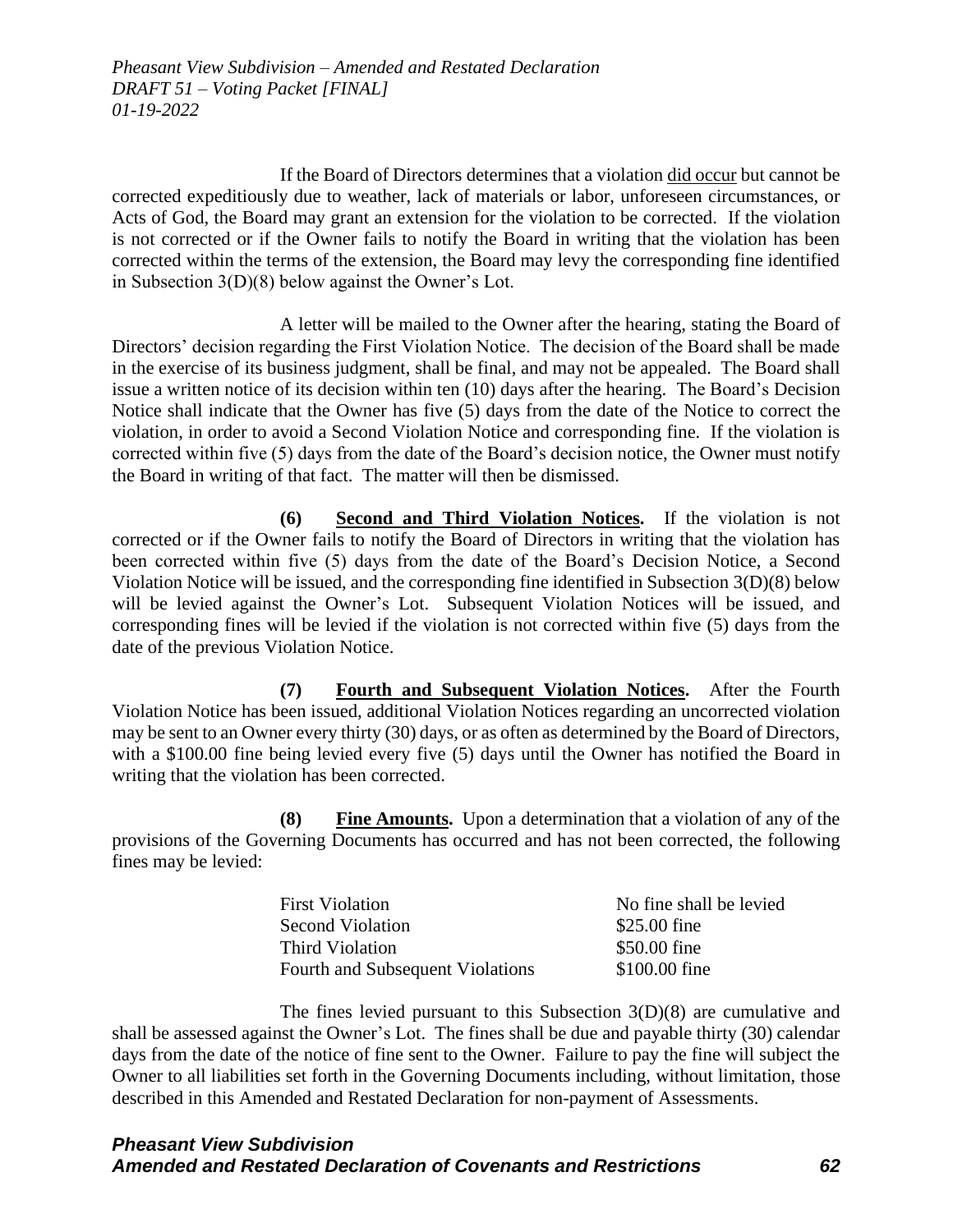### **E. Reporting an Alleged Violation.**

(1) Notices may be issued immediately to an Owner for any alleged violation that comes to the attention of the Board of Directors. Owners who desire to bring an alleged violation to the attention of the Board must submit a written complaint regarding the alleged violation to the Board via the Association's website, email, or P.O. Box. The complaint should include any and all information that might be relevant to the alleged violation, including, without limitation, an adequate description of the nature of the alleged violation, specific dates, times, names, addresses, the location where the alleged violation occurred, pictures, as well as any other pertinent details.

(2) The name, address, email address, and telephone number of the Owner alleging a violation must be included in their written complaint to the Board of Directors. Notices sent by the Association to the alleged violator will not cite the name of the complainant; however, the complainant may be asked to appear at a hearing as a witness if the alleged violation is disputed.

**Section 4. Failure to Enforce Rights.** The failure of the Association or of any Owner to enforce any right, provision, covenant, or condition which may be granted by the Governing Documents shall not constitute a waiver of the right of the Association or of any such Owner to enforce such right, provision, covenant, or condition in the future.

**Section 5.** Cumulative Rights and Remedies. All rights, remedies, and privileges granted to the Association or any Owner under any terms, provisions, covenants, or conditions of the Governing Documents, in law or equity, shall be cumulative and not exclusive. The exercise of any one or more of these rights, remedies, or privileges by the Association or by an Owner shall not in any way constitute an election of remedies, nor shall it preclude the party from exercising any other rights, remedies, or privileges which may be available to such party under the Governing Documents, at law, or in equity.

**Section 6. Owner's Right to Enforce the Governing Documents.** An Owner may maintain an action against the Association and its Directors and Officers to compel such persons to enforce the terms and provisions of the Governing Documents. An Owner may maintain an action against any other Owner for injunctive relief or for damages or any combination thereof for noncompliance with the terms and provisions of the Governing Documents, the Act, or any other applicable law.

An Owner who is the prevailing party in any dispute between an Owner and the Association or its Directors or Officers may recover their reasonable attorneys' fees and costs incurred in the dispute, subject to all of the following conditions and limitations:

A. The Owner's right to recover attorney's fees and costs from the Association or its Directors or Officers shall not apply to any fees or costs incurred by the Owner which arise out of or relate to any action or effort by the Association to collect any unpaid Assessments or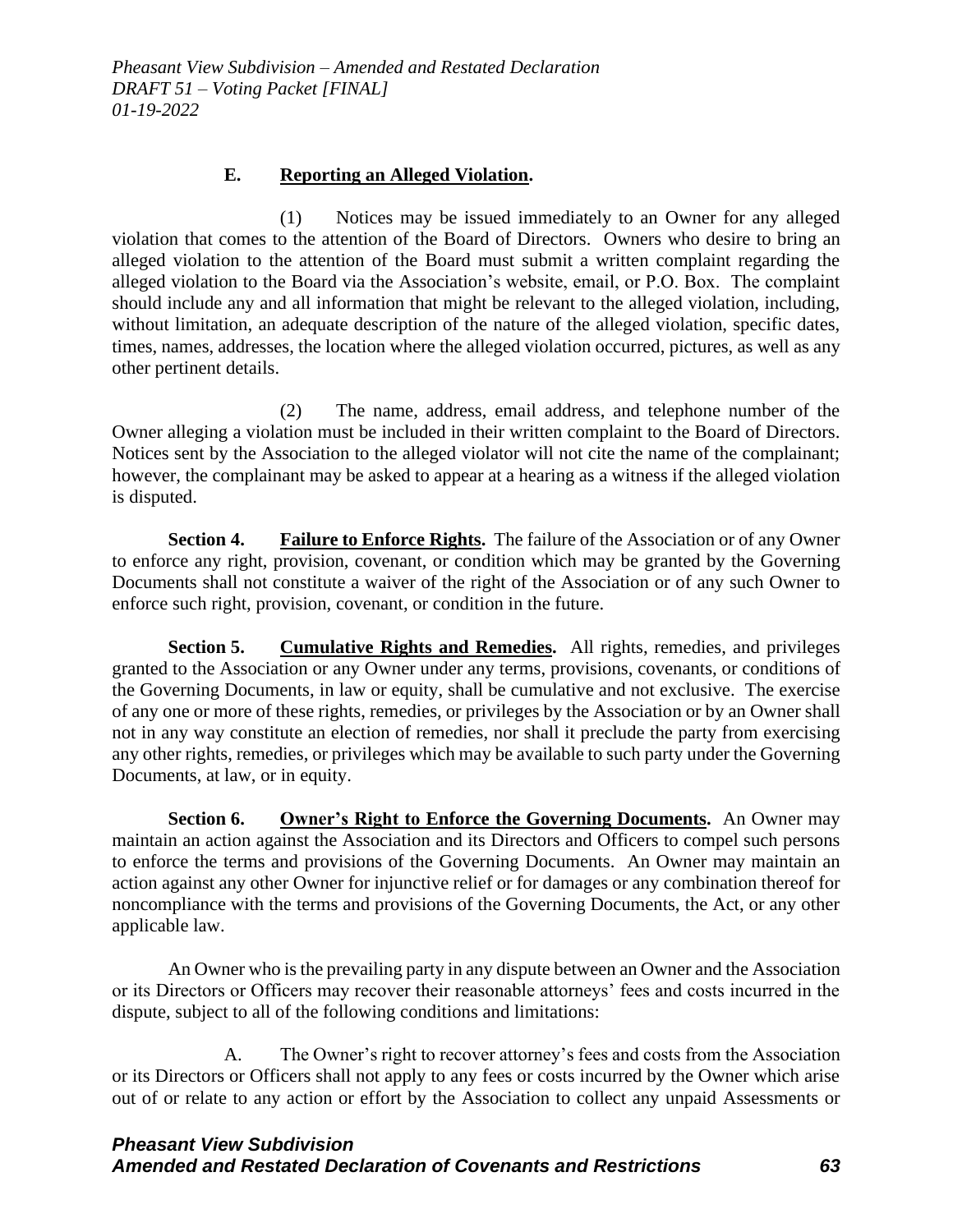other amounts owed or alleged to be owed by the Owner to the Association, regardless of whether the Owner prevailed on a claim or defense against the Association or its Directors or Officers over such matter;

B. The Owner may not recover any pre-litigation attorney's fees or costs; and

C. The Owner's claim or action for which the attorney's fees or costs were incurred involved at least one of the following types of claims or disputes:

(1) A dispute over the enforcement or interpretation of the Governing

Documents;

(2) A claim by the Owner to enforce a legal right that they have under the Act, or other applicable law; or

(3) A claim by the Owner brought against the Association's Directors or Officers, including, but not limited to, a tort claim which arises out of or relates to any action or inaction taken by the Director or Officer while acting in their capacity as Director or Officer on behalf of the Association.

### **ARTICLE XVI DURATION AND AMENDMENTS**

**Section 1. Duration.** The covenants, conditions, restrictions, and agreements of this Amended and Restated Declaration, as they may be amended from time to time, shall continue in full force and effect, and shall run with and bind the Lots, Common Areas, and Roadways, and shall inure to the benefit of, and be enforceable by the Association, or any Owner, their respective legal representatives, heirs, successors, and/or assigns until or unless the Amended and Restated Declaration is terminated, pursuant to Section 6 below.

**Section 2. Proposed Amendments.** Amendments may be made to this Amended and Restated Declaration at any time. All amendments to this Amended and Restated Declaration that are approved in accordance with the requirements stated in this Article XVI, Section 4 shall take immediate effect upon their recording with the Register of Deeds.

Amendments to this Amended and Restated Declaration may only be proposed by the Board of Directors of the Association acting upon the vote of the majority of the Directors, or by a written instrument signed by Owners representing at least thirty-three and 33/100 (33.33%) percent in number of all of the Lots in the Subdivision. The Association shall be required to provide prior written notice to all of the Owners of Lots in the Subdivision of the text of any and all proposed amendments to this Amended and Restated Declaration at least ninety (90) days before a vote of the membership may be held on the amendments. Such notice may be made through Electronic Transmission, as defined in Article I, Section 13 above.

No amendment to this Amended and Restated Declaration may do the following: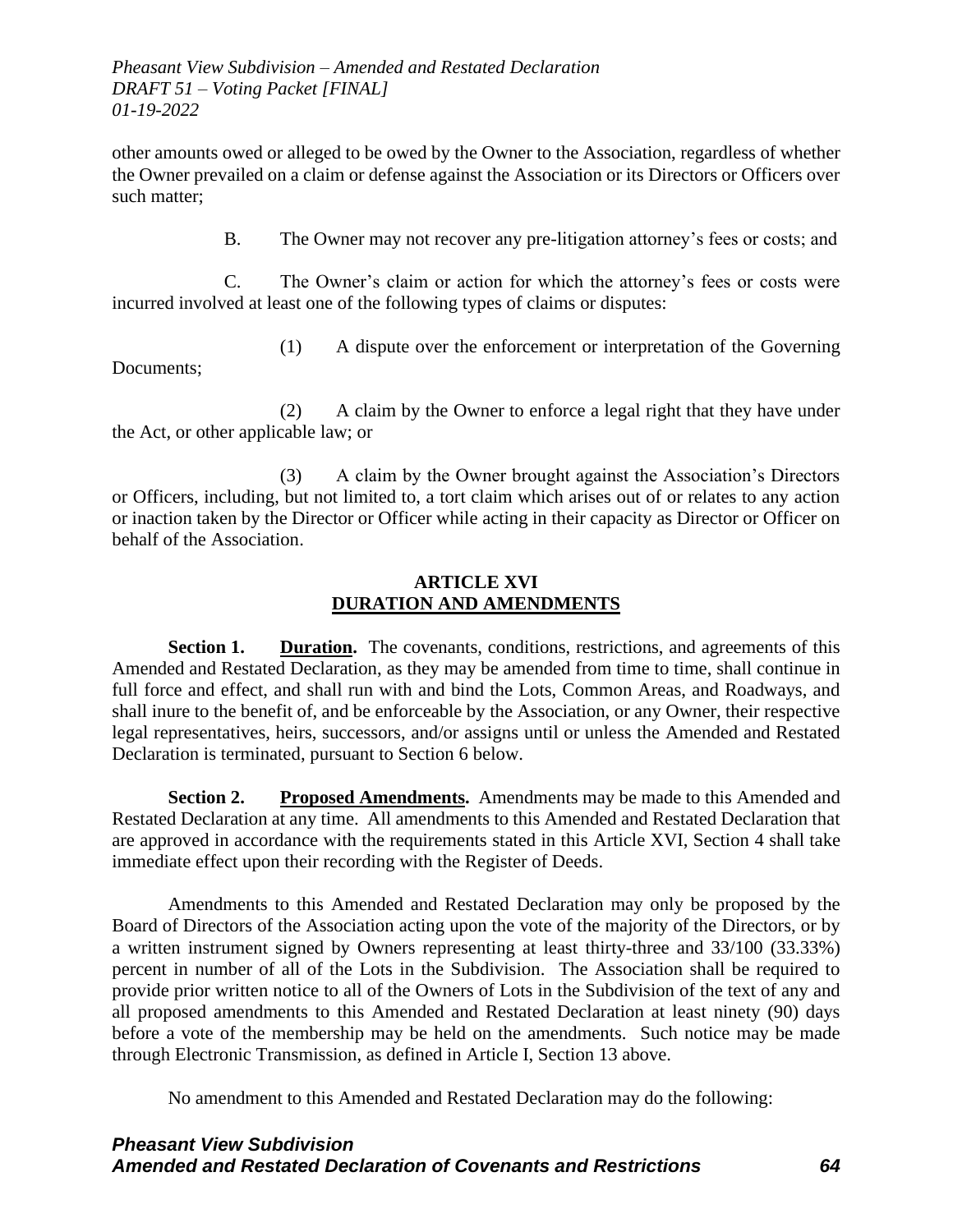- A. Eliminate the eligibility of any Owner to vote, or change the basis for voting;
- B. Purpose to have any retroactive effect;
- C. Change the super-majority voting requirement, or the restrictions on amendments contained in this Section 2;
- D. Effect or diminish any obligation, responsibility, or liability of the Association, or the Owners, which is established in the Declaration or any contract, agreement, or undertaking contemplated by the Declaration, in any case, as such may be amended;
- E. Alter the use of the Common Areas or Roadways; or
- F. Limit or eliminate, generally, the right of Members to use and enjoy the Common Areas and Roadways, as specified and defined in the Declaration.

Any and all amendments affecting the Common Areas or Roadways shall be subject to the approval of Canton Township, if such approval is required.

**Section 3. Membership Meetings Regarding Amendments.** The Board may, in its sole discretion, call a meeting of the membership to discuss and review any proposed amendment with the Owners that would require a vote of the Owners under this Amended and Restated Declaration. The actual vote on the amendments may (but need not) take place at this same membership meeting. The quorum requirement for such a meeting, if one is called, shall be the same as the quorum requirement set forth in Article VI Section 8, and may be met by in person, proxy, or written ballot.

**Section 4. Voting by Written Ballot.** The covenants, conditions, restrictions, and agreements of this Amended and Restated Declaration may be amended at any time with the approval of at least sixty-six and 67/100 (66.67%) percent of the Lots in the Subdivision. Such approval may be evidenced by a written instrument signed by the Owners of the aforesaid percentage of Lots in the Subdivision in total, or via a vote taken by written ballot, either at or outside of a meeting of the membership.

The written ballots, instruments, or consents which indicate the Lot Owners' approval of the amendments need not be notarized. As long as the ballot, instrument, and/or consent used for the vote on the amendments requires the Owner who signs the document to represent that they are the Owner or the Lot's Designated Voting Representative, the document need not be signed by all of the Owners of the Lot. In such event, the signature of the Lot's Designated Voting Representative shall be sufficient to indicate that approval of the amendments by the Lot's Owners has been received.

Notwithstanding any other provision of this Amended and Restated Declaration, the Association may conduct a Lot Owner vote on proposed amendments solely by written ballot under Section 408 of the Nonprofit Corporation Act and this Amended and Restated Declaration as long as at least one (1) meeting of the membership has been held to discuss and review the proposed amendments prior to the written ballot vote.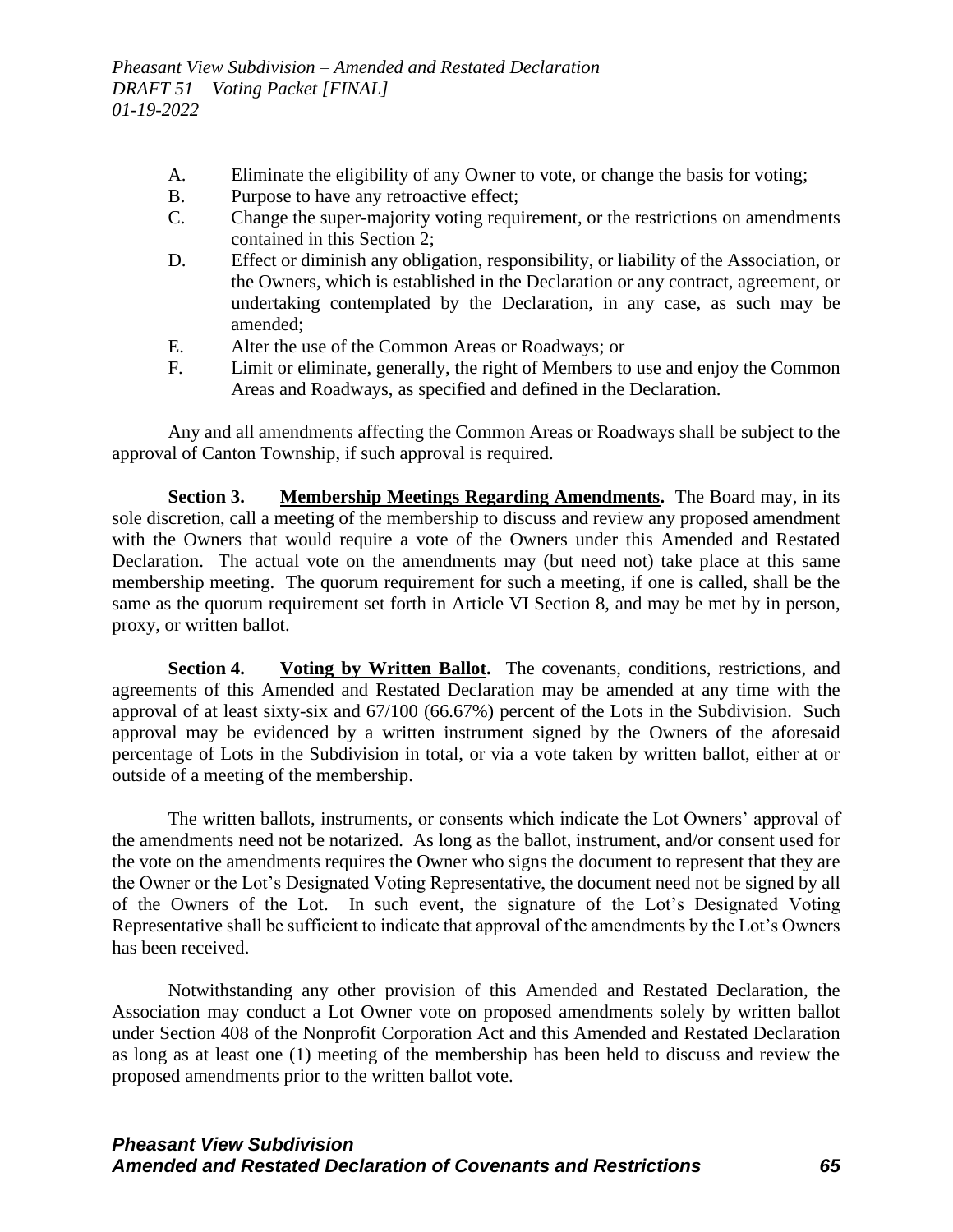Section 5. Effective Date. As indicated in the Recitals above, this Amended and Restated Declaration of Covenants and Restrictions dated . 2022 shall be effective three (3) years from the date of recording of this Amended and Restated Declaration, in accordance with Article VIII, Section 6 of the Original Declaration. All future amendments to this Amended and Restated Declaration dated \_\_\_\_\_\_\_\_\_\_, 2022 that are approved in accordance with the requirements stated in this Article XVI, Section 4 shall take immediate effect upon their recording with the Wayne County Register of Deeds.

A copy of each amendment to the Declaration shall be distributed to the Owners via regular mail or email after adoption and recording with the Wayne County Register of Deeds; provided, however, that any amendment to the Declaration adopted in accordance with this Article XVI shall be binding upon all persons who have an interest in the Subdivision, regardless of whether such persons actually receive a copy of the amendment.

**Section 6. Termination.** This Amended and Restated Declaration may only be terminated upon the written approval of those Owners who represent at least seventy-five percent (75%) of all Lots in the Subdivision. Such approvals may only be obtained by the voting methods set forth in Section 4 above.

# **ARTICLE XVII OTHER GENERAL PROVISIONS**

**Section 1. Applicability of Township Ordinances.** The Subdivision, Association, and Owners are subject to the ordinances of Canton Township, and the terms and conditions of such ordinances shall govern the Subdivision, anything herein to the contrary notwithstanding.

**Section 2. Insurance Proceeds.** All proceeds of any insurance maintained with respect to any assets of the Association, the Common Areas, and all proceeds of any condemnation proceedings or sales in lieu of condemnation relating to the assets of the Association or the Common Areas shall be paid to the Association and shall be the property of the Association and not of its Members or any other persons or entities.

**Section 3. Appointment of Association as Attorney in Fact.** All Owners, their successors and assigns hereby irrevocably appoint the Association and its Board of Directors as their agent and attorney in fact for the purpose of executing any document necessary to allow Association to do anything which the Association is entitled to do under the terms of this Amended and Restated Declaration.

**Section 4. Transfer of Rights and Powers.** Declarant, Sunflower Seven Associates, reserved the unequivocal right to assign to the Association, in whole or in part, from time to time, any or all of the rights, powers, titles, easements, and estates reserved by, or given to, the Declarant, including, without limitation, any right or power to approve or disapprove any use, act, proposed action, or other matter or thing. Any such transfer or assignment shall be made by appropriate written instrument, recorded among the records of the Wayne County Register of Deeds, and such assignee shall have the same rights and powers, and be subject to the same obligations and duties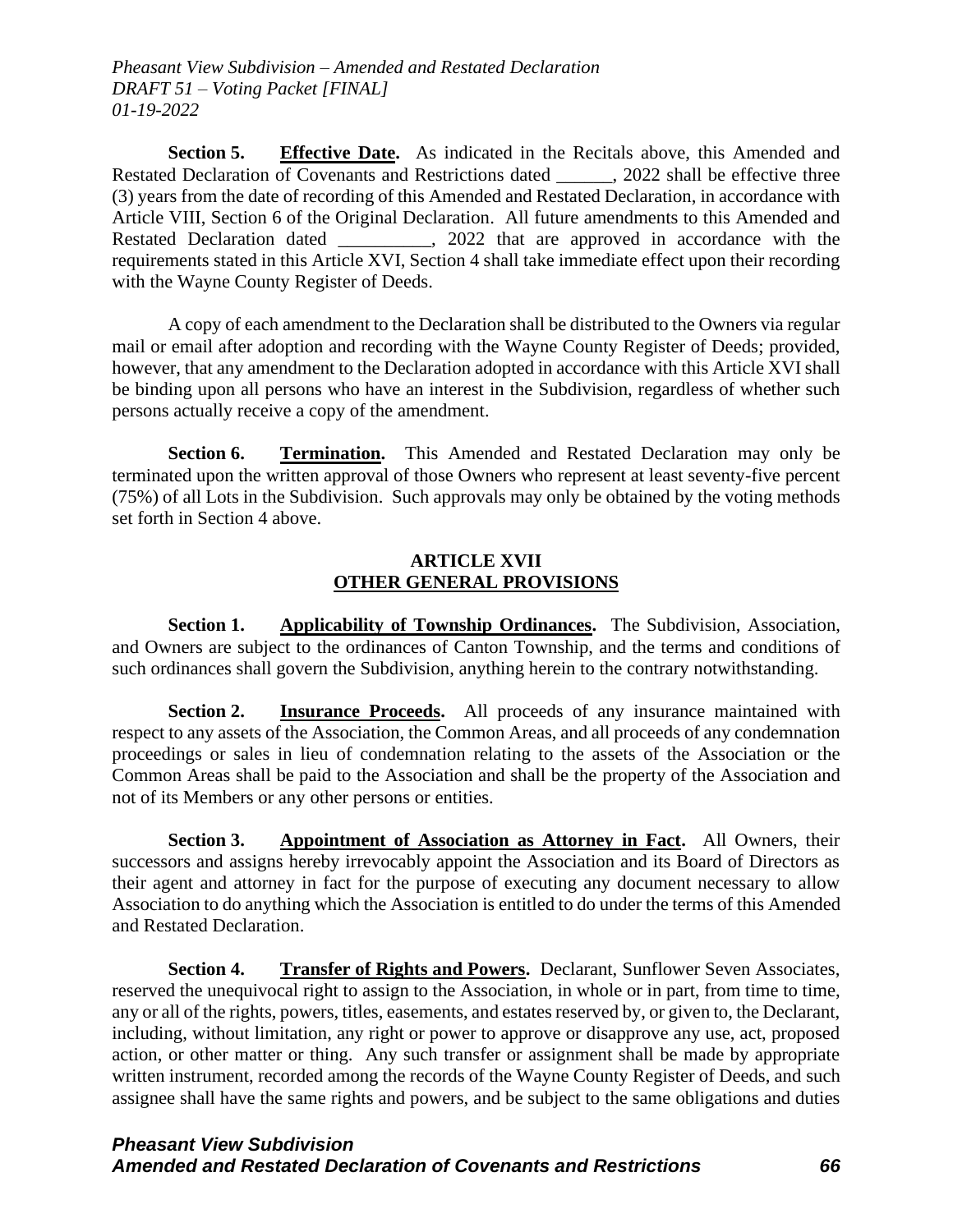as given and reserved to and assumed by Declarant in connection with the rights, powers, and easements so assigned, and such instrument, when executed by such assignee, shall, without further act, release the Declarant from all obligation, duty, and liability in connection therewith.

**Section 5. Captions.** The captions contained in this Amended and Restated Declaration are for convenience and reference purposes only, and shall not add to or detract from, nor in any way expand or limit the content of the Articles and Sections set forth herein.

**Section 6. Number and Gender.** As used in this Amended and Restated Declaration, any gender shall include any other gender, the plural shall include the singular and the singular shall include the plural, whenever appropriate.

**Section 7. Conflicting Provisions.** In the event of a conflict between the provisions of this Amended and Restated Declaration and the Articles of Incorporation, as they may be amended from time to time, the provision of this Amended and Restated Declaration shall control.

**Section 8. Severability.** In the event that any of the terms, provisions, or covenants of this Amended and Restated Declaration or the Governing Documents are held to be partially or wholly invalid or unenforceable for any reason whatsoever, such holding shall not affect, alter, modify, or impair in any manner whatsoever any of the other terms, provisions, or covenants of such documents or the remaining portions of any terms, provisions, or covenants held to be partially invalid or unenforceable.

**Section 9. Nondiscrimination Policy and Fair Housing Compliance.** The Association and its Board of Directors and Officers do not participate in or tolerate any conduct that might constitute discrimination based upon race, color, national origin, religion, sex, sexual orientation, gender identity, familial status (including children under the age of eighteen (18) years living with parents or legal custodians), pregnant women, people securing custody of children under the age of eighteen (18) years, disability, or LGBTQ status. The Association and its Board of Directors and Officers will not enforce any of the provisions in the Governing Documents or take any other actions or fail to act in any manner that might constitute unlawful discrimination under the Fair Housing Act or any other applicable federal, state, or local laws against such discriminatory conduct. The Association makes reasonable accommodations in its policies and procedures, and permits reasonable modifications of the Property, Lots, Dwellings, Common Areas, and Roadways where necessary or appropriate to comply with Fair Housing laws.

# PHEASANT VIEW ASSOCIATION, INC., a Michigan nonprofit corporation

 $\mathbf{By:} \_\_$ 

Its: President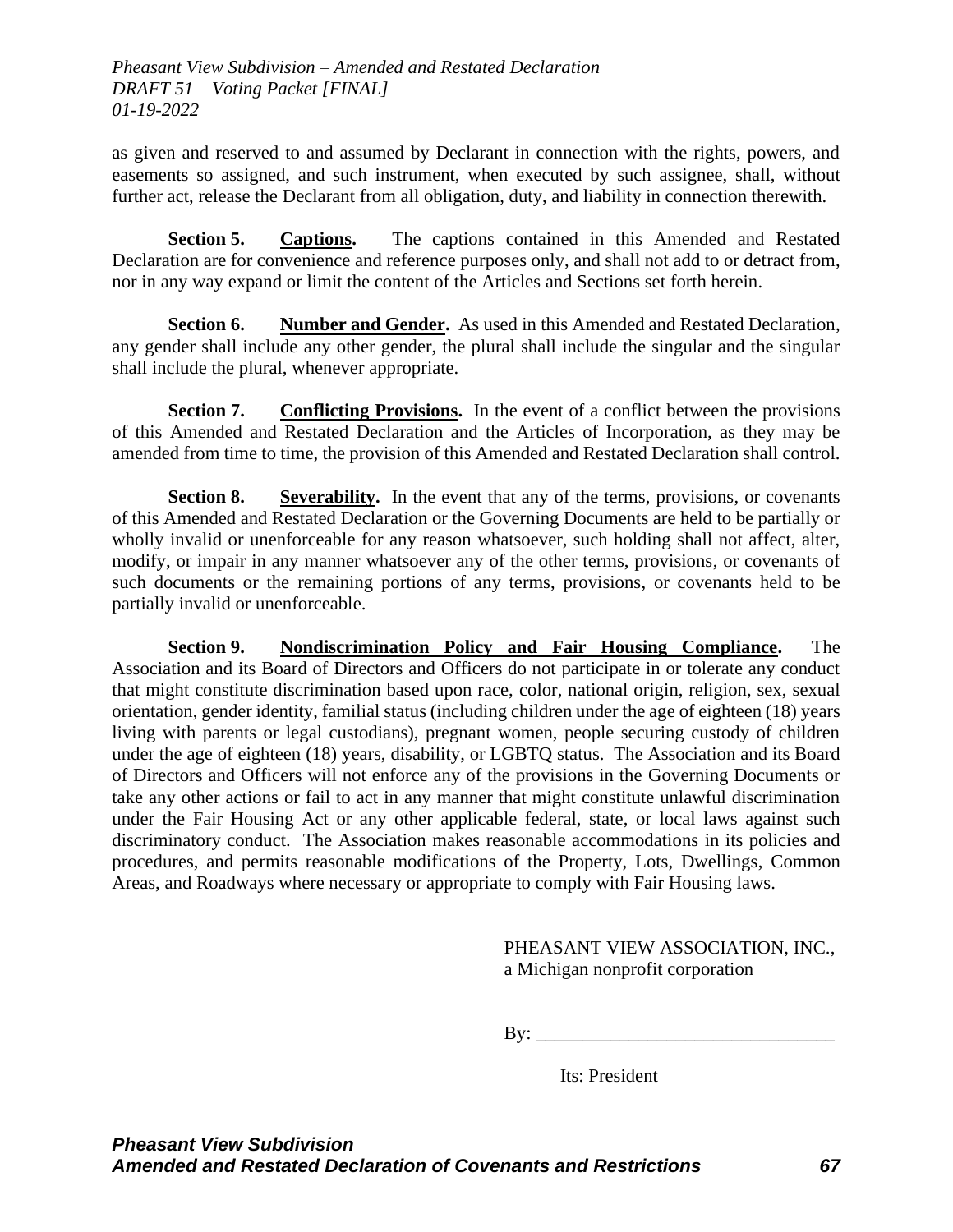# STATE OF MICHIGAN ) ) ss. COUNTY OF WAYNE )

The foregoing Amended and Restated Declaration of Restrictions was acknowledged before me, a notary public on \_\_\_\_\_ day of \_\_\_\_\_\_\_\_\_, 2022, by \_\_\_\_\_\_\_\_\_\_\_\_, known to me to be the President of the Pheasant View Association, Inc., a Michigan nonprofit corporation, and that he has executed this Amended and Restated Declaration of Restrictions as his own free act and deed on behalf of the Corporation.

> \_\_\_\_\_\_\_\_\_\_\_\_\_\_\_\_\_\_\_\_\_\_\_\_\_\_\_\_\_\_\_\_\_\_\_\_\_\_\_ Notary Public \_\_\_\_\_\_\_\_\_\_\_\_\_\_\_\_\_\_\_\_\_\_\_\_ County, Michigan

> My commission expires: \_\_\_\_\_\_\_\_\_\_\_\_\_\_\_\_\_\_\_ Acting in the County of \_\_\_\_\_\_\_\_\_\_\_\_\_\_\_\_

# PREPARED BY and WHEN RECORDED RETURN TO:

Tracy N. Danner-Bond (P58037) Zelmanski, Danner, & Fioritto, PLLC 44670 Ann Arbor Road, Ste. 170 Plymouth, MI 48170 (734) 459-0062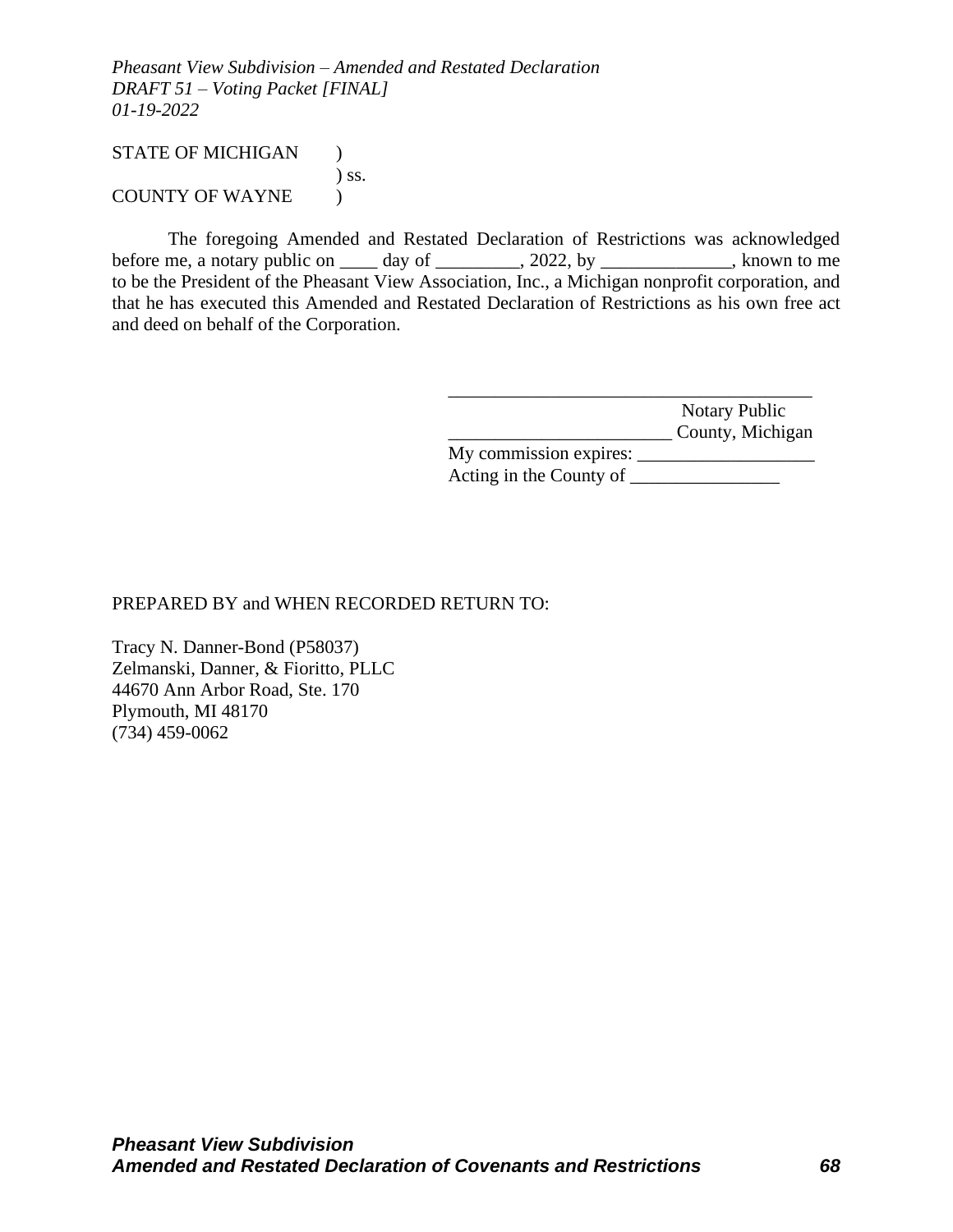### **EXHIBIT A**

# **Description of the Subdivision**

Lots 1 through 162, both inclusive, Windridge Park North (Private Park) and Windridge Park South (Private Park), Pheasant View Subdivision, part of the Southwest one-quarter (¼) of Section 21, and part of the Northwest one-quarter (¼) of Section 28, Town 2 South, Range 8 East, Canton Township, Wayne County, Michigan, according to the Plat thereof recorded in Liber 108, Pages 90, 91, 92, and 93 of Plats, Wayne County Records.